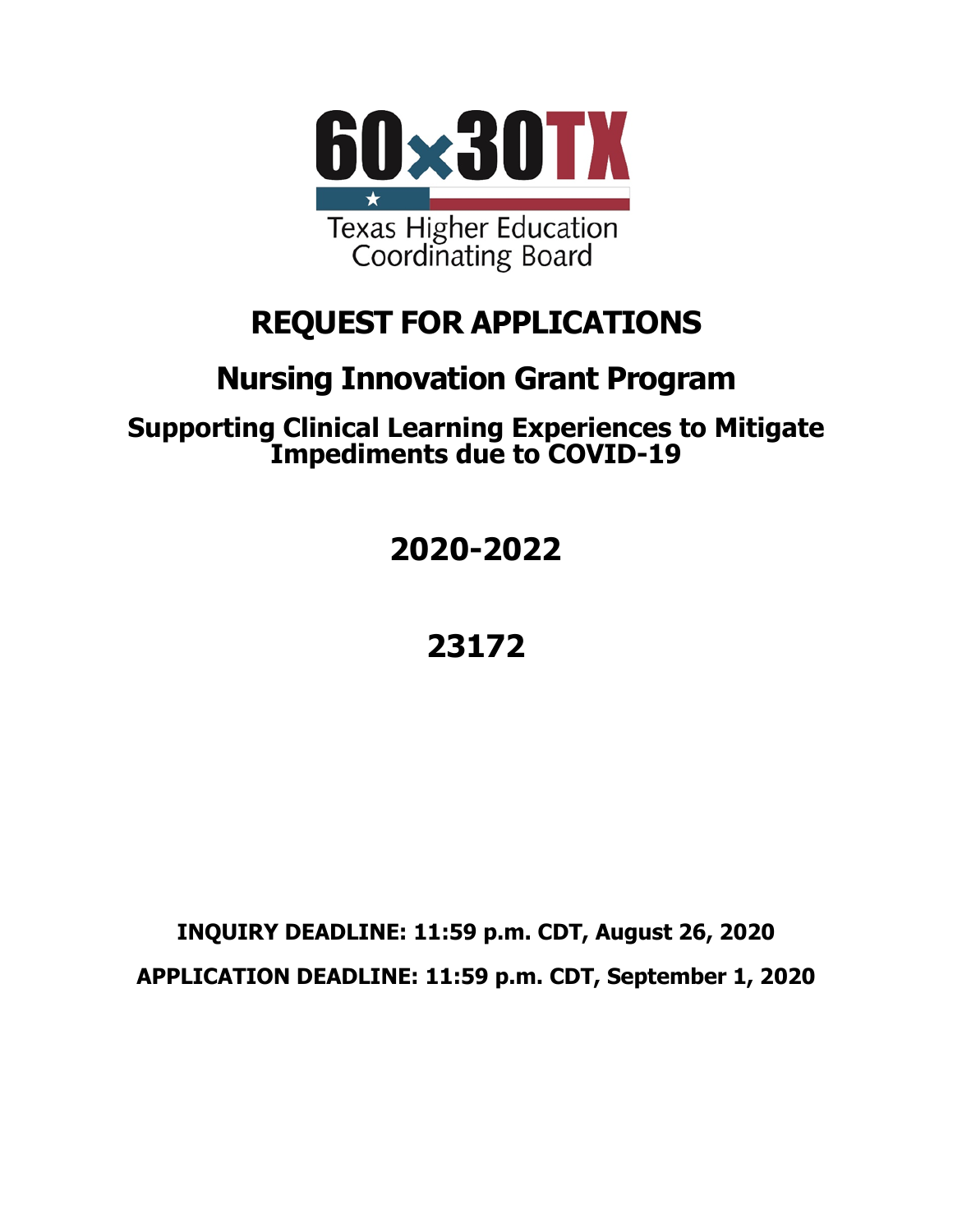# **Table of Contents**

| 1.3               |                                                                              |  |
|-------------------|------------------------------------------------------------------------------|--|
|                   |                                                                              |  |
| 2.1<br>2.2<br>2.3 | MAXIMUM NUMBER OF AWARDS ANTICIPATED AND MAXIMUM AWARD AMOUNT ANTICIPATED. 1 |  |
|                   |                                                                              |  |
| 3.2<br>3.4        |                                                                              |  |
|                   |                                                                              |  |
|                   |                                                                              |  |
|                   |                                                                              |  |
|                   |                                                                              |  |
|                   |                                                                              |  |
|                   |                                                                              |  |
|                   |                                                                              |  |
| 7.1<br>7.2<br>7.3 |                                                                              |  |
|                   |                                                                              |  |
|                   |                                                                              |  |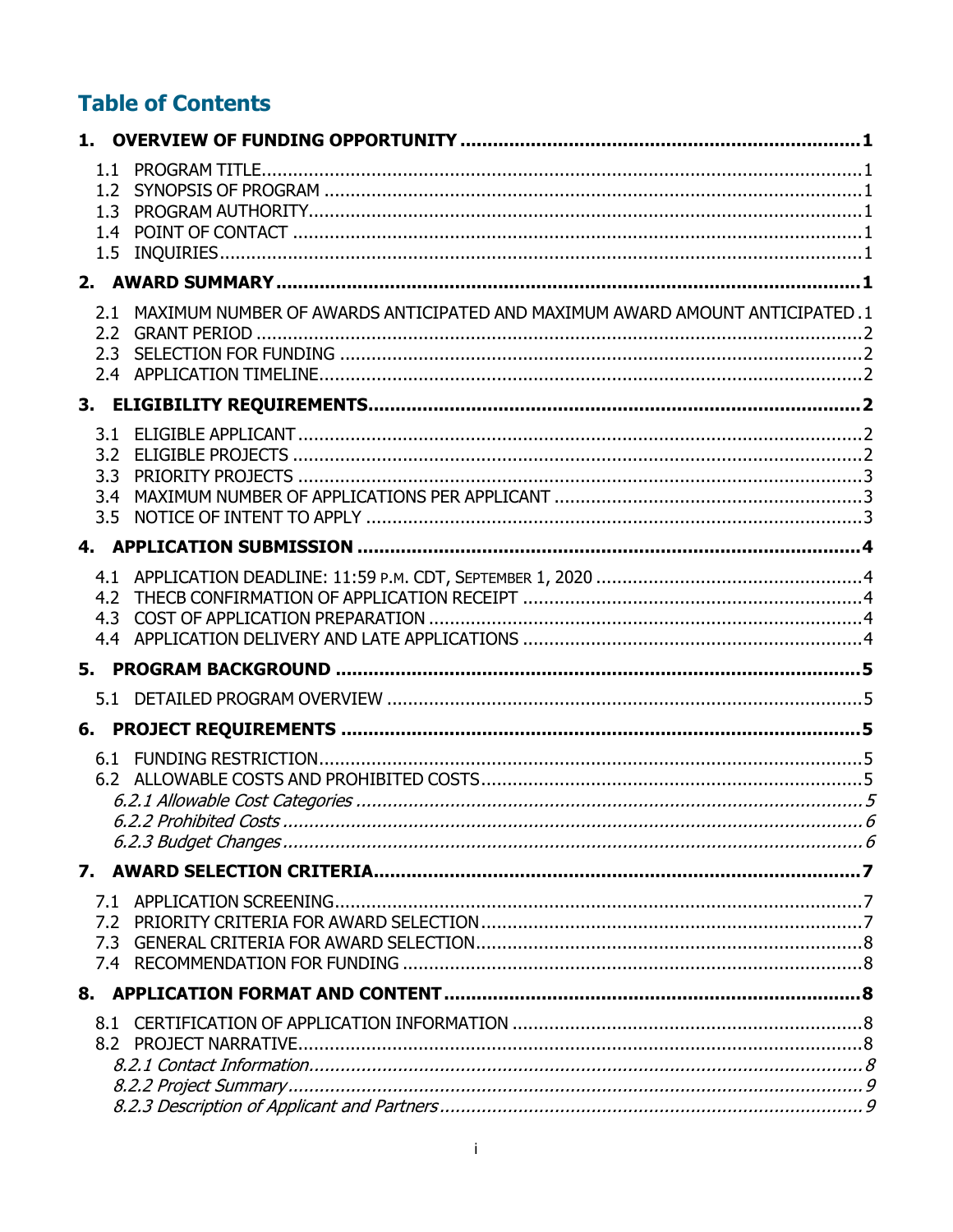| 8.5  |  |
|------|--|
|      |  |
|      |  |
|      |  |
|      |  |
|      |  |
|      |  |
|      |  |
|      |  |
|      |  |
| 9.5  |  |
| 9.6  |  |
|      |  |
|      |  |
|      |  |
|      |  |
|      |  |
|      |  |
|      |  |
| 11.1 |  |
| 11.2 |  |
| 11.3 |  |
| 11.4 |  |
| 11.5 |  |
| 11.6 |  |
| 11.7 |  |
| 11.8 |  |
| 11.9 |  |
|      |  |
|      |  |
|      |  |
|      |  |
|      |  |
|      |  |
|      |  |
|      |  |
|      |  |
|      |  |
|      |  |
|      |  |
|      |  |
|      |  |
|      |  |
|      |  |
|      |  |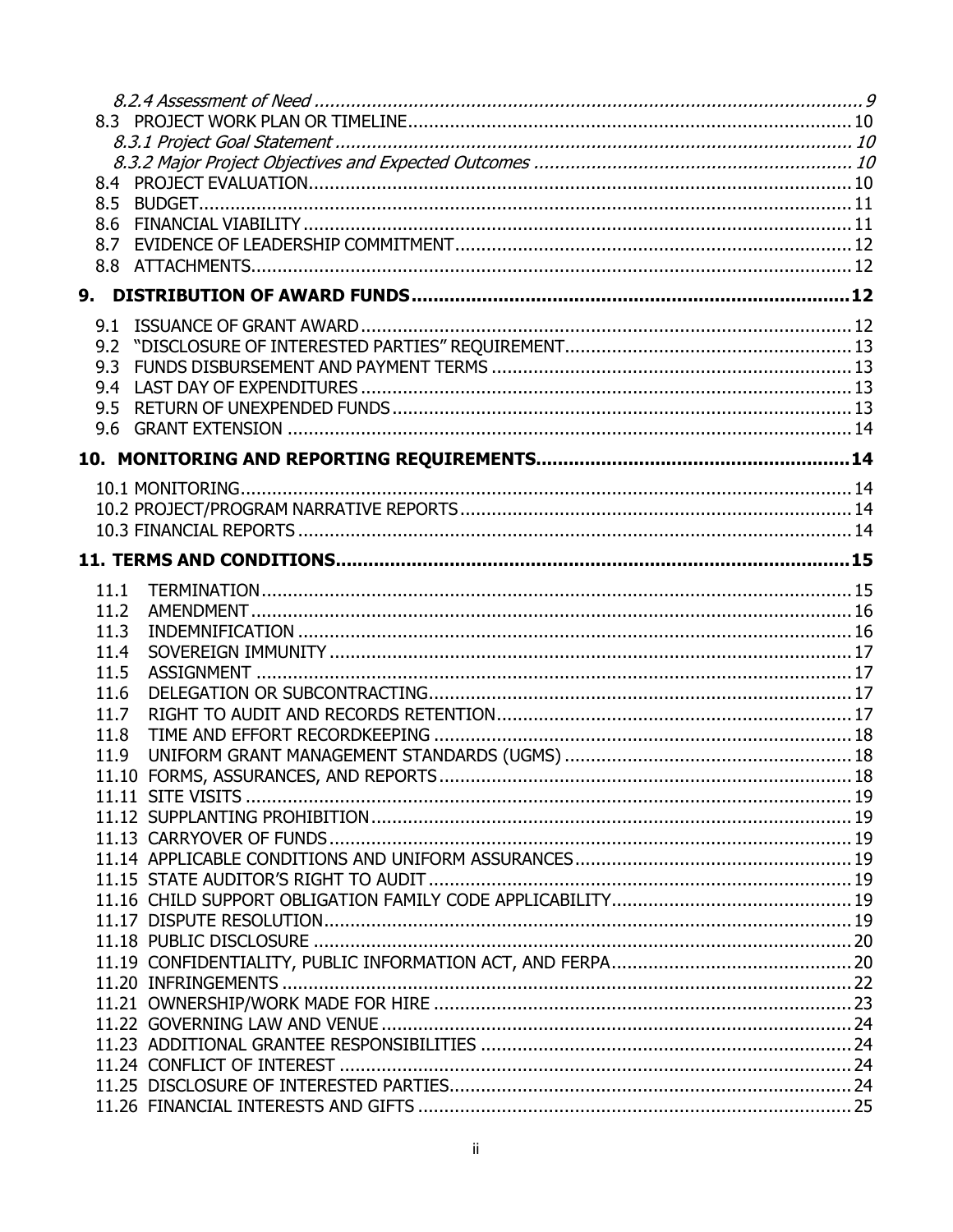| APPENDIX D: CHECKLIST OF REQUIRED FORMS AND ATTACHMENTS 36                     |  |
|--------------------------------------------------------------------------------|--|
|                                                                                |  |
|                                                                                |  |
|                                                                                |  |
|                                                                                |  |
|                                                                                |  |
|                                                                                |  |
|                                                                                |  |
|                                                                                |  |
|                                                                                |  |
| 11.53 ELECTRONIC AND INFORMATION RESOURCES ACCESSIBILITY STANDARDS31           |  |
|                                                                                |  |
|                                                                                |  |
|                                                                                |  |
|                                                                                |  |
|                                                                                |  |
|                                                                                |  |
|                                                                                |  |
|                                                                                |  |
|                                                                                |  |
|                                                                                |  |
|                                                                                |  |
|                                                                                |  |
|                                                                                |  |
|                                                                                |  |
|                                                                                |  |
|                                                                                |  |
|                                                                                |  |
|                                                                                |  |
|                                                                                |  |
|                                                                                |  |
| 11.31 TAXES/WORKERS' COMPENSATION/UNEMPLOYMENT INSURANCE-INCLUDING INDEMNITY26 |  |
|                                                                                |  |
|                                                                                |  |
|                                                                                |  |
|                                                                                |  |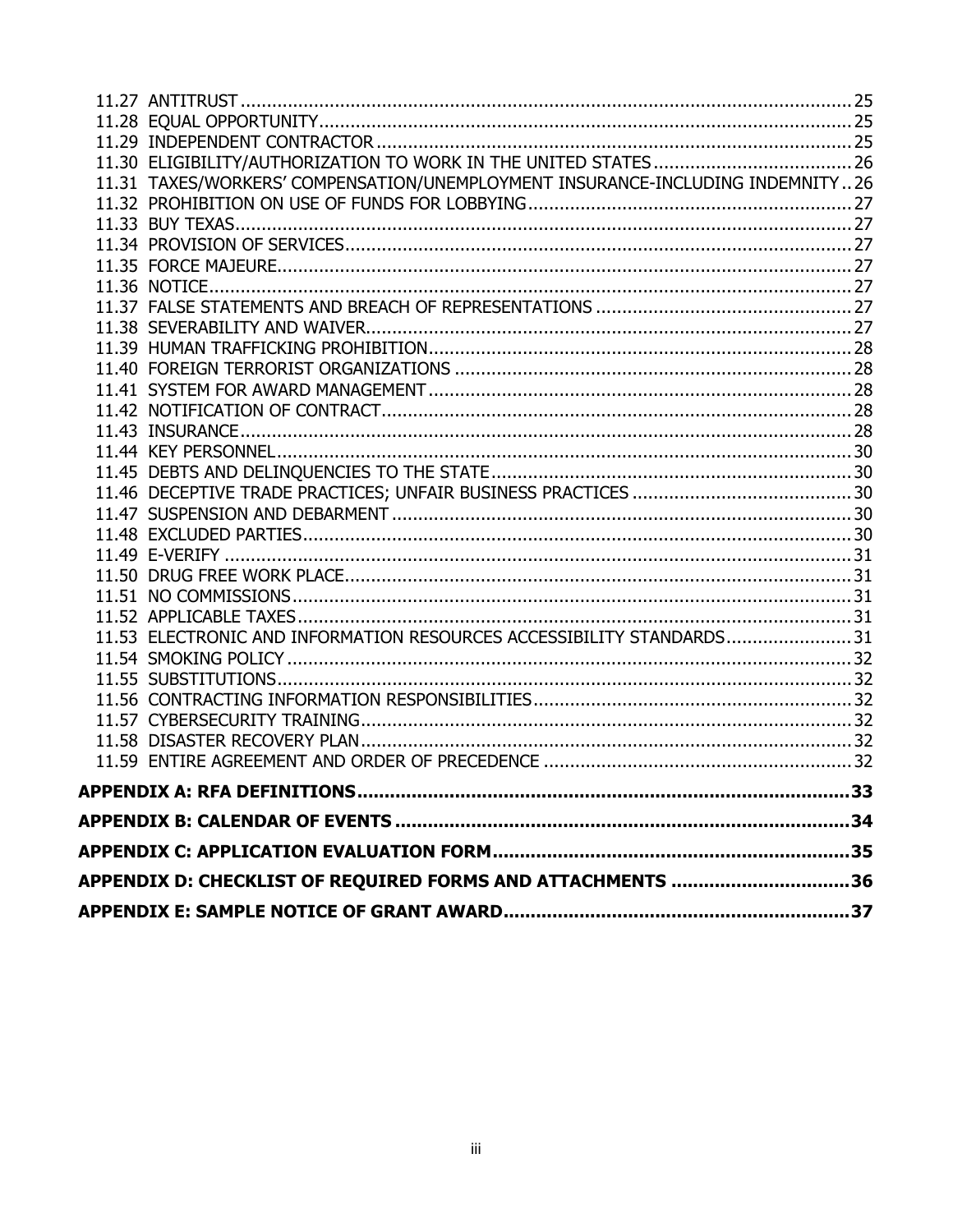# <span id="page-4-0"></span>**1. OVERVIEW OF FUNDING OPPORTUNITY**

# <span id="page-4-1"></span>**1.1 PROGRAM TITLE**

Nursing Innovation Grant Program (NIGP)

# <span id="page-4-2"></span>**1.2 SYNOPSIS OF PROGRAM**

NIGP was established to provide grant funding to eligible programs that propose to address the shortage of registered nurses (RN) by developing or expanding new activities and projects that promote innovation in the preparation of initial RN licensure nursing students and of faculty who may teach in initial RN licensure programs.

This specific Request for Applications (RFA) aims to support eligible initial RN licensure programs in their efforts to mitigate the impact on Texas students' clinical learning experiences from the Coronavirus Disease 2019 (COVID-19), in anticipation that the impact could be potentially long-lasting.

# <span id="page-4-3"></span>**1.3 PROGRAM AUTHORITY**

The statutory authority for the Nursing Innovation Grant Program is found in Texas Education Code, Section 63.202 (f) and (g), Permanent Fund for Higher Education Nursing, Allied Health, and Other Health-related Programs, and it directs the Texas Higher Education Coordinating Board (THECB) to award grant funding to programs preparing students for initial licensure as RNs or programs preparing nursing faculty who hold a master's or doctoral degree.

# <span id="page-4-4"></span>**1.4 POINT OF CONTACT**

All inquiries and communications concerning this RFA shall be directed **in writing** via email to:

Fu-An Lin, Ph.D., Program Director Academic Quality and Workforce Texas Higher Education Coordinating Board Email: [NIGP@highered.texas.gov](mailto:NIGP@highered.texas.gov)

# <span id="page-4-5"></span>**1.5 INQUIRIES**

All inquiries shall be directed to Point of Contact. Applicants and prospective Applicants must not discuss an Application or this RFA with any other THECB employee unless authorized by the Point of Contact. Failure to comply with this requirement may result in the disqualification of an Application. All responses by the THECB must be in writing to be binding. Questions must be submitted via email to [NIGP@highered.texas.gov](mailto:NIGP@highered.texas.gov) by 11:59 p.m. CDT, August 26, 2020.

Any information deemed by the THECB to be important and of general interest or which modifies requirements of the RFA shall be sent in the form of an Addendum to the RFA (Addendum) to all Applicants that have submitted an Application. All Applicants must acknowledge receipt of all Addenda, if any, to this RFA by an email to [NIGP@highered.texas.gov.](mailto:NIGP@highered.texas.gov)

# <span id="page-4-6"></span>**2. AWARD SUMMARY**

# <span id="page-4-7"></span>**2.1 MAXIMUM NUMBER OF AWARDS ANTICIPATED AND MAXIMUM AWARD AMOUNT ANTICIPATED**

Contingent upon the amount of funding available in the Permanent Fund for Higher Education Nursing, Allied Health, and Other Health-related Programs, the THECB expects to award approximately 40 grants (Grant Award), not to exceed \$200,000 per Grant Award for the Grant Period (Grant Period).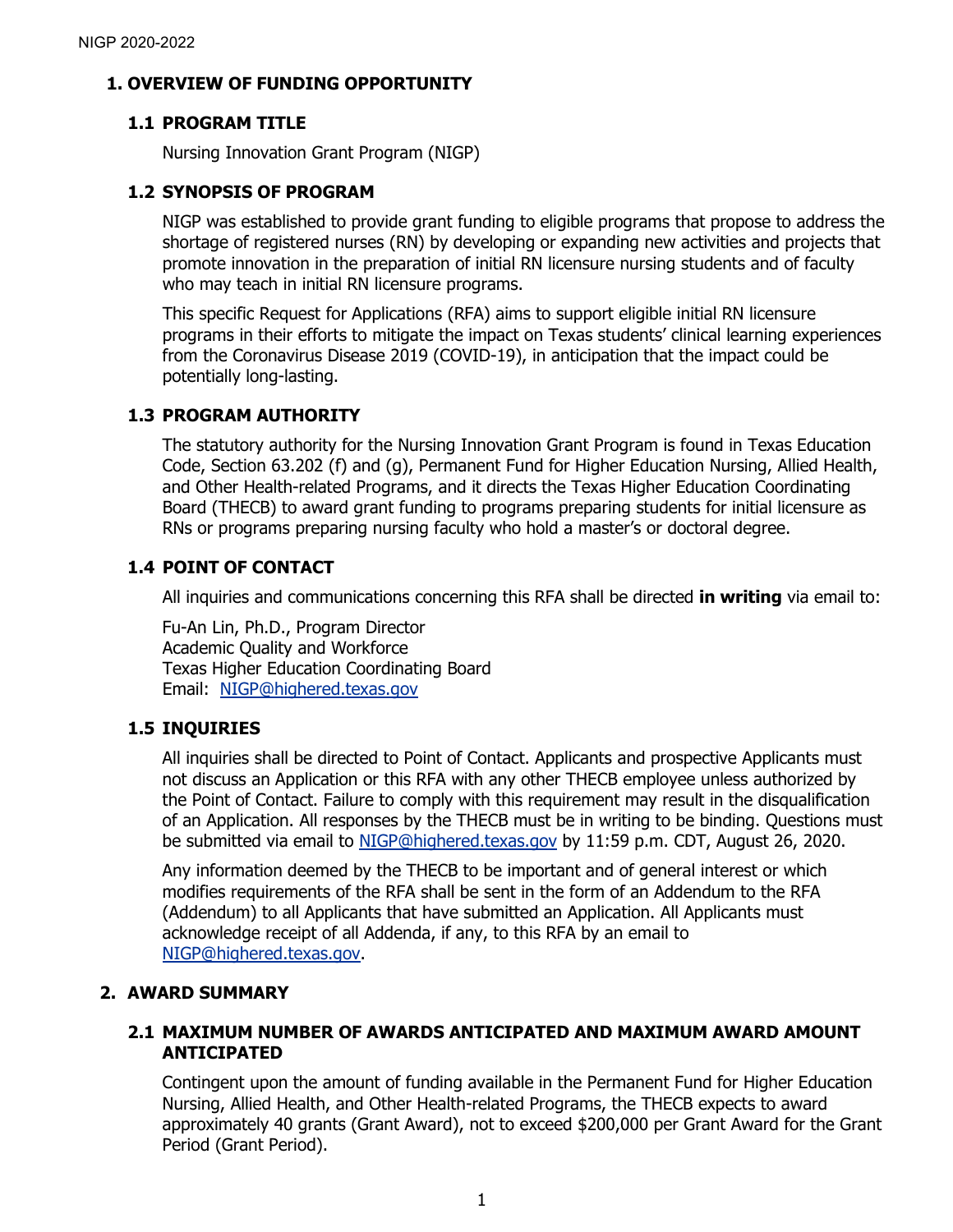# <span id="page-5-0"></span>**2.2 GRANT PERIOD**

The Grant Period will begin upon the execution of the THECB Notice of Grant Award (NOGA) and will conclude on November 30, 2022, for an approximately 24-month Grant Period. Awarded Applicants will have contractual obligations that extend beyond the Grant Period.

At the THECB's sole discretion, the second year of funding (December 1, 2021 - November 30, 2022) will be contingent upon the Awarded Applicant using the grant funds according to the grant contract terms and conditions, meeting established benchmarks and contractual deadlines, and producing expected outcomes and results in the first year (upon NOGA execution - November 30, 2021) of the Grant Period.

#### <span id="page-5-1"></span>**2.3 SELECTION FOR FUNDING**

The funding available to support NIGP Grants in Fiscal Years (FY) 2020 and 2021 will be allocated among selected Applicants. Criteria for evaluation and selection of Applications for Awards are described in Section 7.

# <span id="page-5-2"></span>**2.4 APPLICATION TIMELINE**

The application process for this RFA is anticipated to proceed according to the published application timeline. The THECB reserves the right to revise this timeline or any portion of this RFA by publishing an Addendum. A Calendar of Events for the entire Grant Period is in Appendix B.

| <b>Dates</b>      | <b>Application Steps</b>                  |
|-------------------|-------------------------------------------|
| August 26, 2020   | <b>Inquiry Deadline</b>                   |
| September 1, 2020 | <b>Application Deadline</b>               |
| Mid-November 2020 | <b>THECB Announcement of Grant Awards</b> |

# <span id="page-5-3"></span>**3. ELIGIBILITY REQUIREMENTS**

# <span id="page-5-4"></span>**3.1 ELIGIBLE APPLICANT**

An Eligible Applicant (Eligible Applicant or Applicant) is a program approved by the Texas Board of Nursing that prepares Texas students for initial licensure as registered nurses at Texas public institutions of higher education and Texas independent higher education institutions, as defined in Texas Education Code 61.003. A nursing program currently designated as Conditional Approval under Texas Administrative Code, Title 22, Section 215.4, by the Texas Board of Nursing is an Eligible Applicant; however, please refer to Section 6.1, which details conditions leading to funding reduction or termination.

# <span id="page-5-5"></span>**3.2 ELIGIBLE PROJECTS**

Through available NIGP funds, this RFA supports eligible Applicants' efforts to mitigate the challenges related to initial RN licensure students' clinical learning experiences due to COVID-19. The pandemic has particularly impacted availability of opportunities for hands-on patient care and simulation lab activities as a result of clinical and institutional facilities being closed to students in spring 2020, leaving nursing programs looking for viable substitutes for clinical learning experiences. A probable consequence of the pandemic could entail the need for students to engage in increased hands-on practices to ensure development of their skills and competencies upon return to their campuses. Other consequences impacting students' clinical learning are also likely due to the evolving nature of the pandemic.

Given the known challenges in clinical learning experiences, projects to be supported under this RFA may address one or more of the following components (a-g) for initial RN licensure nursing education. The components addressed by each project must not be fully supported by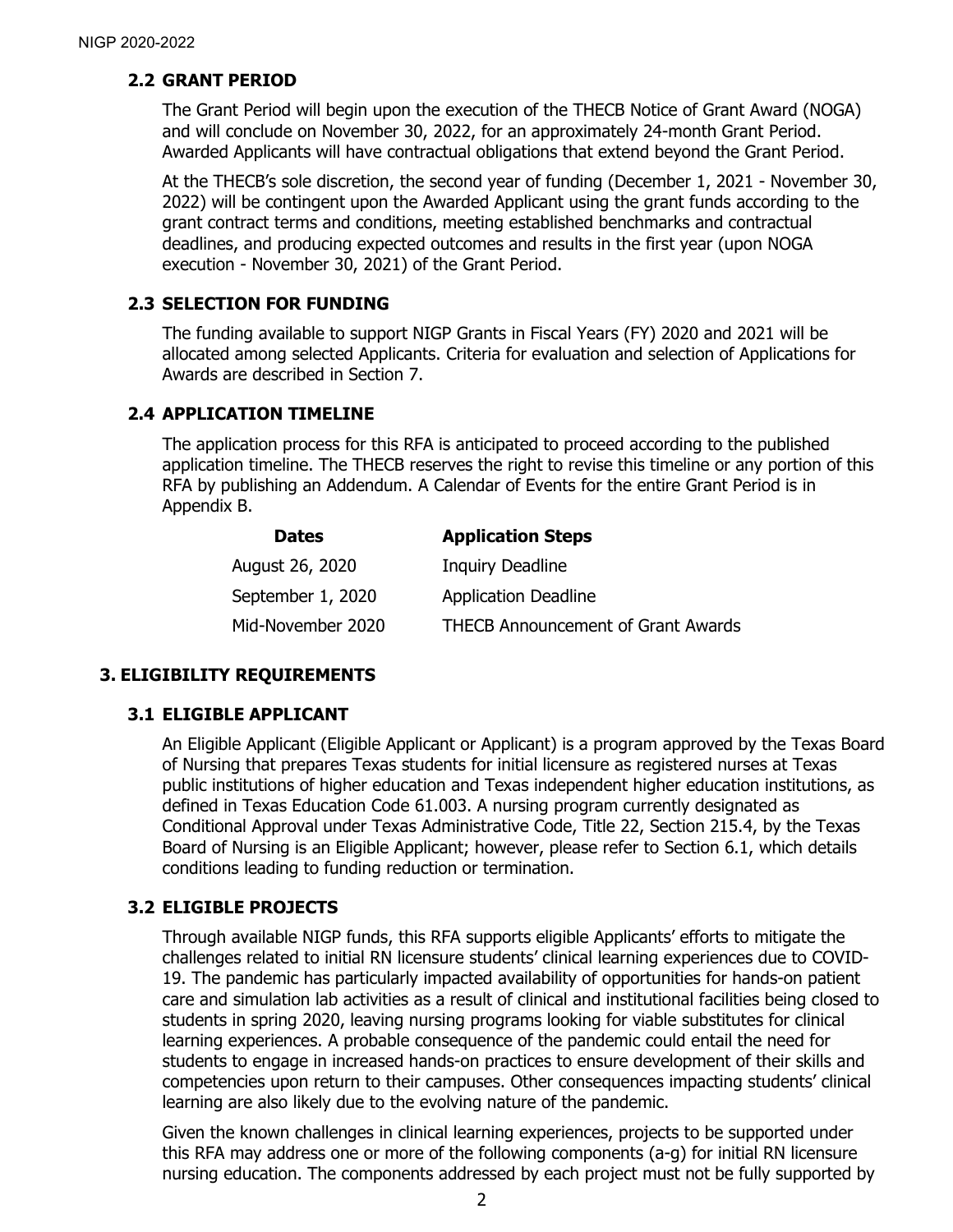institutional or other funds available to the initial RN licensure program or collaborating partners.

- a. Professional development plans for simulation instruction, including evidence-based debriefing, and/or distance education to promote clinical learning
- b. Curricular modification, lesson design, and scenario development to allow alternative strategies, including through distance education, to help students meet specific clinical objectives
- c. Facilitation of faculty's debriefing with students, including through online formats, for clinical learning experiences
- d. Simulated virtual clinical learning experiences with high fidelity level that include realistic or interactive patient scenarios
- e. Synchronous or asynchronous demonstration and evaluation of skills and competencies
- f. Collaboration among initial RN licensure programs, that are eligible under this RFA, to share resources and expertise
	- $\circ$  Each eligible program participating in a partnership may submit an Application, and each collaborating program submitting an Application will be expected to focus NIGP support on complementary but unduplicated efforts.
- g. On-campus hands-on practice and demonstrations (upon resumed access to campus)

Each Applicant institution shall name two project directors with administrative and practical experience with nursing clinical instruction who will be responsible for implementing and overseeing the NIGP-funded project and who are full-time educators, including tenure- and non-tenure-track faculty and institutional administrators. Awarded Applicants, in implementing the NIGP-funded projects, should adopt evidence-based practices and ensure compliance with Texas Board of Nursing regulations regarding clinical learning experiences and, for accredited nursing programs, with accrediting agencies' requirements.

Awarded Applicants will attend two virtual meetings organized by the THECB during the Grant Period; the meetings dates are listed in Appendix B: Calendar of Events. The meetings are expected to begin at 9:00 a.m. and end by 1:00 p.m. **For the first meeting, both project directors' attendance will be required.** The Texas Board of Nursing will participate in the first meeting to provide crucial guidelines regarding evidence-based practices, and faculty at NIGP-funded programs will be encouraged to attend the meeting. If staff at the Applicant institution has limited experience with NIGP grant requirements, it is strongly recommended that an additional institutional representative who will be providing administrative oversight and support to the NIGP-funded project also attend the first meeting as the THECB will review requirements for grants funded under this RFA.

# <span id="page-6-0"></span>**3.3 PRIORITY PROJECTS**

Applications that meet the Priority Criteria in Section 7.2 will be given priority in the award selection process.

#### <span id="page-6-1"></span>**3.4 MAXIMUM NUMBER OF APPLICATIONS PER APPLICANT**

An Eligible Applicant may submit a maximum of one (1) Application. However, the THECB may limit the number of Grants awarded to each institution of higher education.

# <span id="page-6-2"></span>**3.5 NOTICE OF INTENT TO APPLY**

A Notice of Intent to Apply is not required for this RFA.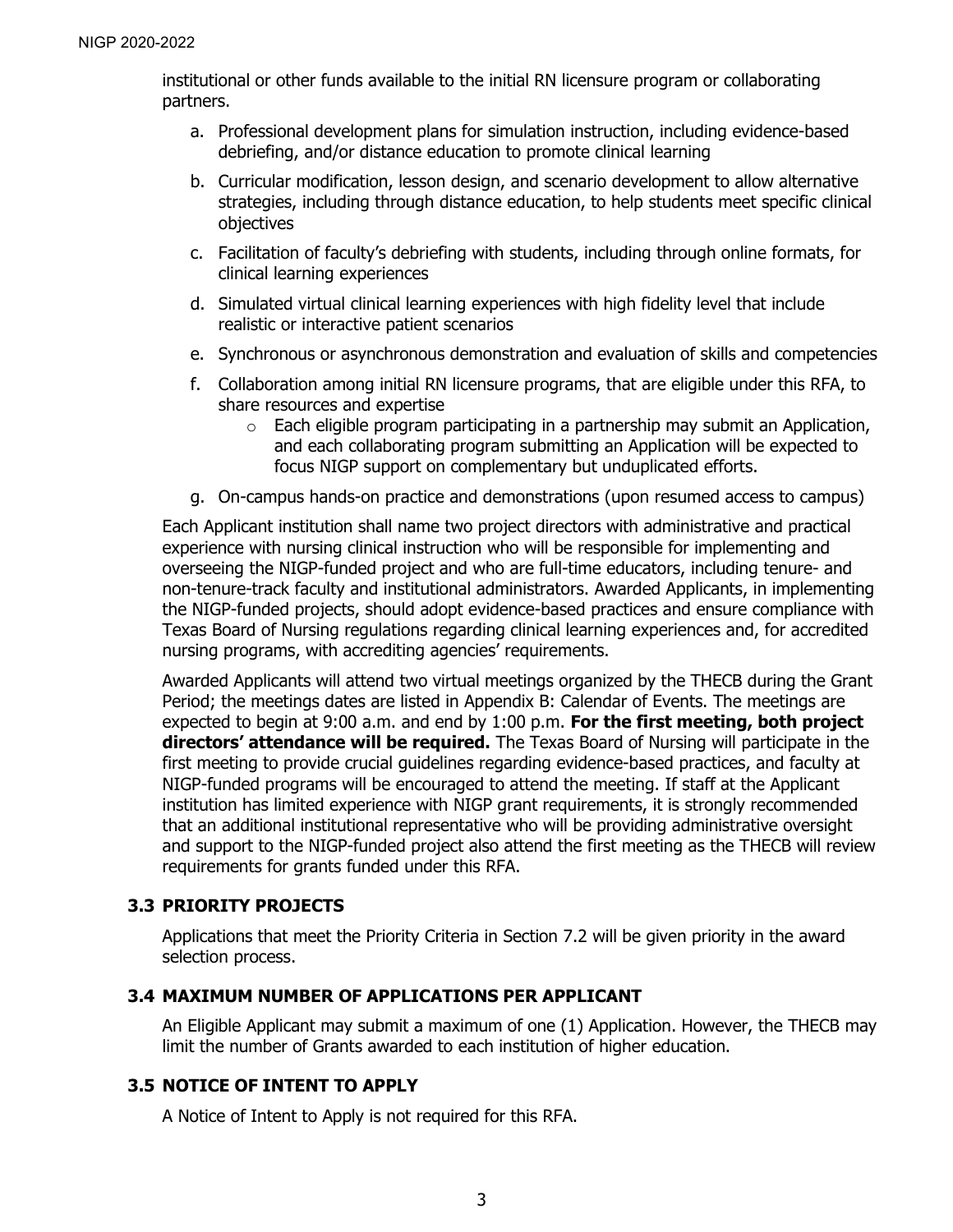### <span id="page-7-0"></span>**4. APPLICATION SUBMISSION**

### <span id="page-7-1"></span>**4.1 APPLICATION DEADLINE: 11:59 p.m. CDT, September 1, 2020**

Please refer to the NIGP website [\(www.highered.texas.gov/NIGP\)](http://www.highered.texas.gov/NIGP) to view and download the NIGP Application Form. Applications to be considered for possible Grant Awards must be:

- completed according to the guidelines in Section 8;
- submitted by an authorized agent of the Applicant institution; and
- submitted via email to [NIGP@highered.texas.gov.](mailto:NIGP@highered.texas.gov)

Late or incomplete Applications will not be accepted. Applications submitted to an address different fro[m NIGP@highered.texas.gov](mailto:NIGP@highered.texas.gov) will not be accepted.

THECB will not accept mailed, hand-delivered, or faxed Applications.

Submission of an Application confers no rights of Applicant to an award or to a subsequent Contract if there is one. The issuance of this RFA does not guarantee that a Contract will ever be awarded. The THECB reserves the right to amend the terms and provisions of the RFA, negotiate with Applicant, add, delete, or modify the Contract and/or the terms of Application submitted, extend the deadline for submission of Application, or withdraw the RFA entirely for any reason solely at the THECB's discretion. An individual Application may be rejected if it fails to meet any requirement of this RFA. The THECB may seek clarification and additional documentation from Applicant at any time, and failure to respond within a reasonable timeframe is cause for rejection of an Application.

# <span id="page-7-2"></span>**4.2 THECB CONFIRMATION OF APPLICATION RECEIPT**

The THECB shall not be responsible for Applications that are captured, blocked, filtered, quarantined, or otherwise prevented from reaching the proper destination server by THECB or Applicant antivirus or other security software.

The THECB will confirm Application receipt via email within **three (3)** state business days of receipt by the THECB. If an Applicant does not receive such confirmation from the THECB, contact the Point of Contact listed in Section 1.4 immediately. Applicant will be required to provide proof of timely submission of the Application.

# <span id="page-7-3"></span>**4.3 COST OF APPLICATION PREPARATION**

All costs associated with the preparation and submission of an Application for this RFA are the responsibility of Applicant. These costs shall not be chargeable to the THECB by any successful or unsuccessful Applicant.

# <span id="page-7-4"></span>**4.4 APPLICATION DELIVERY AND LATE APPLICATIONS**

Applications must be submitted by an authorized agent of the Applicant.

Applications shall be considered to be "on time" if they are received on or before the date and time of established deadlines. Applicant shall be solely responsible for ensuring that Application is received by the THECB prior to the deadlines outlined in Section 4. The THECB shall not be responsible for failure of electrical or mechanical equipment, operator error, or inability of an electronic delivery agent to deliver an Application prior to the deadline. Failure to respond in a timely manner to this RFA shall result in Applicant losing the opportunity to receive a Grant under this program. A late Application, regardless of circumstances, shall not be evaluated or considered for award.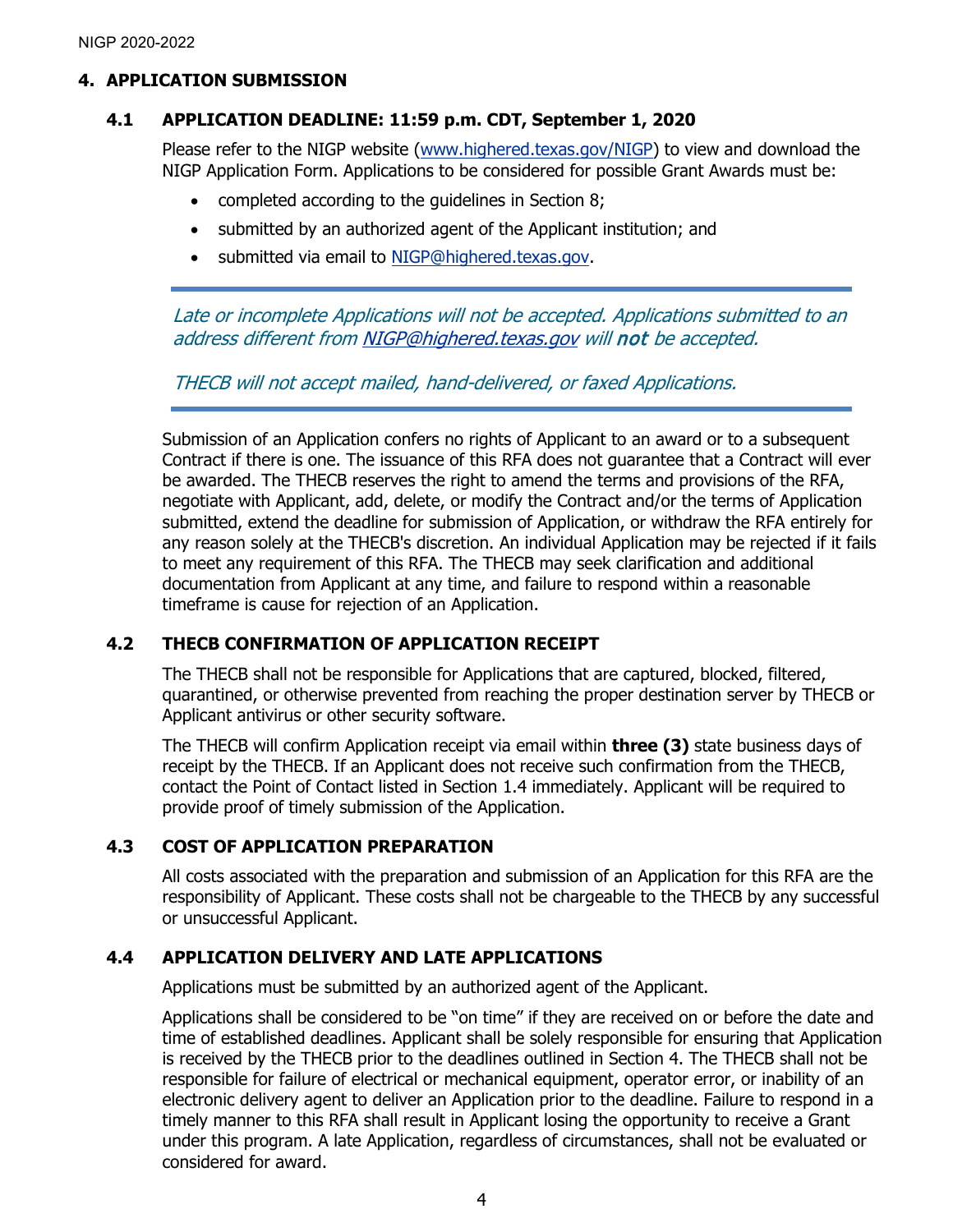#### <span id="page-8-0"></span>**5. PROGRAM BACKGROUND**

#### <span id="page-8-1"></span>**5.1 DETAILED PROGRAM OVERVIEW**

In 1999, the 76th Texas Legislature created the Permanent Fund for Higher Education Nursing, Allied Health, and Other Health-related Programs funded with proceeds from the state's Tobacco Lawsuit Settlement. To alleviate the state's nursing shortage, through the passage of House Bill 1401, the 86th Texas Legislature directed the THECB to continue administering the permanent fund to award grants to programs preparing students for initial licensure as RNs or programs preparing nursing faculty who hold a master's or doctoral degree.

This RFA seeks to support eligible initial RN licensure programs as they address challenges due to the COVID-19 pandemic. The pandemic has overwhelmed healthcare facilities and has led to many facilities' decision to close their doors to initial RN licensure programs, reducing opportunities for students to engage in clinical learning experiences involving hands-on patient care. Higher education institutions, furthermore, temporarily transitioned to online distance learning in response to COVID-19, prohibiting access to campus facilities.

Specifically, through this RFA, NIGP funding will be provided to support the nursing programs' use of less traditional forms of clinical instruction, including simulation, to provide evidencebased alternatives to hands-on practice with patients and to alleviate the immediate challenges due to the diminished access to facilities and possible long-term impacts on students' clinical learning experiences due to continued concerns stemming from the pandemic. Section 3.2, Eligible Projects, provides a list of project components to be supported by NIGP.

Initial RN licensure programs receiving NIGP funding support under this RFA must comply with Texas Board of Nursing regulations regarding clinical learning experiences and, for accredited nursing programs, with accrediting agencies' requirements.

#### <span id="page-8-2"></span>**6. PROJECT REQUIREMENTS**

#### <span id="page-8-3"></span>**6.1 FUNDING RESTRICTION**

There is no matching fund requirement under this RFA. NIGP funds shall not be substituted for any other funds available to the Applicant or any collaborating program or project partners. Awarded Applicants will be required to return to the THECB any NIGP funds expended as substituted funds.

Prohibited costs listed in Section 6.2.2 cannot be charged to the grant. Awarded NIGP funds shall be spent only on approved expenses, including costs in any approved addenda to the grant Application through the budget negotiation described in Section 8.5 to determine a Final Award Budget and through budget changes performed in accordance with Section 6.2.3. Note that all addenda to the Grantee's Application are incorporated into the legally binding agreement created by the execution of the THECB Notice of Grant Award.

If during the Grant Period, an Awarded Applicant should lose its Texas Board of Nursing approval or cease to offer initial RN licensure education, the THECB may reduce grant funding or terminate the grant award.

# <span id="page-8-4"></span>**6.2 ALLOWABLE COSTS AND PROHIBITED COSTS**

#### <span id="page-8-5"></span>**6.2.1 Allowable Cost Categories**

Reasonable costs in the common cost categories listed below in this section will be allowed in the Final Award Budget, which the THECB will negotiate with each Awarded Applicant to finalize. Applicant should refer to Section 8.5 for the specific budget categories to be included in the Final Award Budget.

• Compensation for faculty and staff at the Applicant institution, including for work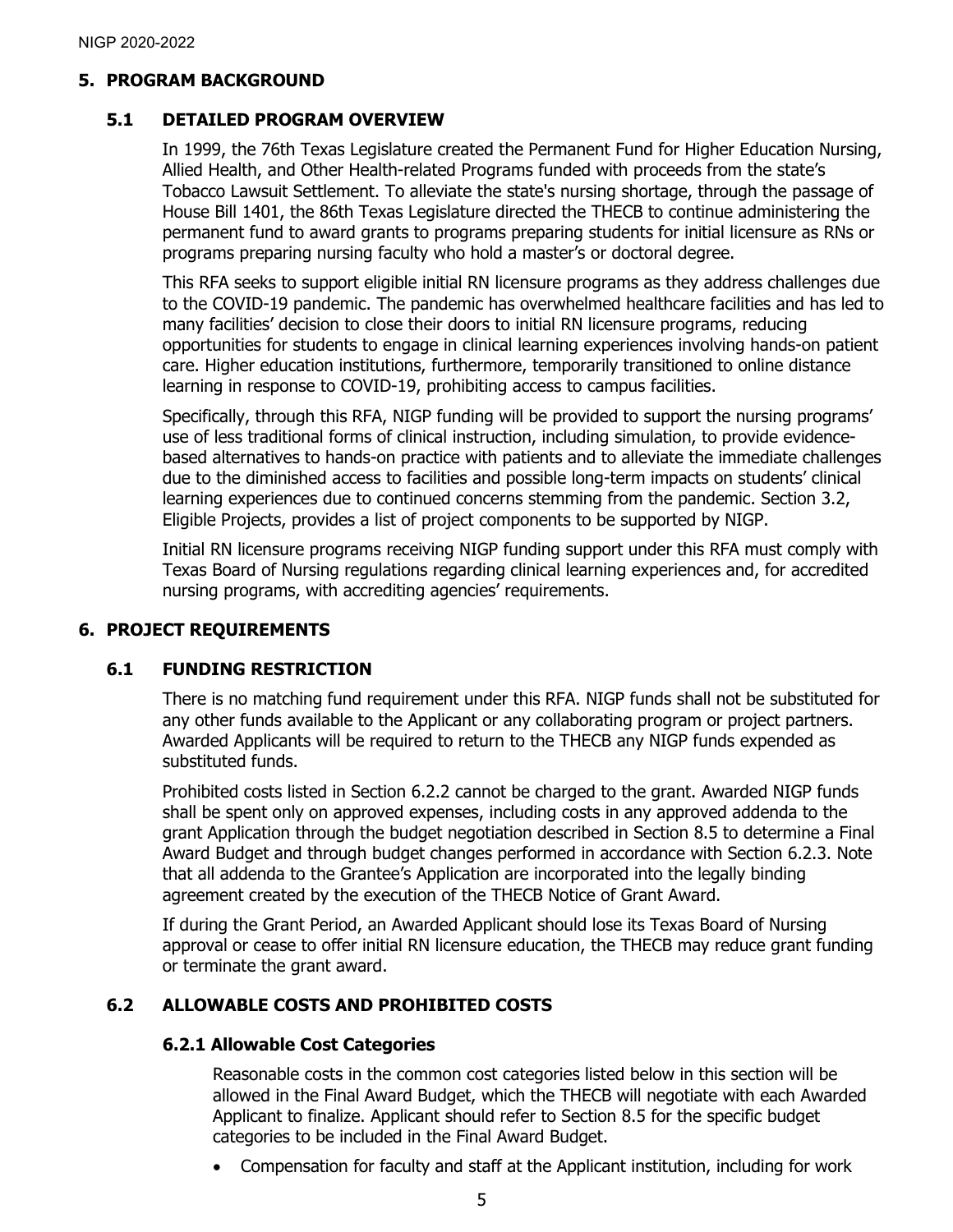performed related to simulation, curriculum, and clinical evaluation to address challenges related to clinical learning experiences due to COVID-19

- $\circ$  Costs for staffing must reflect institutional salaries of the Eligible Applicant or project partner appropriate to the tasks that will be performed and to the length and time spent on the project.
- Graduate assistantships supporting clinical learning experiences
- Faculty and staff training
	- Capital and non-capital equipment, including required supporting software
		- $\circ$  Equipment, including software, with a unit price higher than \$5,000 purchased with NIGP funds must be delivered on or prior to November 30, 2021. All equipment purchased with NIGP funds shall be in use and serving its intended purposes as specified by Applicant. The THECB will not provide NIGP funding if equipment is not delivered by the deadline or is not serving its intended purposes, and Awarded Applicant will be required to return the funds it has received from the THECB.
- Facility space renovations, without structural changes, solely for making existing space suitable for use of evidence-based alternatives to students' hands-on practice with actual patients
	- $\circ$  Renovation work supported with NIGP funds must be completed on or prior to December 31, 2021. The THECB will not provide NIGP funding if the work is not completed by the deadline and Awarded Applicant will be required to return the funds it has received from the THECB.

# <span id="page-9-0"></span>**6.2.2 Prohibited Costs**

The following types of costs shall not be included in the NIGP budget or be paid with NIGP Grant funds:

- Costs incurred prior to the Grant Period
- Costs already budgeted, encumbered, or incurred with other funds available to the Applicant or partners
- Student financial assistance that is not graduate assistantships supporting clinical instruction
- Salaries or other forms of personnel compensation that are calculated at a higher pay rate than that which an individual normally receives in a position (or in a similar position)
- Incentive payments, including but not limited to gift cards or gas cards
- Construction of facilities, major renovations including structural changes, architect's fees, and feasibility studies
- Fees for facility rental at the Applicant institution
- Application fees and costs related to institutional or programmatic accreditation
- Warranties, protection plans, and service contracts beyond the standard coverage period that is included in the purchase price of approved equipment
- Food and beverages not considered as per diem for travel
- Alcohol
- Foreign travel
- Travel not consistent with state of Texas guidelines relating to type (transportation, lodging, meals), funding basis (as actual cost, per diem, mileage), cost effectiveness, and reasonableness
- Indirect costs

# <span id="page-9-1"></span>**6.2.3 Budget Changes**

Submission of a Budget Change Request to [NIGP@highered.texas.gov](mailto:NIGP@highered.texas.gov) and prior written approval from the THECB are required to allow changes to the Final Award Budget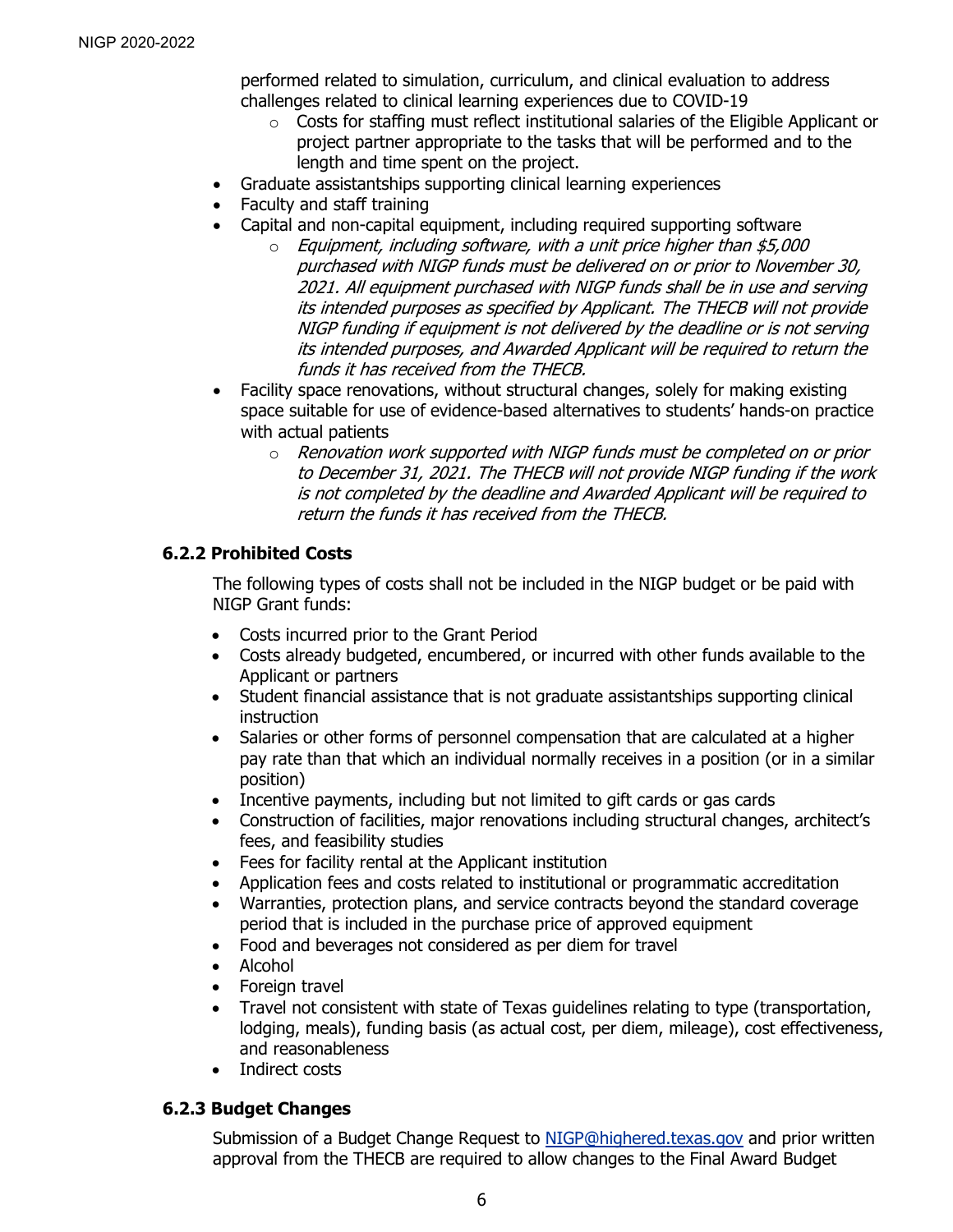established per Section 8.5 of this RFA, adjustments to NIGP-supported expenditures, or charge of the following costs to the grant:

- Equipment, software, licenses, memberships, or subscriptions not specifically identified and itemized in the Final Award Budget
- Domestic travel not specifically itemized in the Final Award Budget
- Salaries, compensation, fringe benefits, or positions not specifically identified and justified in the Final Award Budget
- Facility space renovation not specifically identified and justified in the Final Award **Budget**
- Expenditures in the Other Direct Costs budget category that are not specifically identified and justified in the Final Award Budget
- Transfer of budgeted funds, as approved in the Final Award Budget, across budget categories specified in Section 8.5 that cumulatively exceed 10 percent of the total Grant Award during the Grant Period

Budget Change Request approval must be received in writing from the Point of Contact for NIGP.

### <span id="page-10-0"></span>**7. AWARD SELECTION CRITERIA**

Each Applicant shall satisfy Section 3, Eligibility Requirements, to be considered during the award selection process. Grant Awards will be made on an allocation basis. The THECB will adopt a funding allocation methodology, incorporating criteria and categories specified in this RFA, to distribute available NIGP funding among selected Applicants.

This RFA is designed to issue Grant Awards that provide the best overall value to the state and in accordance with the goals of the RFA. Selection criteria shall be based on eligibility requirements, funding priorities, and other factors, including past performance on THECB grants.

#### <span id="page-10-1"></span>**7.1 APPLICATION SCREENING**

THECB staff shall conduct an initial screening of Applications to determine adherence to the grant program requirements contained in the RFA. An Application must meet the RFA requirements and be submitted with proper authorization on or before the day specified by the THECB to qualify for further consideration.

All incomplete, ineligible, or otherwise non-compliant applications will not be considered for funding. It is anticipated that THECB staff will notify Applicants eliminated through the screening process within 30 days of the Application submission deadline.

Each Application that passes the initial screening for completeness and eligibility will be further considered for award selection according to the funding priority categories and general selection criteria described in Sections 7.2 and 7.3.

#### <span id="page-10-2"></span>**7.2 PRIORITY CRITERIA FOR AWARD SELECTION**

An Eligible Applicant will receive priority for funding based on the criteria described in this section. A higher level of funding priority will be given to Applicants that meet both criteria. In addition, criterion (1) conveys a higher level of priority than (2). However, the THECB may limit the number of Grants awarded to each institution of higher education as stated in Section 3.4.

- (1) Initial RN licensure education programs that have not previously been awarded funding under the NIGP Building Simulation and Skills Lab Capacity (2018-2019 and 2017-2018) or Building Lab and Simulation Capacity (2015-2016) initiative will receive funding priority.
- (2) As rural communities typically have limited resources, initial RN licensure education programs located in counties without the designation of "metropolitan" by the United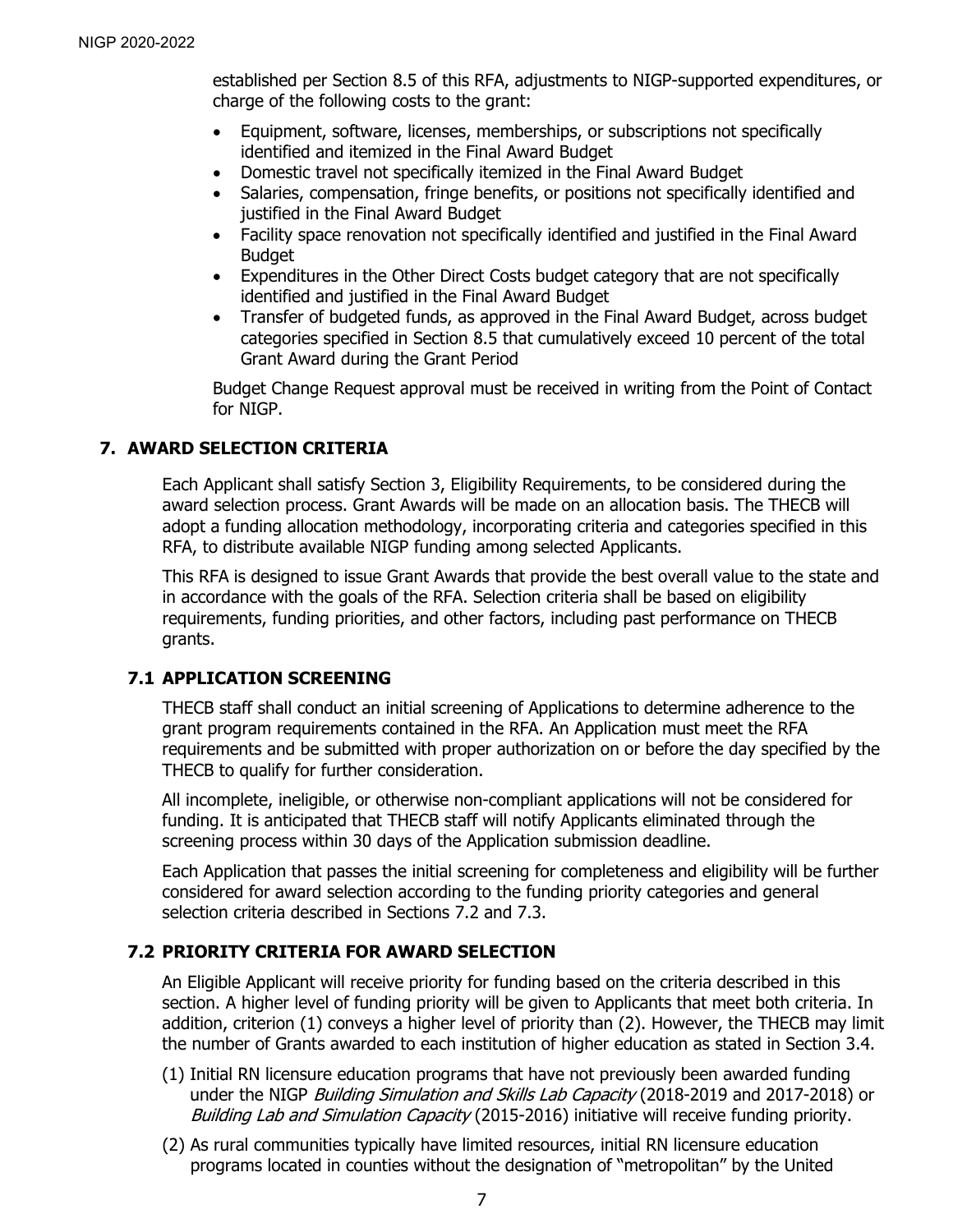States Office of Management and Budget (OMB) and the Census Bureau will receive funding priority.

# <span id="page-11-0"></span>**7.3 GENERAL CRITERIA FOR AWARD SELECTION**

THECB staff will review and evaluate the Applications that satisfy the initial screening, while also assigning priority for funding as applicable per Section 7.2. Past performance on THECB grants will be considered by THECB staff in the award selection process. NIGP awards under this RFA will be made on an allocation basis to selected Applicants consistent with a methodology to be determined by the THECB that is based on available funding and the number of eligible applications received, and that incorporates criteria and categories specified in Section 7 of the RFA. The total NIGP funding amount per Grant Award for the Grant Period will not exceed \$200,000.

# <span id="page-11-1"></span>**7.4 RECOMMENDATION FOR FUNDING**

THECB staff shall make a recommendation of selected Applicants to be funded to the Commissioner of Higher Education, who will submit his funding decision to THECB Board members for their final approval as consistent with Texas Administrative Code, Title 19, Section 1.16.

# <span id="page-11-2"></span>**8. APPLICATION FORMAT AND CONTENT**

Each NIGP grant Application must include required elements described in Sections 8.1 through 8.7 of this RFA, which correspond to the headings in the Application Form. The Application Form is available on the THECB website: [www.highered.texas.gov/NIGP.](http://www.highered.texas.gov/NIGP) Do not alter the Application Form; any such alterations may result in the disqualification of the Applicant. In preparing the Application, Applicants shall provide complete and accurate information to allow reviewers to clearly evaluate the Application.

The completed Application Form shall be submitted with signatures as one file in PDF format; the file name shall read as the initials of the Applicant institution.Application.pdf (e.g., UNT.Application.pdf). As applicable and as a separate file, allowable Attachments shall be prepared according to the guidelines in Section 8.8, and the file name for Attachments shall read as the initials of the Applicant institution.Attachment.pdf (e.g., UNT.Attachment.pdf). In order to be accepted and considered by the THECB, the completed Application and any applicable Attachments must be submitted by the established deadline of September 1, 2020, 11:59 p.m. CDT, by an agent of the Applicant institution who is authorized to make the submission on behalf of the Applicant.

# <span id="page-11-3"></span>**8.1 CERTIFICATION OF APPLICATION INFORMATION**

The Certification Page provides a signature by an authorized institutional representative to certify the accuracy and completeness of information submitted in the Application. The signatory must be an individual who is legally authorized to bind the Applicant institution in a contract. An Applicant institution's failure to provide true and accurate information will be cause for disqualification of an Application or termination of a Contract resulting from this RFA.

# <span id="page-11-4"></span>**8.2 PROJECT NARRATIVE**

# <span id="page-11-5"></span>**8.2.1 Contact Information**

In the Application Form, provide the following:

• Contact information for the two required project directors. Note requirements in Section 3.2.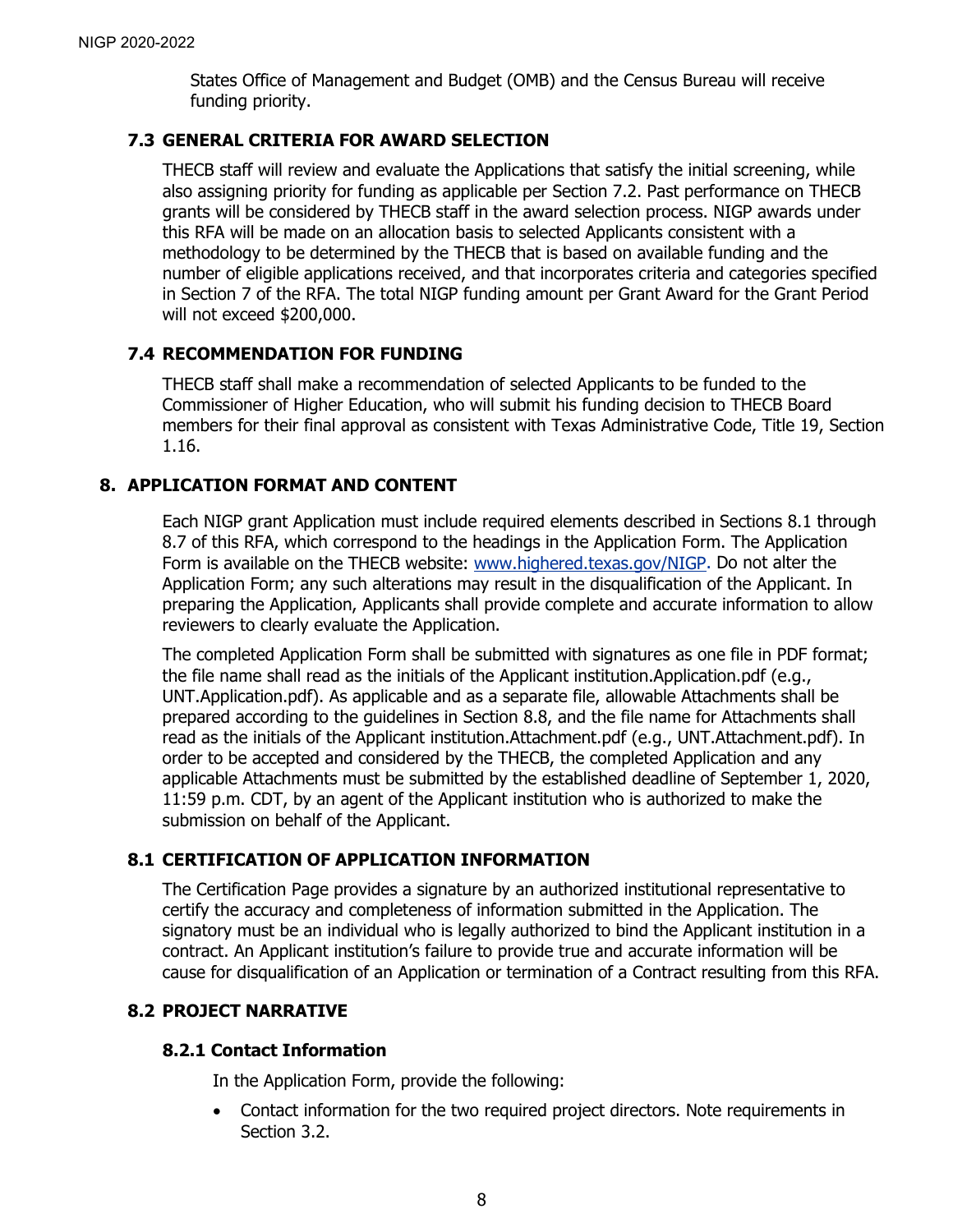• Information for the contact at the Applicant institution's office of sponsored projects, or a comparable administrative unit that provides oversight for grant-supported projects at the institution.

### <span id="page-12-0"></span>**8.2.2 Project Summary**

Using the tables and space in the Application Form, provide the following information for the proposed project seeking to support the initial RN licensure program with NIGP funding:

- (1) Use "Yes" and "No" to indicate if each project component listed in Section 3.2, Eligible Projects, will be targeted and, as applicable, identify the eligible initial RN licensure programs that will serve as project partners to share resources and expertise.
- (2) Specify actual or projected numbers of total enrolled students, who are Texas residents, for the semesters and program tracks listed in the Application Form. **No out-of-state students should be included.** Separate numbers of full-time (FT) and part-time (PT) students. The initial RN licensure program tracks for which to provide information include: generic (traditional) track for unlicensed non-highschool students; dual credit high school track; and transition tracks for licensed vocational nurses (LVN), paramedics, emergency medical technicians (EMT), allied health professionals, military personnel, and students with a prior non-nursing degree. If a listed program track is not offered by the initial RN licensure program, leave the field blank.
- (3) In the space provided in the Application Form, explain how projected enrollment numbers for the offered initial RN licensure program tracks are derived, including if applicable how the Conditional Approval status designated by the Texas Board of Nursing is taken into account.

# <span id="page-12-1"></span>**8.2.3 Description of Applicant and Partners**

In no more than two pages:

- provide information about the Applicant institution, its initial RN licensure program, including program tracks, and characteristics of the institution that could be conducive to the planning and implementation of the project proposed for NIGP funding;
- briefly list project directors' qualifications and relevant experiences; and
- if the targeted project components indicated in Section 8.2.2 include collaboration among eligible initial RN licensure programs, provide information on how the Applicant institution and the collaborating program(s) would be expected to participate in the project, including information about roles and contributions.

#### <span id="page-12-2"></span>**8.2.4 Assessment of Need**

In no more than two pages, describe the following:

- The challenges related to COVID-19 and clinical learning experiences currently faced and anticipated by the initial RN licensure program that will be addressed in the proposed project. The description should correspond to the information provided in Section 8.2.2 regarding targeted project components.
- The program track(s) on which the proposed project will focus.
- Resources required to address the challenges, including the Applicant institution's commitment and resources available to the project. Delineate any relationship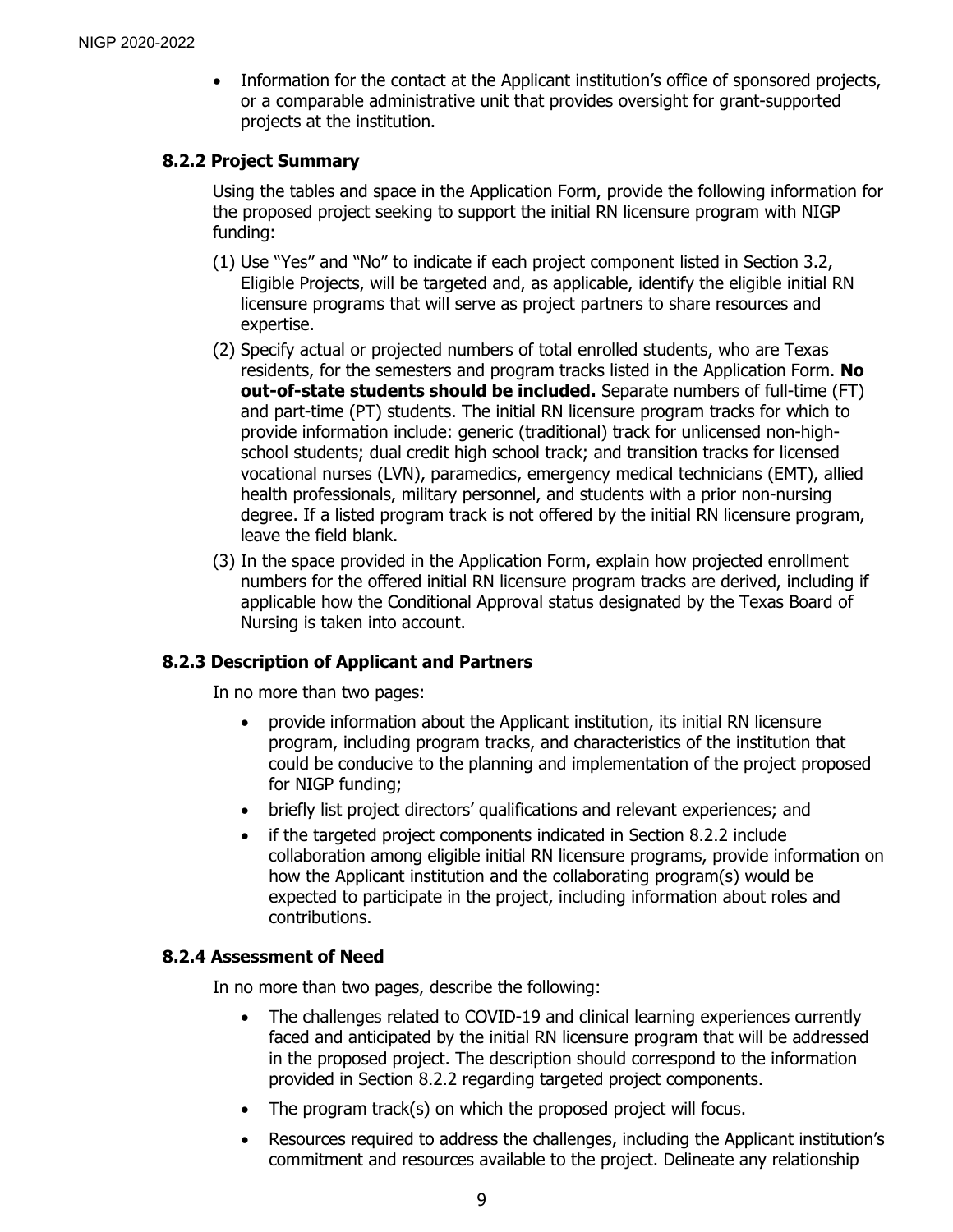between the proposed project and other related programs or projects managed by the Applicant's faculty and staff, including how the proposed NIGP project would ensure that resources would not be expended on overlapped or duplicated efforts.

• How NIGP funds, if awarded, would be utilized to address the identified challenges.

# <span id="page-13-0"></span>**8.3 PROJECT WORK PLAN OR TIMELINE**

Given the changeable nature of the COVID-19 pandemic, a specific project work plan or timeline is not required under this RFA as all NIGP-funded projects will embrace the goal of supporting initial RN licensure students' clinical learning experiences. During the Grant Period, Awarded Applicants will report project progress per Section 10 of this RFA.

In this section of the Application Form, each Applicant will indicate understanding of key requirements, as outlined in the Application Form, concerning the implementation of projects funded under this RFA. All Awarded Applicants shall demonstrate compliance with **all** grant requirements and maintain communication with the THECB Point of Contact to request approval for changes that are needed to address challenges in project implementation.

#### <span id="page-13-1"></span>**8.3.1 Project Goal Statement**

A separate document is not required under this RFA.

#### <span id="page-13-2"></span>**8.3.2 Major Project Objectives and Expected Outcomes**

A separate document is not required under this RFA.

#### <span id="page-13-3"></span>**8.4 PROJECT EVALUATION**

Each Awarded Applicant is required to complete a project evaluation, which focuses on student clinical competencies, and should ensure that necessary approval from the Institutional Review Board is obtained and that the Family Educational Rights and Privacy Act (FERPA) is followed. Awarded Applicants must document project status and progress during required grant reporting (see Section 10).

The THECB may conduct an evaluation to assess the statewide effectiveness of the NIGP program, and participation is expected from all NIGP projects funded as a result of this RFA.

In the Project Evaluation section of the Application Form:

- a. Use the Performance Measures and Outcomes table to specify baselines and project outcomes for the following required performance measure for all NIGP projects funded under this RFA:
	- Student clinical competencies achieved *per clinical course* as measured by a specific clinical evaluation tool

Each clinical course for each program track in the initial RN licensure program will be listed separately in the Performance Measures and Outcomes table with a specified clinical evaluation tool. For each course:

- (1) **Provide a baseline**. A baseline is the measure of the targeted population (e.g., students) at the beginning of the project. As applicable, Applicant may use aggregated information pertaining to the cohort immediately prior to the project as the baseline (e.g., percentage of students meeting objectives in fall 2019).
- (2) **Specify annual proposed outcomes**. Proposed outcomes can be identical to the baseline, if the project goal is to maintain the level of student performance achieved prior to the NIGP funding. Awarded Applicants will report actual Year 1 outcomes in the interim project report and Year 2 outcomes in final project report (see Section 10).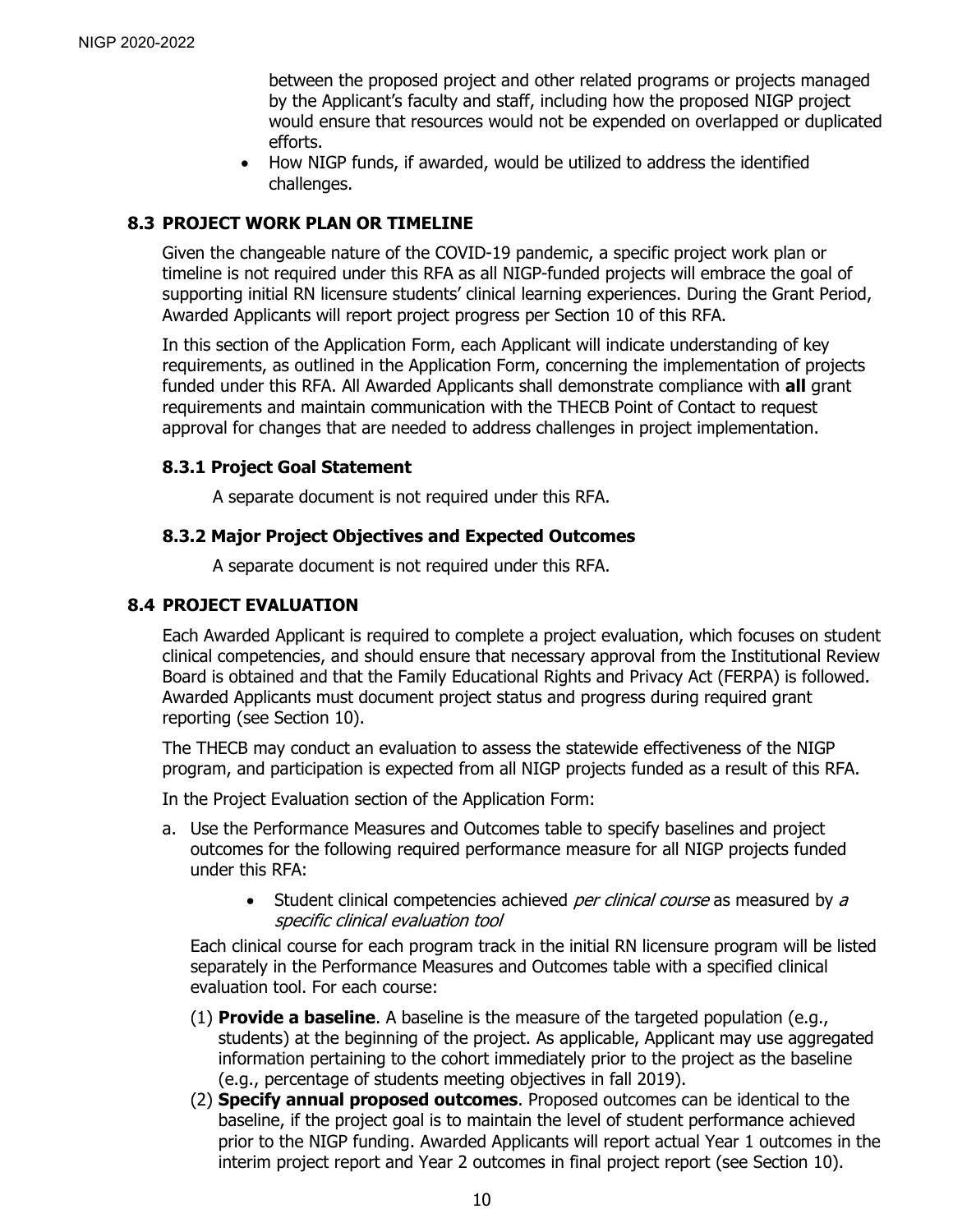b. In no more than one page, describe the general timeline and methods for data collection, including data sources, to ensure that the NIGP-funded project will be able to provide progress reports and student clinical competency information.

# <span id="page-14-0"></span>**8.5 BUDGET**

Because the specific needs related to students' clinical learning experiences may continually develop and evolve while the THECB determines a funding allocation methodology, a proposed budget is not required at the time of Application submission. As the THECB finalizes the methodology for funding allocation, the THECB shall negotiate a Final Award Budget with each selected Applicant. Each Applicant will submit a budget, using a template provided by the THECB, that includes planned annual expenditures under each budget category listed below. The submitted budget must specify and explain the proposed costs for budget categories A-E, including itemized detail, justification, and calculation for each proposed cost. All NIGP requirements listed in Section 6 of this RFA will be applicable for this Final Award Budget, including the restriction on substituting NIGP funds for other funds available to the Applicant or any collaborating program or project partners.

The Final Award Budget must be approved by the THECB and signed by a representative legally authorized to bind the Applicant institution in a contract and will be incorporated as an addendum to the grant Application and made a part of the grant award contract. Awarded Applicants will provide information about actual expenditures through financial reports (see Section 10).

### NIGP Budget Categories:

- A. Personnel itemized salaries and fringe benefits or other forms of compensation by specific employees (e.g., project director's salary) or categories of employees (e.g., generic track faculty's salaries) at the Applicant institution. Personnel costs must be directly related to work performed to address barriers in clinical learning experiences due to the COVID-19 pandemic. Time spent on research activities or publications must not be charged to NIGP.
- B. Faculty and Staff Development itemized costs for proposed training for employees of the Applicant institution. As applicable, specify the length of subscription and/or membership. If proposed training opportunities require domestic travel, the entries shall be itemized by specific trip (e.g., January 2021 professional conference in Dallas). The THECB will not fund travel to professional conferences that are outside of the United States or that are not relevant to this RFA.
- C. Equipment and Software detailed description and justification of each proposed item. As applicable, specify the length of subscription. If multiple purchases of the same item are proposed, the entry shall include the total cost and the unit price information as [number of items @ unit price].
- D. Facility Space Renovation detailed description, location, and justification of the proposed work to make existing space suitable for evidence-based alternatives to students' hands-on practice with actual patients. Entries shall be itemized and, if applicable, list the unit price and total number of each item requested.
- E. Other Direct Costs detailed description and justification of all other costs relevant to this RFA that are not included in budget categories A-D. Budget items included in this category shall be subject to special review by THECB staff.

# <span id="page-14-1"></span>**8.6 FINANCIAL VIABILITY**

A separate document is not required under this RFA.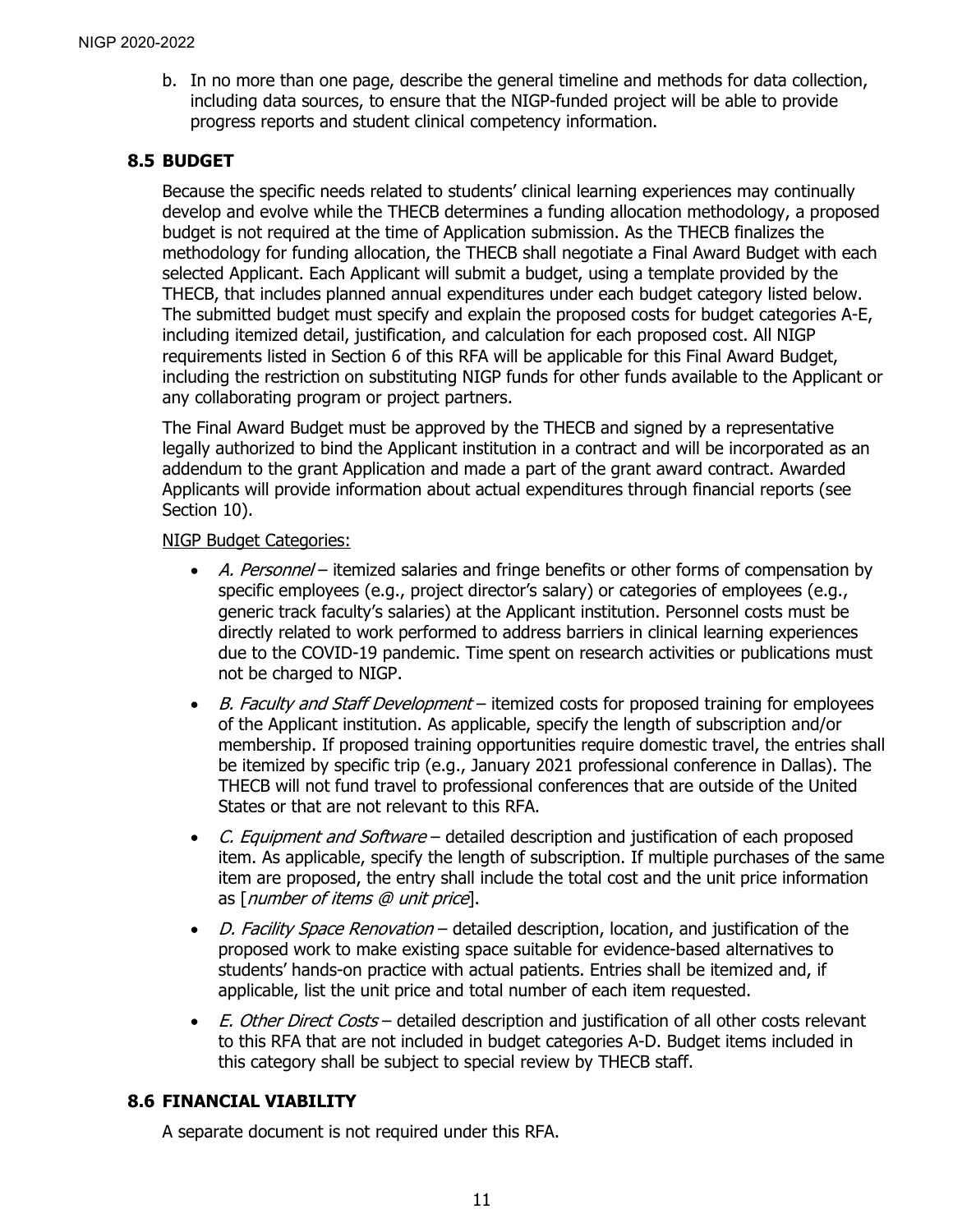# <span id="page-15-0"></span>**8.7 EVIDENCE OF LEADERSHIP COMMITMENT**

A separate document is not required under this RFA. The signature on the certification page by the representative authorized to bind the Applicant institution certifies that the institution receiving NIGP funding are fully committed to the NIGP grant requirements and the work to be performed under NIGP funding support.

The NIGP project directors at the institution, should an award be made, are required to keep their leadership apprised of the project's performance and fulfillment of grant requirements during the Grant Period.

#### <span id="page-15-1"></span>**8.8 ATTACHMENTS**

The following Attachments are allowed under this RFA and, if applicable, shall be submitted with the completed Application Form as a single separate file via email to [NIGP@highered.texas.gov](mailto:NIGP@highered.texas.gov) no later than the Application deadline of September 1, 2020, 11:59 p.m. CDT. The file name for the Attachments shall read as the initials of the Applicant institution.Attachment.pdf (e.g., UNT.Attachment.pdf).

Applicant shall not include documents as attachments or appendices that are not specified in this section; such documents will be discarded and will not be reviewed during application evaluation. Any file of Attachments that is not submitted with the completed Application Form by the established deadline will not be considered.

- Letters indicating leadership commitment from Applicant's senior management on official letterhead (optional)
- If applicable, a letter from Applicant requesting the THECB's consideration of exceptions to specific terms and conditions described in the RFA. Any exceptions must be clearly identified by section, and the Applicant's proposed alternative must be provided. Applicants cannot take a "blanket exception" to this entire RFA. If any Applicant takes a "blanket exception" to this entire RFA or does not provide alternative language, the Applicant's Application may be disqualified from further consideration. Any terms and conditions attached to an Application will not be considered unless specifically referred to in this RFA, and the Applicant's attachment of such terms and conditions to an Application may disqualify the Application. The letter must be signed by an individual legally authorized to bind the Applicant institution.

# <span id="page-15-2"></span>**9. DISTRIBUTION OF AWARD FUNDS**

#### <span id="page-15-3"></span>**9.1 ISSUANCE OF GRANT AWARD**

Following all negotiations between the THECB and Applicants and the announcement of awards, the Awarded Applicants will receive an electronic copy of the THECB's NIGP Notice of Grant Award (NOGA, Appendix E), which will take effect on the day the NOGA is fully executed. Throughout this RFA, the terms "NOGA," "Award," "Contract," and "Grant" are used interchangeably.

The Contract must be executed by an individual authorized to enter into a contract on behalf of the Applicant institution. Upon execution of a Contract resulting from this RFA, the term "Applicant" shall have the same meaning as "Awarded Applicant" or "Grantee." The Texas Higher Education Coordinating Board, a state agency, may also be referred to as the "THECB," "Board," or "Agency." At times, THECB or "Board" and Grantee are referred to singularly as "Party" and collectively as "Parties." Likewise, the terms "Request for Applications" and "Application" shall have the same meaning as the term "Contract" or "Agreement."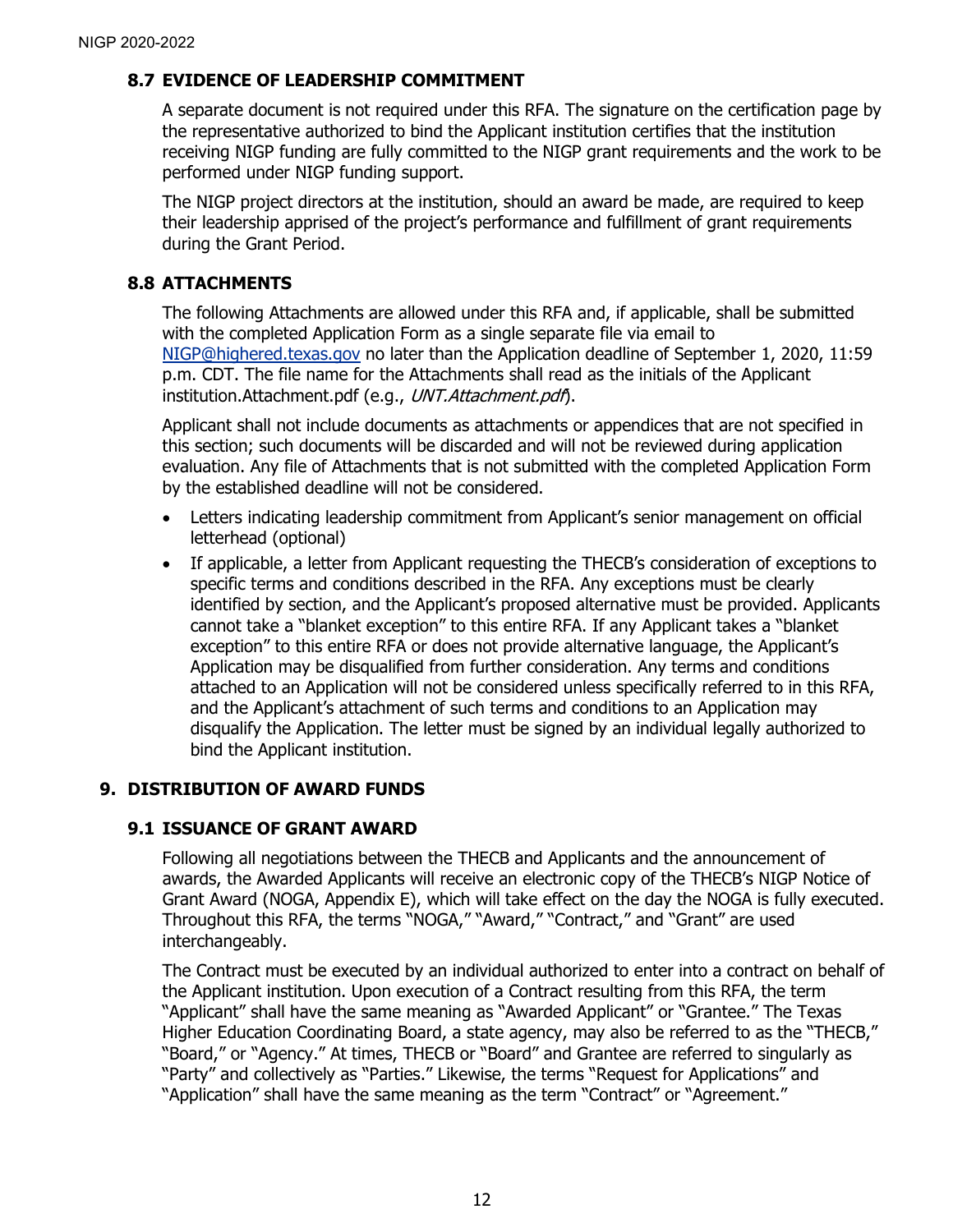# <span id="page-16-0"></span>**9.2 "DISCLOSURE OF INTERESTED PARTIES" REQUIREMENT**

The THECB may not execute a grant contract requiring approval of the Board Chair, Vice Chair, and Committee Chair until a non-state business entity has presented a certificate disclosing interested parties. For-profit organizations, not-for-profit organizations, and private institutions selected for an award must complete this requirement before a grant award contract can be executed. For this RFA, independent institutions of higher education awarded a grant will be required to complete the requirement. Further information relating to Disclosure of Interested Parties is provided in Section 11.25 of this RFA.

#### <span id="page-16-1"></span>**9.3 FUNDS DISBURSEMENT AND PAYMENT TERMS**

NIGP Grant Award funds will be disbursed according to the following provisions of this RFA.

NIGP Grants are funded through the Permanent Fund for Higher Education Nursing, Allied Health, and Other Health-related Programs established by the 76th Texas Legislature in 1999. Awarded Applicant shall receive payments through the Texas Comptroller of Public Accounts.

To enable Awarded Applicant to expeditiously address immediate needs related to clinical learning experiences, the THECB will disburse 25 percent of the awarded funding when (1) the NOGA has been fully executed, (2) the Grant Period has started, (3) the Final Award Budget has been approved by the THECB per Section 8.5 of the RFA, and (4) if applicable, the Disclosure of Interested Parties has been received and acknowledged by the THECB. The remaining awarded funding will be provided on a cost-reimbursement basis.

Awarded Applicant will submit certified reports with actual expenditures of the NIGP-funded project, including supporting documentation for the reported expenditures, on the schedule specified in Section 10.3. Any reported expenditures that exceed the 25 percent of advance funding paid by the THECB will be reimbursed upon the THECB's approval of the certified expenditure reports. Total reported expenditures must not exceed the amount provided by the Grant Award. The final payment by the THECB will be made upon the THECB's approval of the final project report, which is described in Section 10.2, and of the final expenditure report.

At the THECB's sole discretion, the second year of grant funding is contingent upon the Awarded Applicant using grant funds appropriately, meeting project benchmarks and contractual deadlines, and producing expected outcomes in the first year of the Grant Period.

Awarded Applicant shall not expend awarded funds until the NOGA has been fully executed, the Grant Period has started, and the Final Award Budget has been approved. The THECB is not bound by any award estimates in the RFA. Funding may be reduced or terminated if funds allocated to the THECB should become reduced, depleted, or unavailable during the Grant Period. As consistent with the Uniform Grant Management Standards ("UGMS"), after making a finding that an Awarded Applicant has failed to perform or failed to conform to grant contract terms and conditions, the THECB may retract or reduce the grant amount for the Awarded Applicant.

#### <span id="page-16-2"></span>**9.4 LAST DAY OF EXPENDITURES**

All allowable grant-related expenses must be incurred on or before November 30, 2022. Expenses incurred after this date cannot be charged to NIGP.

#### <span id="page-16-3"></span>**9.5 RETURN OF UNEXPENDED FUNDS**

Based on actual expenditures of the project, Grantee shall return any unexpended funds to the THECB within ninety (90) days after the end of the Grant Period, unless an extension is otherwise agreed upon by the THECB and Grantee. If an Award is terminated, Grantee shall return any remaining funds within ninety (90) days upon award termination.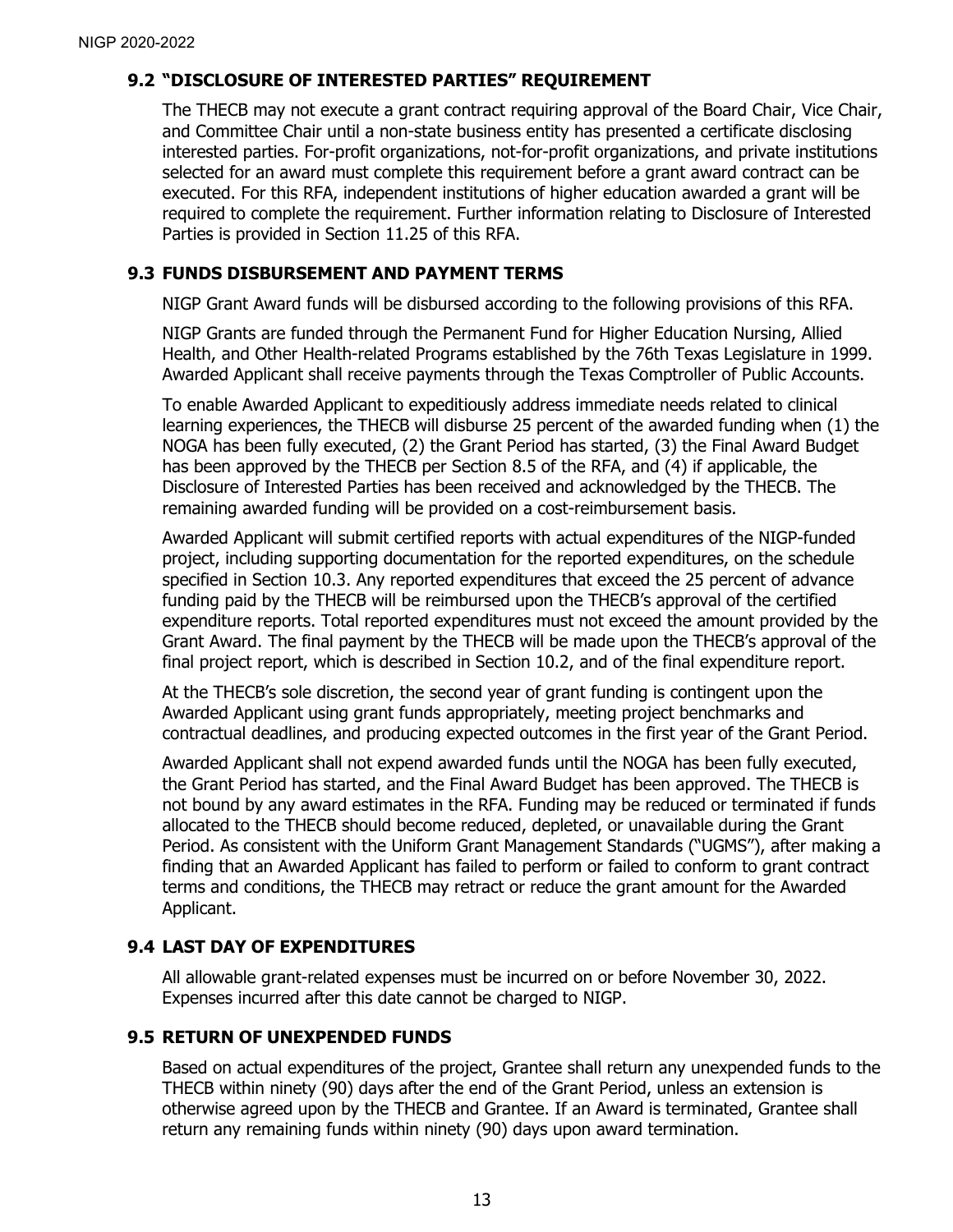Any awarded funds that are not paid by the THECB and that are not expended by the Awarded Applicant remain with the THECB and will be unencumbered upon close-out of each awarded grant contract.

# <span id="page-17-0"></span>**9.6 GRANT EXTENSION**

Extension of the Grant Period for the NIGP-funding project may be granted at the sole discretion of the THECB. An Awarded Applicant that shows success in project outcomes may be eligible to request a grant extension to fully complete grant project activities and objectives. Including any approved grant extension, the maximum award length for an NIGP grant will be a total of three years.

No later than June 30, 2022, using the template provided by the THECB, Awarded Applicant must submit to [NIGP@highered.texas.gov](mailto:NIGP@highered.texas.gov) a formal extension request signed by an authorized institutional representative who is legally authorized to bind the grantee institution in a contract. Extensions are subject to the availability of appropriated funds and to the eligibility requirements.

### <span id="page-17-1"></span>**10. MONITORING AND REPORTING REQUIREMENTS**

#### <span id="page-17-2"></span>**10.1 MONITORING**

THECB staff shall monitor and oversee the NIGP-supported project's progress and compliance through required reporting to ensure that grant commitments are fulfilled and that the financial matters related to the grant award are accurate and appropriate. Awarded Applicant shall be required to complete reports listed in Sections 10.2 and 10.3 for an NIGP grant awarded as a result of this RFA. The THECB will provide templates and instructions for electronic submission for required reports.

When a report submission date falls on a weekend or a holiday, the submission deadline is automatically extended to the next state of Texas business day (see Appendix A, RFA Definitions). If Awarded Applicant does not submit the required reports detailed in Sections 10.2 and 10.3 by the established deadlines, and the Awarded Applicant has not been granted a submission extension, the THECB reserves the right to reduce the awarded funding. If a required report is not accepted by the THECB, reduction of the awarded funding may be required. Delinquent and unaccepted reports may affect Awarded Applicant's eligibility to receive the second year of NIGP funding or to apply for future THECB grant awards, and Awarded Applicant may be deemed non-compliant and subject to termination per Section 11.1.

#### <span id="page-17-3"></span>**10.2 PROJECT/PROGRAM NARRATIVE REPORTS**

Awarded Applicant shall submit the following reports on or before the dates specified by the THECB to provide information on the progress of the NIGP-funded project. The THECB will provide templates and instructions for the specific format and content required for each report. All required reports must be certified by the project directors and an authorized institutional representative who provides independent oversight of the NIGP-funded project.

- 1. **January 6, 2022**: Interim project report
- 2. **January 18, 2023**: Final project report

#### <span id="page-17-4"></span>**10.3 FINANCIAL REPORTS**

Awarded Applicant shall submit four financial expenditure reports as specified by the THECB due on or before the following dates. The THECB will provide templates and instructions for the expenditure reports. For each report, Awarded Applicant must include supporting documentation, including but not limited to itemized descriptions for the reported actual expenditures. Each report must be certified and submitted by an authorized institutional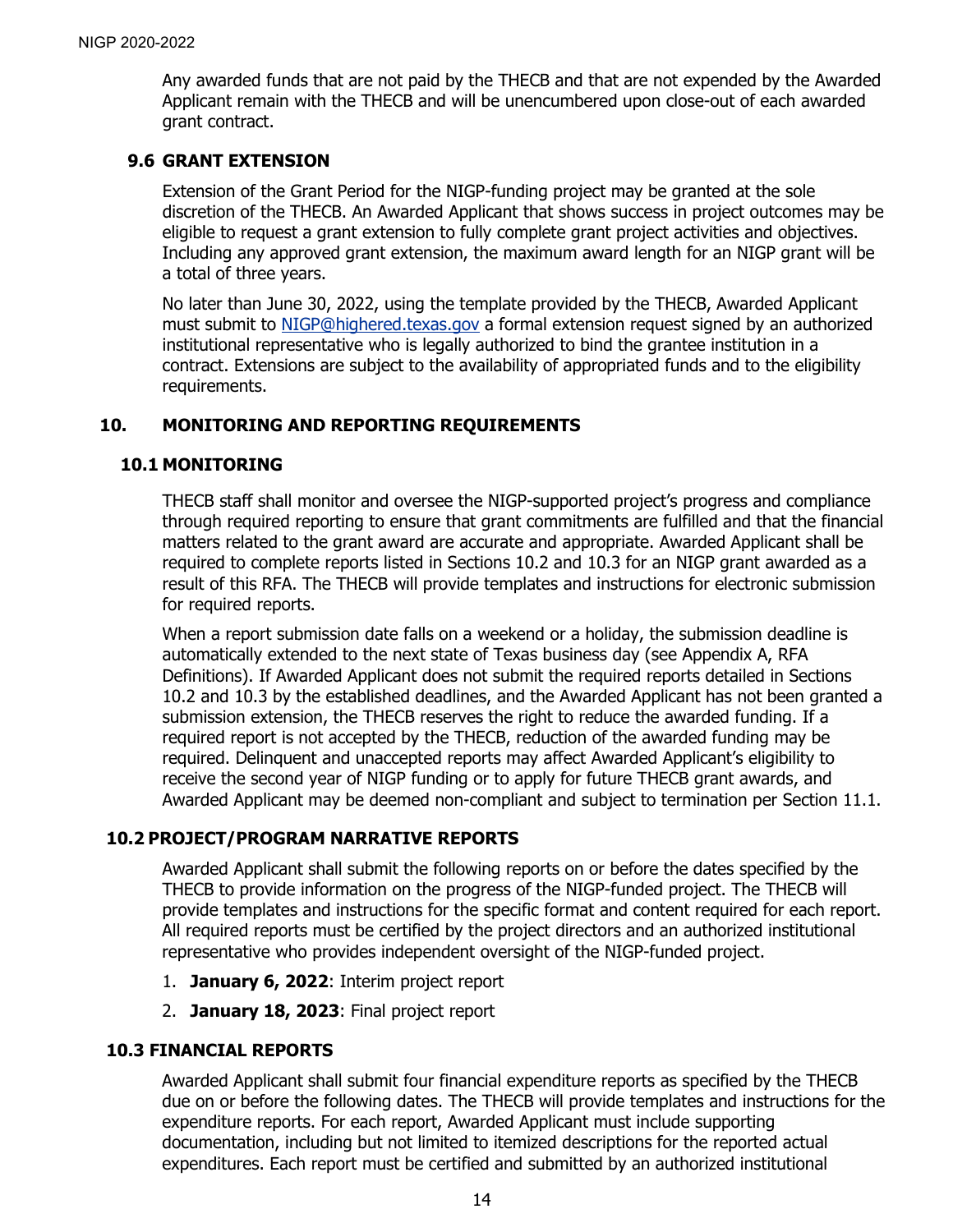representative who provides independent oversight of the NIGP-funded projects' financial management.

- 1. **June 15, 2021**: First expenditure report for the period between NOGA execution and May 31, 2021
- 2. **December 14, 2021**: Second expenditure report for the six-month period of June 1, 2021 through November 30, 2021
- 3. **June 15, 2022**: Third expenditure report for the six-month period of December 1, 2021 through May 31, 2022
- 4. **February 22, 2023**: Final expenditure report for the six-month period of June 1, 2022 through November 30, 2022

# <span id="page-18-1"></span><span id="page-18-0"></span>**11. TERMS AND CONDITIONS**

# **11.1 TERMINATION**

Notwithstanding the termination or expiration of this Contract, the provisions of this Contract regarding confidentiality, indemnification, transition, records, right to audit and independent audit, property rights, dispute resolution, invoice and fees verification, provision of services, and default shall survive the termination or expiration dates of this Contract.

# **11.1.1 Convenience of the State**

THECB, in its sole discretion, may terminate this Grant Award/Agreement upon one (1) calendar day's written notice to Grantee. Such notice will be provided in accordance with Section 11.36, Notice, of this Grant Award/Agreement. In the event of such termination, the Grantee shall, unless otherwise mutually agreed upon in writing, cease all work immediately upon the effective date of termination. THECB will be liable only for payments for any deliverables received from or services performed by the Grantee before the termination date.

# **11.1.2 Termination for Cause**

THECB may, by written notice to Grantee, immediately terminate this Grant Award/Agreement for cause if: (a) THECB is not reasonably satisfied with Grantee's Services; (b) default or abandonment by Grantee occurs; or (c) Grantee fails to comply fully with any term or condition of this Grant Award/Agreement, through no material fault of THECB. If THECB deems it appropriate under the circumstances, THECB will provide a three (3) business day advance written notice of intent to terminate to Grantee, and THECB will provide Grantee with an opportunity for consultation with THECB prior to termination during that three (3) business day period.

If Grantee fails or refuses to perform its obligations under this Grant Award/Agreement, THECB may exercise any and all rights as may be available to it by law or in equity. In the event THECB exercises its right to terminate for cause, Grantee is responsible for paying damages to THECB including but not limited to reprocurement costs (if applicable), and any other consequential damages to the State of Texas and THECB resulting from Grantee's non-performance.

# **11.1.3 Abandonment or Default**

If the Grantee Abandons or Defaults on the Grant Award/Agreement, THECB reserves the right to terminate the Grant Award/Agreement without notice and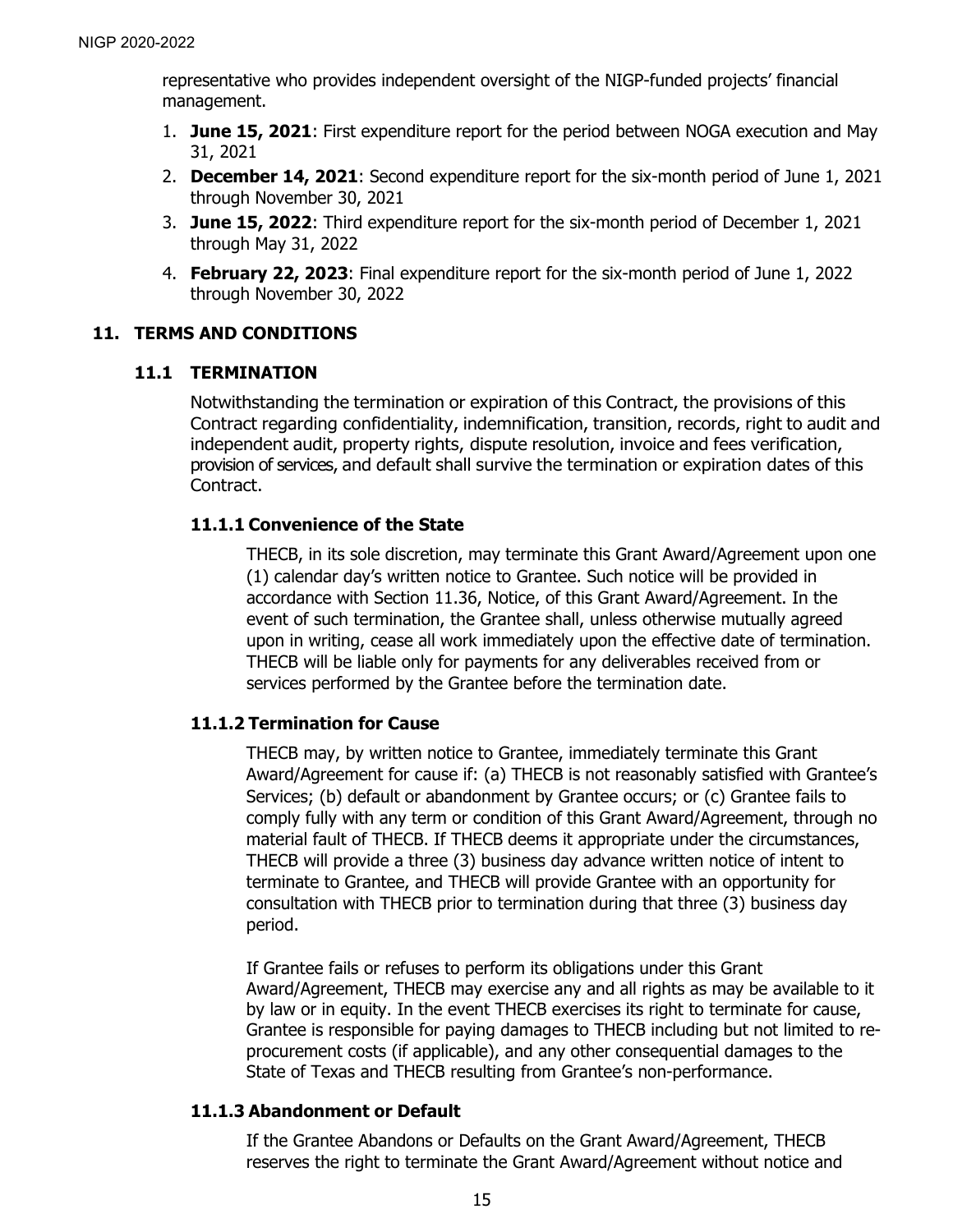either re-solicit or re-award the Grant Award/Agreement to the next best responsive and responsible Grant Applicant. The defaulting Grantee will not be considered in the re-solicitation and may not be considered in future solicitations for the same type of work, unless the specification or scope of work significantly changed. The period of suspension will be determined by THECB based on the seriousness of the default.

# **11.1.4 Applicable Law and Conforming Amendments**

THECB may terminate this Grant Award/Agreement immediately upon notice to Grantee in the event federal or state law is enacted, amended, or judicially interpreted so as to render continued fulfillment of the Grant Award/Agreement, on the part of THECB, wholly unreasonable or impossible. THECB reserves the right, at its sole discretion, to unilaterally amend this Grant Award/Agreement throughout the Grant Award/Agreement Term to incorporate any modifications necessary for THECB's compliance, as an agency of the State of Texas, with all applicable state and federal laws, rules, regulations, requirements, and guidelines.

### **11.1.5 Excess Obligations (Non-Appropriation)**

The Grant Award/Agreement is subject to termination or cancellation, without penalty to THECB, either in whole or in part, subject to the availability of state funds.

### **11.1.6 Effect of Termination**

Upon any termination, all indemnities, including without limitation those set forth in this Grant Award/Agreement, as well as Grant Award/Agreement provisions regarding confidentiality, records retention, right to audit, ownership, and dispute resolution, shall survive the termination of this Grant Award/Agreement for any reason whatsoever and shall remain in full force and effect. In the event of any termination, Grantee shall, unless otherwise mutually agreed upon in writing, cease all Services immediately upon the effective date of termination, except such Services that THECB deems are necessary to wind-up in a cost-effective manner. For any termination by THECB other than termination for non-appropriation, THECB shall be liable to Grantee for only that portion of the Services authorized by THECB and which have been completed prior to the effective date of termination, provided that THECB shall not be liable for any work performed that is not acceptable to THECB and/or does not meet Grant Award/Agreement requirements, plus any necessary work deemed appropriate by THECB to cost-effectively wind-up.

#### **11.1.7 Transfer of Duties**

In the event of termination, Grantee will provide reasonable cooperation to transfer its duties under the Grant Award/Agreement to another entity without disruption, if applicable.

#### <span id="page-19-0"></span>**11.2 AMENDMENT**

This Grant Award/Agreement may be modified only by written amendment executed by the Parties hereto; however, any amendment of this Grant Award/Agreement that conflicts with the laws of the State of Texas shall be void ab initio.

# <span id="page-19-1"></span>**11.3 INDEMNIFICATION**

#### **(THIS SECTION DOES NOT APPLY TO STATE AGENCIES)**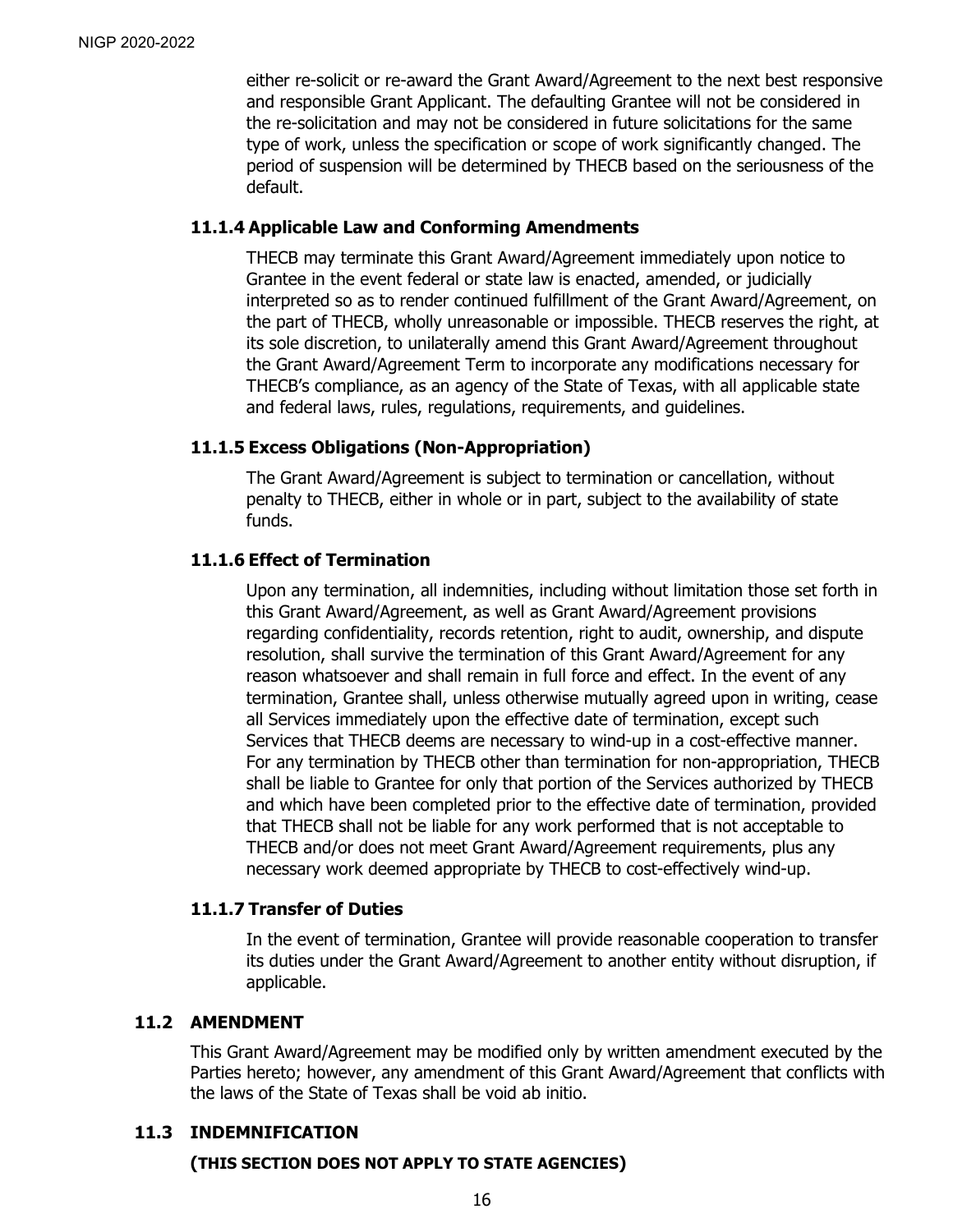Acts or Omissions: GRANTEE SHALL INDEMNIFY AND HOLD HARMLESS THE STATE OF TEXAS AND THECB AND THEIR OFFICERS, AGENTS, EMPLOYEES, REPRESENTATIVES, OTHER CONTRACTORS, ASSIGNEES, AND/OR DESIGNEES FROM ANY AND ALL LIABILITY, ACTIONS, CLAIMS, DEMANDS, OR SUITS, AND ALL RELATED COSTS, ATTORNEY FEES, AND EXPENSES ARISING OUT OF, OR RESULTING FROM, ANY ACTS OR OMISSIONS OF THE GRANTEE OR ITS AGENTS, EMPLOYEES, SUBCONTRACTORS, ORDER FULFILLERS, OR SUPPLIERS OF SUBCONTRACTORS IN EXECUTION OR PERFORMANCE OF THE GRANT AWARD/AGREEMENT AND ANY PURCHASE ORDERS ISSUED UNDER THE GRANT AWARD/AGREEMENT. THE DEFENSE SHALL BE COORDINATED BY GRANTEE WITH THE OFFICE OF THE ATTORNEY GENERAL OF THE STATE OF TEXAS IF THECB AND/OR THE STATE OF TEXAS AND/OR THEIR OFFICERS, AGENTS, EMPLOYEES, REPRESENTATIVES, OTHER CONTRACTORS, ASSIGNEES, AND DESIGNEES ARE A NAMED DEFENDANT IN ANY LAWSUIT AND THE GRANTEE MAY NOT AGREE TO ANY SETTLEMENT WITHOUT FIRST OBTAINING THE CONCURRENCE OF THE OFFICE OF THE ATTORNEY GENERAL. GRANTEE AND THECB AGREE TO FURNISH TIMELY WRITTEN NOTICE TO EACH OTHER OF ANY SUCH CLAIM.

### <span id="page-20-0"></span>**11.4 SOVEREIGN IMMUNITY**

The Parties stipulate and agree that no provision of, or any part of this Grant Award/Agreement between THECB and Grantee, or any subsequent amendment shall be construed: (1) as a waiver of the doctrine of sovereign immunity or immunity from suit as provided for in the Texas Constitution and the Laws of the State of Texas; (2) to extend liability to THECB beyond such liability provided for in the Texas Constitution and the Laws of the State of Texas; or (3) as a waiver of any immunity provided by the 11th Amendment or any other provision of the United States Constitution or any immunity recognized by the Courts and the laws of the State of Texas and the United States. The State of Texas and THECB do not waive sovereign immunity by entering into this Grant Award/Agreement and specifically retain such immunity and all defenses available to them under the laws of the State of Texas or the common law.

#### <span id="page-20-1"></span>**11.5 ASSIGNMENT**

Grantee shall not assign its rights under the contract or delegate the performance of its duties under the Grant Award/Agreement without prior written approval from the THECB. Any attempted assignment in violation of this provision is void and without effect.

#### <span id="page-20-2"></span>**11.6 DELEGATION OR SUBCONTRACTING**

Unless as otherwise provided for in this Grant Award/Agreement, no contractual rights, interest, or obligation shall be delegated or subcontracted by Grantee without prior written approval of THECB. No delegation or subcontract approved by THECB shall relieve Grantee of any obligation or responsibility under this Grant Award/Agreement. It is the Parties' intent that to the extent subcontracting is approved by THECB, Grantee shall make a good faith effort to subcontract with Historically Underutilized Business(es) (HUB), as defined in Texas Government Code §2161.001(2), during the performance of this Grant Award/Agreement. The goal of the HUB program is to promote full and equal business opportunities for all businesses contracting with the State of Texas.

#### <span id="page-20-3"></span>**11.7 RIGHT TO AUDIT AND RECORDS RETENTION**

Grantee understands that acceptance of funds under this Grant Award/Agreement, or indirectly through a subcontract under this Grant Award/Agreement, acts as acceptance of the authority of the State Auditor's office, THECB or any successor agency, as well as any external auditors selected by the State Auditor's office, THECB or, in agreements involving federal funds, any auditors selected by the United States, including, but not limited to the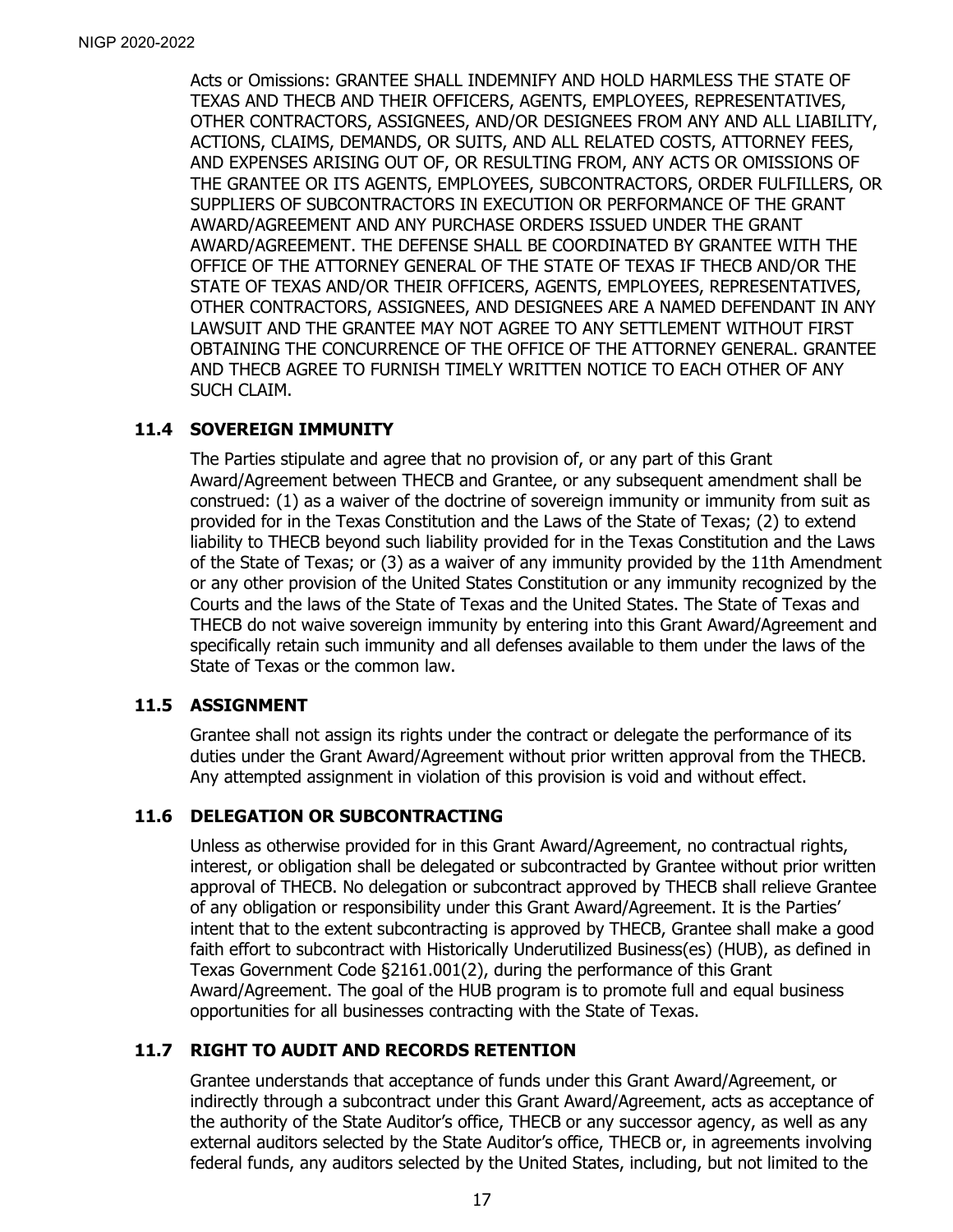cognizant federal agencies and/or federal Offices of the Inspector General (collectively referred to as "Audit Entities"), to conduct an audit or investigation in connection with those funds. Grantee further agrees to cooperate fully with the above parties in the conduct of the audit or investigation, including promptly providing all records requested. Grantee will ensure that this clause concerning the authority to audit funds received indirectly by subcontractors through Grantee and the requirements to cooperate is included in any subcontract it awards.

Grantee shall maintain its records and accounts in a manner which shall assure a full accounting for all funds received and expended by Grantee in connection with the Grant Project. These records and accounts (which includes all receipts of expenses incurred by Grantee) shall be retained by Grantee and made available for inspecting, monitoring, programmatic or financial auditing, or evaluation by THECB and by others authorized by law or regulation to do so for a period of not less than seven (7) years from the date of completion of the Grant Award/Agreement or the date of receipt by THECB of Grantee's final claim for payment or final expenditure report or until any litigation/billing issues are resolved, whichever is later. If an audit has been announced, the records shall be retained until such audit has been completed. Grantee shall make available at reasonable times and upon reasonable notice, and for reasonable periods, all documents and other information related to the Services provided in this Grant Award/Agreement. Grantee and any subcontractors shall provide any Audit Entities with any information such entity deems relevant to any monitoring, investigation, evaluation, or audit.

Grantee's failure to comply with this subsection (Right to Audit and Records Retention) shall constitute a material breach of this Grant Award/Agreement and shall authorize THECB and the State of Texas to immediately assess appropriate damages for such failure. THECB reserves the right to require the reimbursement of any over-payments determined as a result of any audit or inspection of records on work performed under this Grant Award/Agreement. Grantee shall reimburse THECB for any over-payments within thirty (30) calendar days of receipt of THECB's written notice.

Awarded Applicant shall have an accounting system that accounts for cost in accordance with generally accepted accounting principles. Awarded Applicant's accounting system must include an accurate and organized file/records system for accounting and financial purposes for providing backup materials for billings.

#### <span id="page-21-0"></span>**11.8 TIME AND EFFORT RECORDKEEPING**

For those personnel whose salaries are prorated between or among different funding sources, time and effort records will be maintained by Awarded Applicant that confirm the project work provided within each funding source. Awarded Applicant must adjust payroll records and expenditures based on this documentation. This requirement applies to all projects, regardless of funding sources, unless otherwise specified.

#### <span id="page-21-1"></span>**11.9 UNIFORM GRANT MANAGEMENT STANDARDS (UGMS)**

Grantee agrees to follow the UGMS, including all of its applicable conditions and State Assurances ("UGMS"). UGMS is herein incorporated for all purposes into this Agreement. All applicable conditions and uniform assurances can be found at [https://comptroller.texas.gov/purchasing/grant-management/.](https://comptroller.texas.gov/purchasing/grant-management/)

# <span id="page-21-2"></span>**11.10 FORMS, ASSURANCES, AND REPORTS**

Awarded Applicant shall timely file with the proper authorities all forms, assurances and reports required by state laws and regulations. The THECB shall be responsible for reporting to the proper authorities any failure by Awarded Applicant to comply with the foregoing laws and regulations coming to the THECB's attention and may deny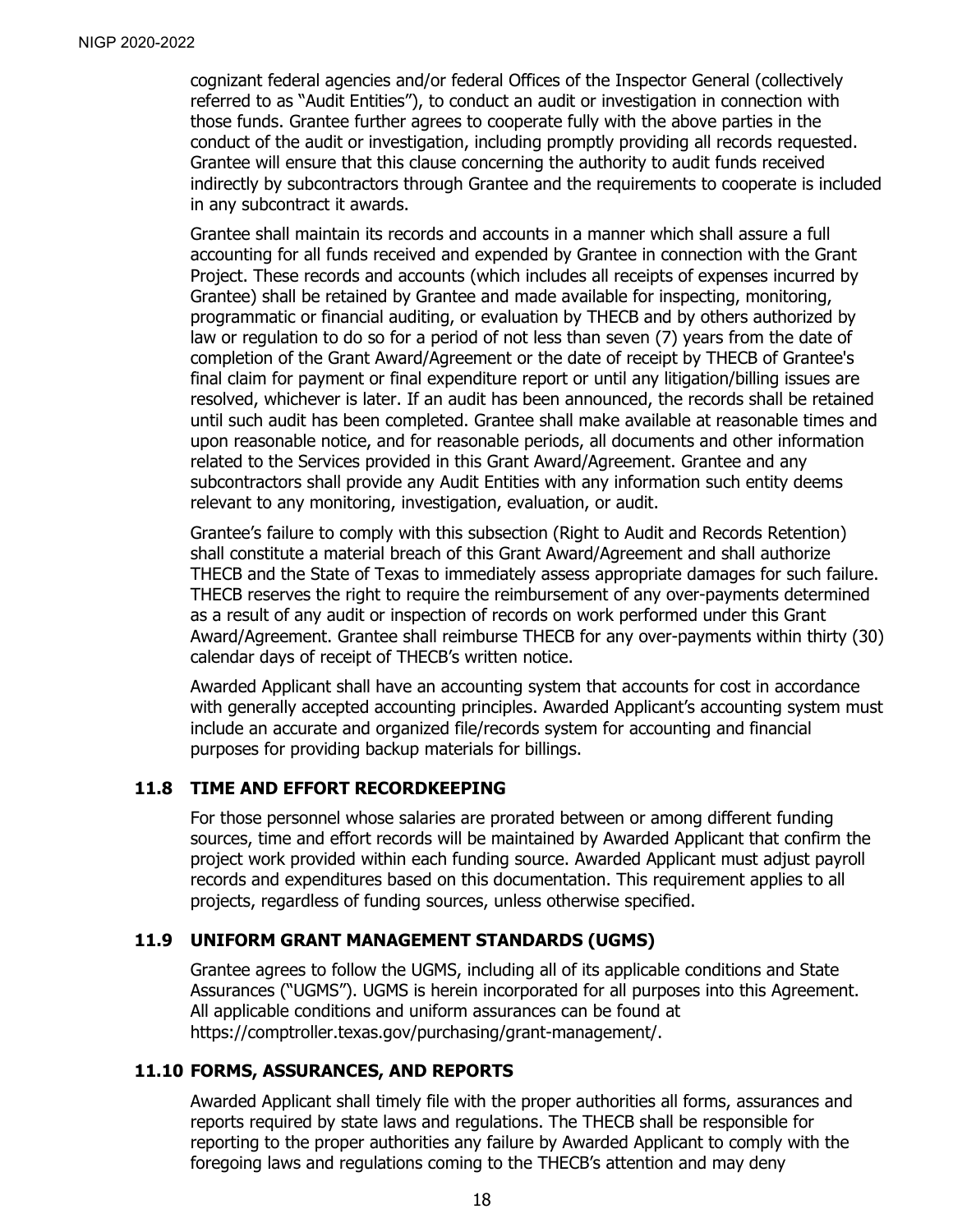reimbursements or recover payments made by the THECB to Awarded Applicant in the event of Awarded Applicant's failure to so comply.

#### <span id="page-22-0"></span>**11.11 SITE VISITS**

Throughout the Grant Period, the THECB and/or its representatives shall have the right to make site visits to review the NIGP project's operations and accomplishments.

# <span id="page-22-1"></span>**11.12 SUPPLANTING PROHIBITION**

A Grant Award may not be used to replace federal, state, or local funds.

# <span id="page-22-2"></span>**11.13 CARRYOVER OF FUNDS**

At the THECB's discretion, unencumbered funds may carry over from each year of the Grant Period.

### <span id="page-22-3"></span>**11.14 APPLICABLE CONDITIONS AND UNIFORM ASSURANCES**

The standard financial management conditions and uniform assurances set out in the RFA are applicable to all grants, cooperative agreements, contracts and other financial assistance arrangements executed between state agencies, local governments, and any other sub-recipient not specifically excluded by state or federal law. All applicable conditions and uniform assurances can be found at https://comptroller.texas.gov/purchasing/grant-management/.

### <span id="page-22-4"></span>**11.15 STATE AUDITOR'S RIGHT TO AUDIT**

The state auditor may conduct an audit or investigation of any entity receiving funds from the state directly under the agreement or indirectly through a subcontract under the Grant Award/Agreement. The acceptance of funds directly under the Grant Award/Agreement or indirectly through a subcontract under the Grant Award/Agreement acts as acceptance of the authority of the state auditor, under the direction of the legislative audit committee, to conduct an audit or investigation in connection with those funds. Under the direction of the legislative audit committee, an entity that is the subject of an audit or investigation by the state auditor must provide the state auditor with access to any information the state auditor considers relevant to the investigation or audit.

# <span id="page-22-5"></span>**11.16 CHILD SUPPORT OBLIGATION FAMILY CODE APPLICABILITY**

By signing this Grant Award/Agreement, Grantee certifies that under Section 231.006, Family Code, Grantee is not ineligible to receive payment under this Grant Award and acknowledges that this Grant Award/Agreement may be terminated and payment may be withheld or recouped if this certification is inaccurate. If this certification is shown to be false, Grantee is liable to THECB for attorneys' fees, the costs necessary to complete the Grant, including the cost of advertising and awarding a second grant award/agreement, and any other damages provided by law or Grant Award/Agreement. Under Section 231.006 of the Family Code, the vendor or applicant certifies that the individual or business entity named in this Grant Award/Agreement, bid or application is not ineligible to receive the specified grant, loan, or payment and acknowledges that this Grant Award/Agreement may be terminated and payment may be withheld if this certification is inaccurate.

#### <span id="page-22-6"></span>**11.17 DISPUTE RESOLUTION**

If THECB determines that any work product is not acceptable, THECB shall notify Grantee of the specific deficiencies in writing. Grantee shall then undertake all steps necessary to correct any deficiencies at no additional cost to THECB. In the event any issues cannot be resolved, the dispute resolution process provided for in Texas Government Code, Chapter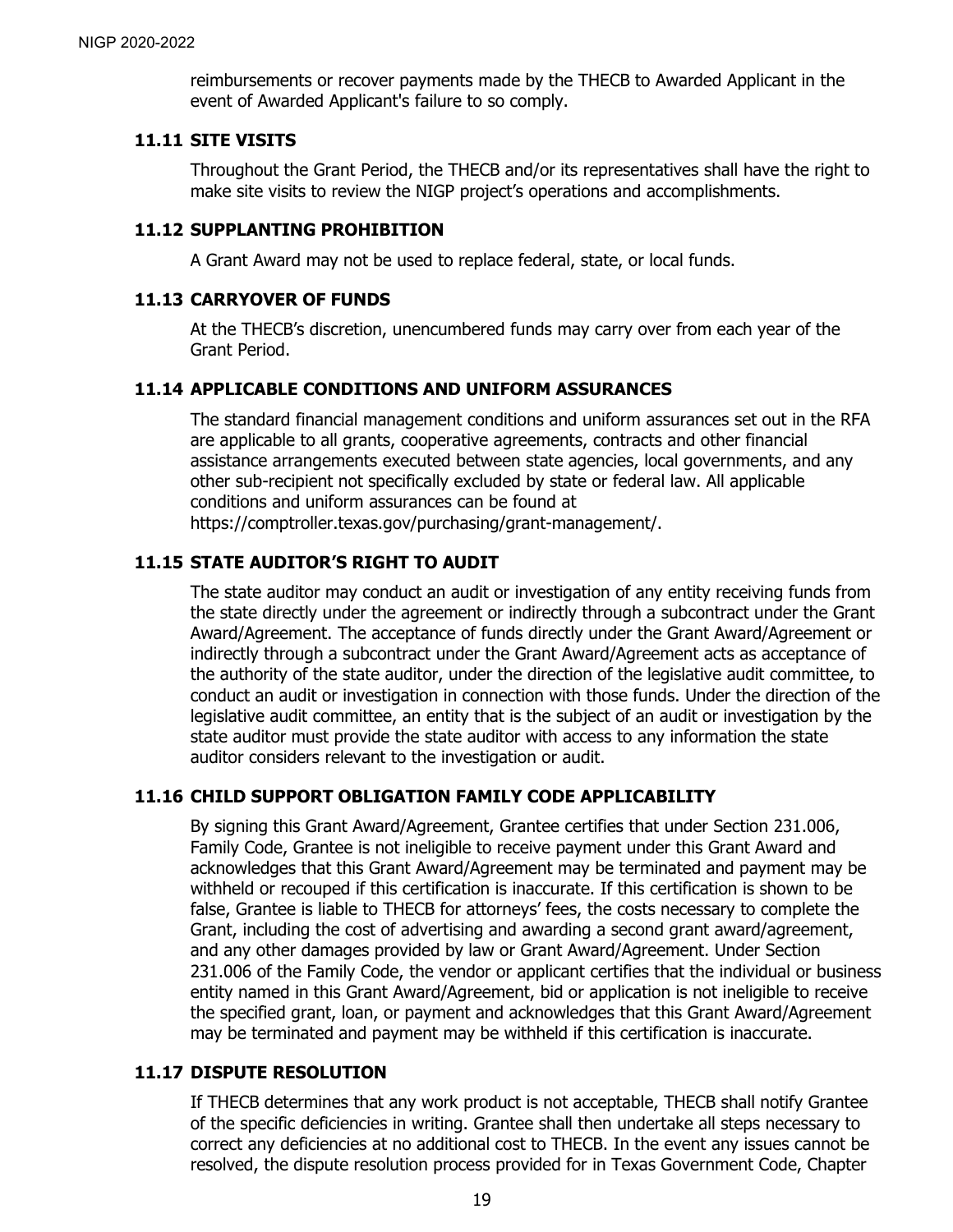2260 shall be used by THECB and Grantee to attempt to resolve any claim for breach of Contract. The dispute resolution process provided for in Chapter 2260 of the Texas Government Code must be used to attempt to resolve any dispute arising under the Grant Award/Agreement.

#### <span id="page-23-0"></span>**11.18 PUBLIC DISCLOSURE**

Grantee understands and agrees that no public disclosures or news releases pertaining to this Agreement, including any results, findings or reports conducted to fulfill requirements of this Grant Award/Agreement, shall be made without prior written approval of THECB.

Prior Notification. Publication, including presentations, is encouraged; however, Awarded Applicant agrees to notify the THECB prior to the publication of any information, including results, findings, or reports, regarding the activities being conducted under any Contract/Grant resulting from this RFA. Awarded Applicant shall ensure the following statements are included in any published work:

This work was supported in whole or in part by a grant from the Texas Higher Education Coordinating Board (THECB). The opinions and conclusions expressed in this document are those of the author(s) and do not necessarily represent the opinions or policy of the THECB.

Potential Publication in News Media of any Type. Should Awarded Applicant be contacted by any news media about any information, including results, findings, or reports regarding activities being conducted under any Contract/Grant resulting from this RFA, Awarded Applicant shall notify its THECB Point of Contact, when possible, before communicating with news media. When not possible, Awarded Applicant shall notify its THECB Point of Contact immediately after concluding the communication with the news media.

Should Awarded Applicant desire to contact any news media about any information, including results, findings, or reports regarding activities being conducted under any Contract/Grant resulting from this RFA, Awarded Applicant shall notify its THECB Point of Contact before communicating with news media.

Any written publication shall be sent electronically to the THECB Point of Contact.

#### <span id="page-23-1"></span>**11.19 CONFIDENTIALITY, PUBLIC INFORMATION ACT, AND FERPA**

Notwithstanding any provisions of this Grant Award/Agreement to the contrary, Grantee understands that as a Texas state agency, THECB is subject to and will comply with the Texas Public Information Act, Government Code, Chapter 552 as interpreted by judicial opinions and opinions of the Attorney General of the State of Texas. Grantee will cooperate with THECB in the production of documents responsive to any such requests under the Public Information Act at no additional charge to THECB.

#### **11.19.1 Public Information Act**

THECB will make a determination whether to submit a Public Information Act request to the Attorney General. This Grant Award/Agreement and all data and other information generated or otherwise obtained in its performance may be subject to the Texas Public Information Act. Grantee will notify THECB's contact within 24 hours of receipt of any third-party requests for information it receives relating to this Grant Award/Agreement. In accordance with Section 2252.907 of the Texas Government Code, Grantee is required to make any information created or exchanged with the State pursuant to this Grant Award/Agreement, and not otherwise excepted from disclosure under the Texas Public Information Act, available in a format that is accessible by the public at no additional charge to the State and shall cooperate with THECB in doing so. Grantee agrees to maintain the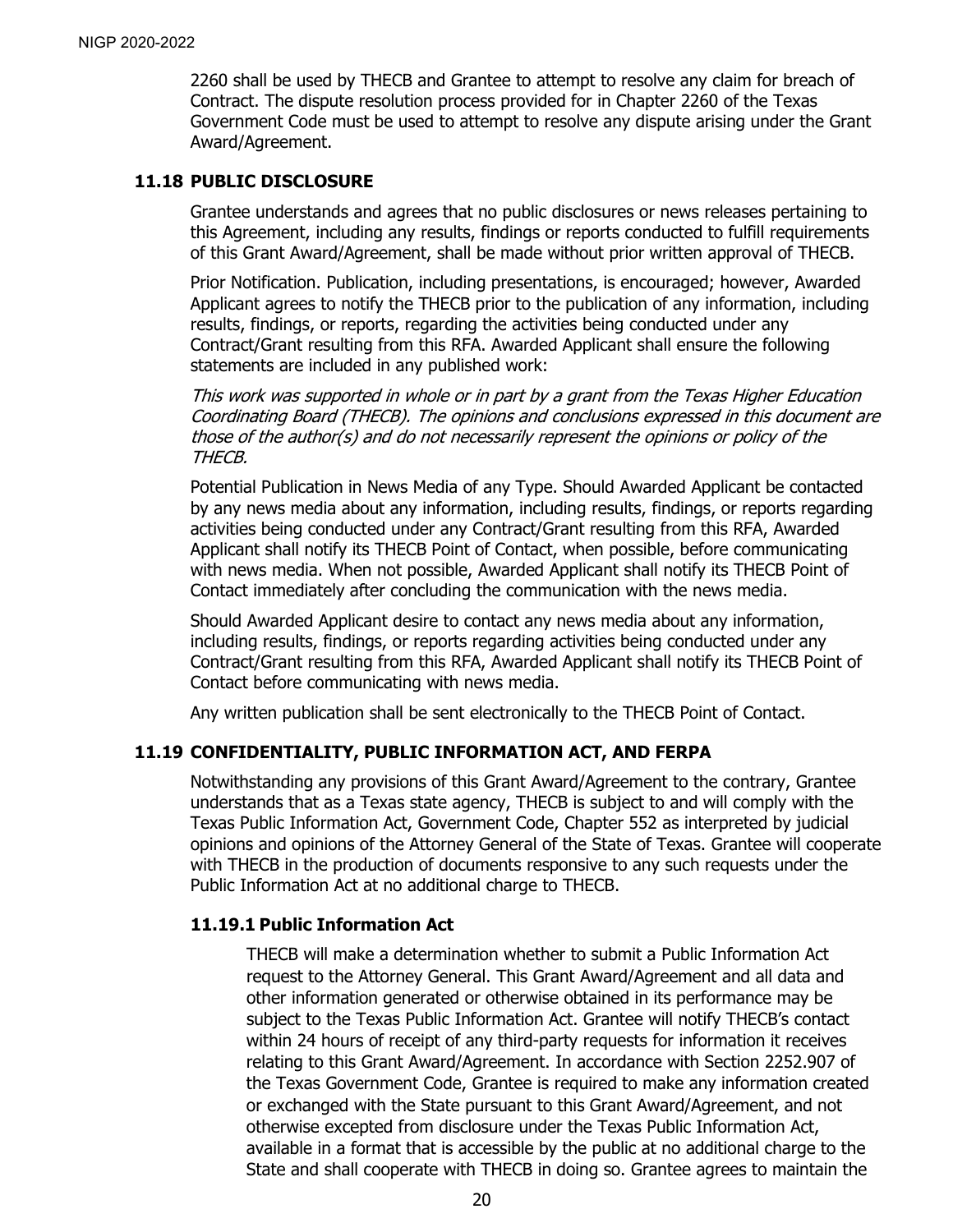confidentiality of information received from THECB and the State of Texas during the performance of this Grant Award/Agreement, including information which discloses confidential personal information particularly, but not limited to, social security numbers. Grantee will not disclose any information to which it is privy under this Grant Award/Agreement without the prior written consent of THECB. Grantee will indemnify and hold harmless the State of Texas, its officers and employees, and THECB, its officers and employees for any claims for damages that arise from the disclosure by Grantee of information also held by the State of Texas or THECB to which Grantee is privy under this Grant Award/Agreement.

All submitted Applications become the property of the THECB after the RFA submittal deadline date. Upon acceptance of the Contract, all information submitted with Applicant's Application becomes public record and all information submitted with Awarded Applicant's Application becomes part of the Contract. Therefore, such information is subject to disclosure under the Texas Public Information Act, unless an exception under the Texas Public Information Act is applicable.

Any proprietary information included in Applicant's Application shall be subject to disclosure unless such proprietary information was clearly identified by Applicant, and such identification was submitted concurrently with the original submission of the proprietary information. Such identification of proprietary information shall be clearly marked in the Application on each page it appears. Such markings shall be in boldface type at least 14-point font. Additionally, Applicant shall state the specific reason(s) an exception from the Texas Public Information Act is being claimed concurrently with the original submission of the proprietary information.

If Awarded Applicant fails to clearly identify proprietary information with the original submission of the proprietary information, then those Sections will be deemed nonproprietary and made available upon public request after the Grant is awarded. The production of any material under the Grant shall not have the effect of violating or causing the THECB to violate any law, including the Texas Public Information Act.

# **11.19.2 FERPA**

Grantee agrees to comply with the Family Educational Rights and Privacy Act (FERPA), 20 U.S.C. Section 1232g, and the implementing federal regulations, 34 CFR Part 99.

# **11.19.3 Protection of Confidential Data (Covered Data and Information)**

Grantee agrees to abide by the limitations on re-disclosure of personally identifiable information from education records set forth in the Family Educational Rights and Privacy Act (34 CFR § 99.33 (a)(2)) and with the terms set forth in Section 11. TERMS AND CONDITIONS. 34 CFR 99.33 (a)(2) states that the officers, employees, and agents of a party that receive education record information from THECB may use the information, but only for the purposes for which the disclosure was made.

# **11.19.4 Acknowledgment of Access to Covered Data and Information (CDI)**

Grantee acknowledges that the Grant Award/Agreement allows the Grantee access to CDI.

#### **11.19.5 Prohibition on Unauthorized Use or Disclosure of CDI**

Grantee agrees to hold CDI in strict confidence. Grantee shall not use or disclose CDI received from or on behalf of THECB except as permitted or required by the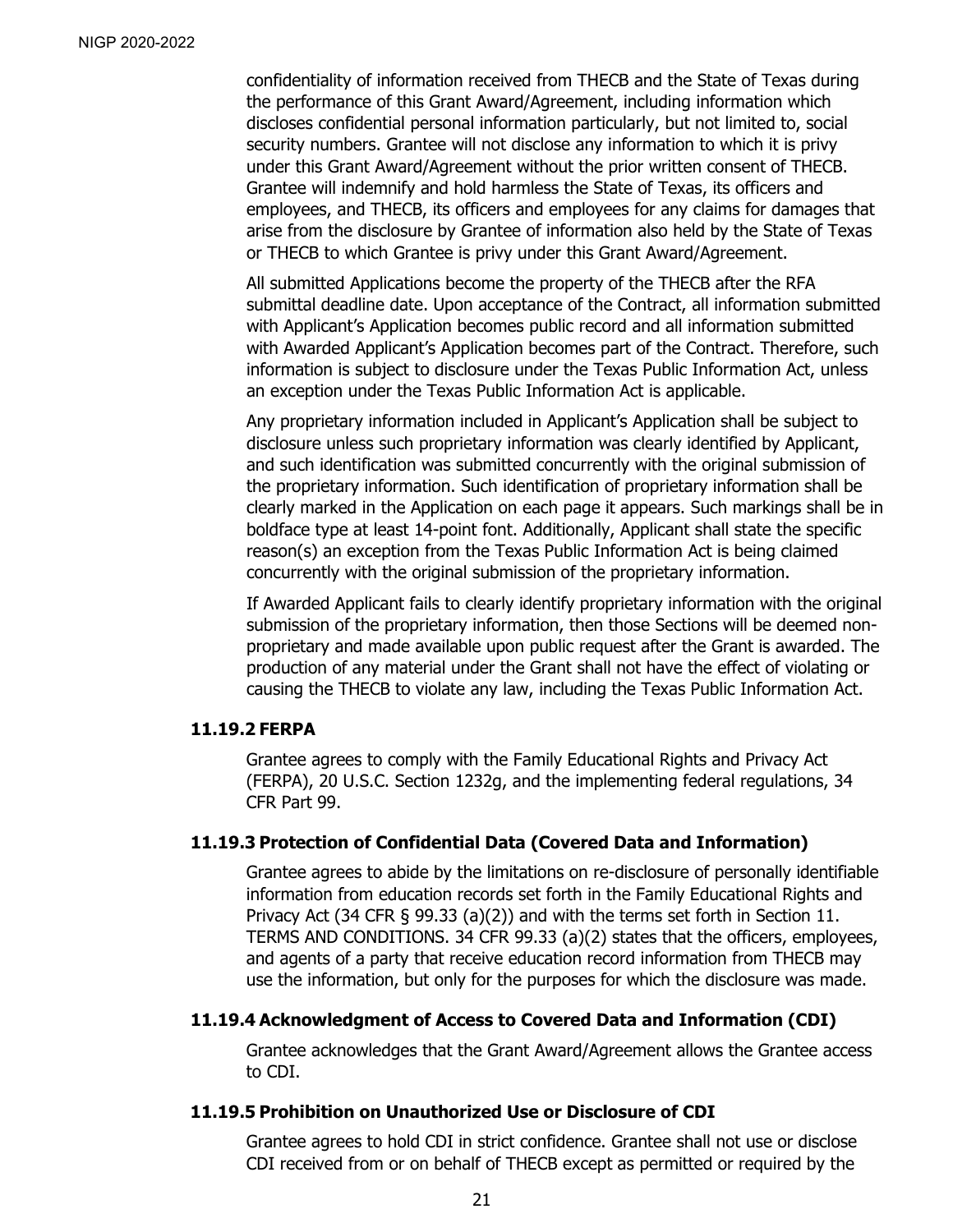Grant Award/Agreement, as required by law, or as otherwise authorized in writing by THECB. Grantee agrees not to use CDI for any purpose other than the purpose for which the disclosure was made.

# **11.19.6 Return or Destruction of CDI**

Upon termination, cancellation, expiration or other conclusion of the Grant Award/Agreement, Grantee shall return all CDI to THECB or, if return is not feasible, destroy any and all CDI. If the Grantee destroys the information, the Grantee shall provide THECB with a certificate confirming the date of destruction of the data.

### **11.19.7 Breach**

Any violation of these FERPA provisions by Grantee shall be deemed a material breach of the Grant Award/Agreement.

### **11.19.8 Maintenance of the Security of Electronic Information**

Grantee shall develop, implement, maintain and use appropriate administrative, technical and physical security measures to preserve the confidentiality, integrity and availability of all electronically maintained or transmitted CDI received from, or on behalf of THECB. These measures will be extended by contract to all subcontractors used by Grantee.

# **11.19.9 Reporting of Unauthorized Disclosures or Misuse of Covered Data and Information**

Grantee shall, within one hour of discovery, report to THECB any use or disclosure of CDI not authorized by this Grant Award/Agreement or in writing by THECB. Grantee's report shall identify: (i) the nature of the unauthorized use or disclosure, (ii) the CDI used or disclosed, (iii) who made the unauthorized use and who received the unauthorized disclosure, (iv) what Grantee has done or shall do to mitigate any deleterious effect of the unauthorized use or disclosure, and (v) what corrective action Grantee has taken or shall take to prevent future similar unauthorized use or disclosure. Grantee shall provide such other information, including a written report, as requested by THECB.

# <span id="page-25-0"></span>**11.20 INFRINGEMENTS**

GRANTEE SHALL INDEMNIFY AND HOLD HARMLESS THE STATE OF TEXAS, THECB AND THEIR EMPLOYEES, AGENTS, REPRESENTATIVES, OTHER CONTRACTORS, ASSIGNEES, OFFICERS, AND DESIGNEES FROM ANY AND ALL THIRD PARTY CLAIMS INVOLVING INFRINGEMENT OF UNITED STATES PATENTS, COPYRIGHTS, TRADE AND SERVICE MARKS, AND OTHER INTELLECTUAL OR INTANGIBLE PROPERTY RIGHTS IN CONNECTION WITH THE PERFORMANCES OR ACTIONS OF GRANTEE PURSUANT TO THIS GRANT/AWARD AGREEMENT. GRANTEE AND THECB AGREE TO FURNISH TIMELY WRITTEN NOTICE TO EACH OTHER OF ANY SUCH CLAIM. GRANTEE SHALL BE LIABLE TO PAY ALL COSTS OF DEFENSE INCLUDING ATTORNEYS' FEES. THE DEFENSE SHALL BE COORDINATED BY GRANTEE WITH THE OFFICE OF THE ATTORNEY GENERAL OF THE STATE OF TEXAS IF THECB AND/OR THE STATE OF TEXAS AND/OR THEIR OFFICERS, AGENTS, EMPLOYEES, REPRESENTATIVES, OTHER CONTRACTORS, ASSIGNEES, AND DESIGNEES ARE A NAMED DEFENDANT IN ANY LAWSUIT AND THE GRANTEE MAY NOT AGREE TO ANY SETTLEMENT WITHOUT FIRST OBTAINING THE CONCURRENCE OF THE OFFICE OF THE ATTORNEY GENERAL. GRANTEE AND THECB AGREE TO FURNISH TIMELY WRITTEN NOTICE TO EACH OTHER OF ANY SUCH CLAIM.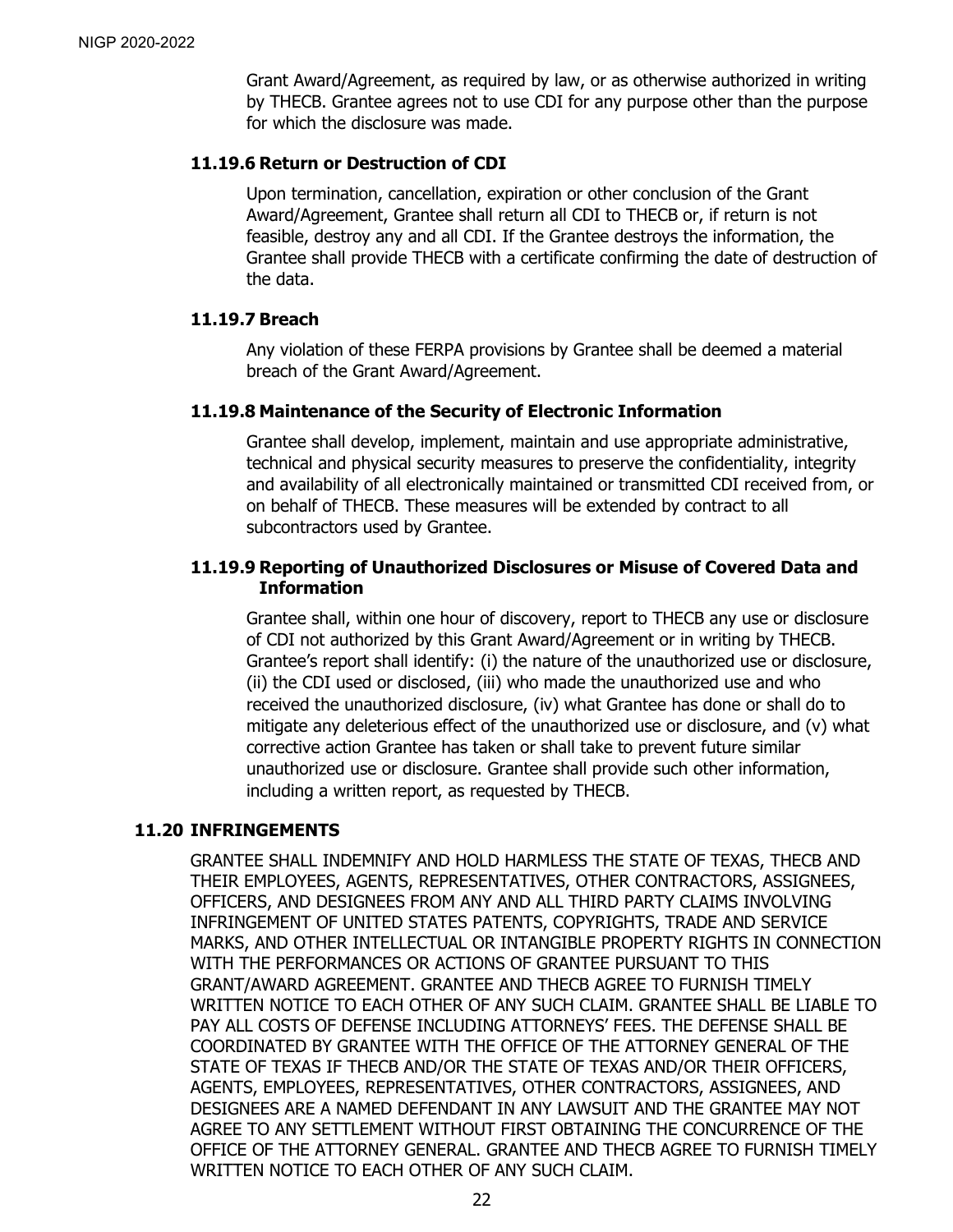Grantee shall have no liability under this section if the alleged infringement is caused in whole or in significant part by: (i) THECB's use of the product or service for a purpose or in a manner for which the product or service was not designed, (ii) any modification made to the product by THECB without Grantee's approval, (iii) any modifications made to the product by the Grantee pursuant to THECB's specific instructions, (iv) any intellectual property right owned by or licensed to THECB by a person or entity other than the Grantee, or (v) any use of the product or service by THECB that is not in substantial conformity with the terms of any applicable license agreement.

If Grantee becomes aware of an actual or potential claim, or THECB provides Grantee with notice of an actual or potential claim, Grantee may (or in the case of an injunction against THECB, shall), at Grantee's sole option and expense; (i) procure for THECB the right to continue to use the affected portion of the product or service, or (ii) modify or replace the affected portion of the product or service with functionally equivalent or superior product or service so that THECB's use is non-infringing.

### <span id="page-26-0"></span>**11.21 OWNERSHIP/WORK MADE FOR HIRE**

For purposes of this Grant Award, the term "Work" or "Work Product" is defined as all work papers, work products, materials, approaches, designs, specifications, systems, software, programs, source code, documentation methodologies, concepts, intellectual property or other property developed, produced or generated in connection with the services provided under the contract.

Copyright. When copyrightable material is developed in the course of or under this Grant, Awarded Applicant is free to copyright the materials or permit others to do so. The THECB shall have a royalty-free, non-exclusive, fully-paid up, no cost, transferable, worldwide, and irrevocable right and license to reproduce, publish, or otherwise use and to authorize others to use for governmental and educational purposes: (1) the copyright in any work developed under the Grant and (2) any rights of copyright to which a Awarded Applicant (or any sub-grantee or subcontractor of the Grantee) purchases ownership with Grant funds. In no event shall the Awarded Applicant (or any sub-grantee or subcontractor to the Awarded Applicant) charge other Texas state agencies, institutions of higher education, or independent institutions of higher education (as the terms "institutions of higher education" and "independent institutions of higher education" are defined in the Texas Education Code) for any license to use any or all copyrights purchased with Grant funds or in any work developed under the Grant.

Data. The THECB has the right to: (1) obtain, reproduce, publish or otherwise use the data first produced under this Grant and (2) authorize others to receive, reproduce, publish, or otherwise use such data for governmental and educational purposes. In no event shall the Awarded Applicant (or any sub-grantee or subcontractor to the Awarded Applicant) charge other Texas state agencies, institutions of higher education, or independent institutions of higher education (as the terms "institutions of higher education" and "independent institutions of higher education" are defined in the Texas Education Code) for any license to use any or all data first produced under this Grant.

Grantee shall ensure that this provision, "Ownership/Work Made for Hire," is contained in any subcontract Grantee is authorized by THECB to award. Grantee shall not use, willingly allow, or cause to have such Work used for any purpose other than the performance of Grantee's obligations under this Grant Award/Agreement without the prior written consent of THECB; provided, however, that Grantee shall be allowed to use non-confidential materials for writing samples in pursuit of work or for other governmental or educational purposes.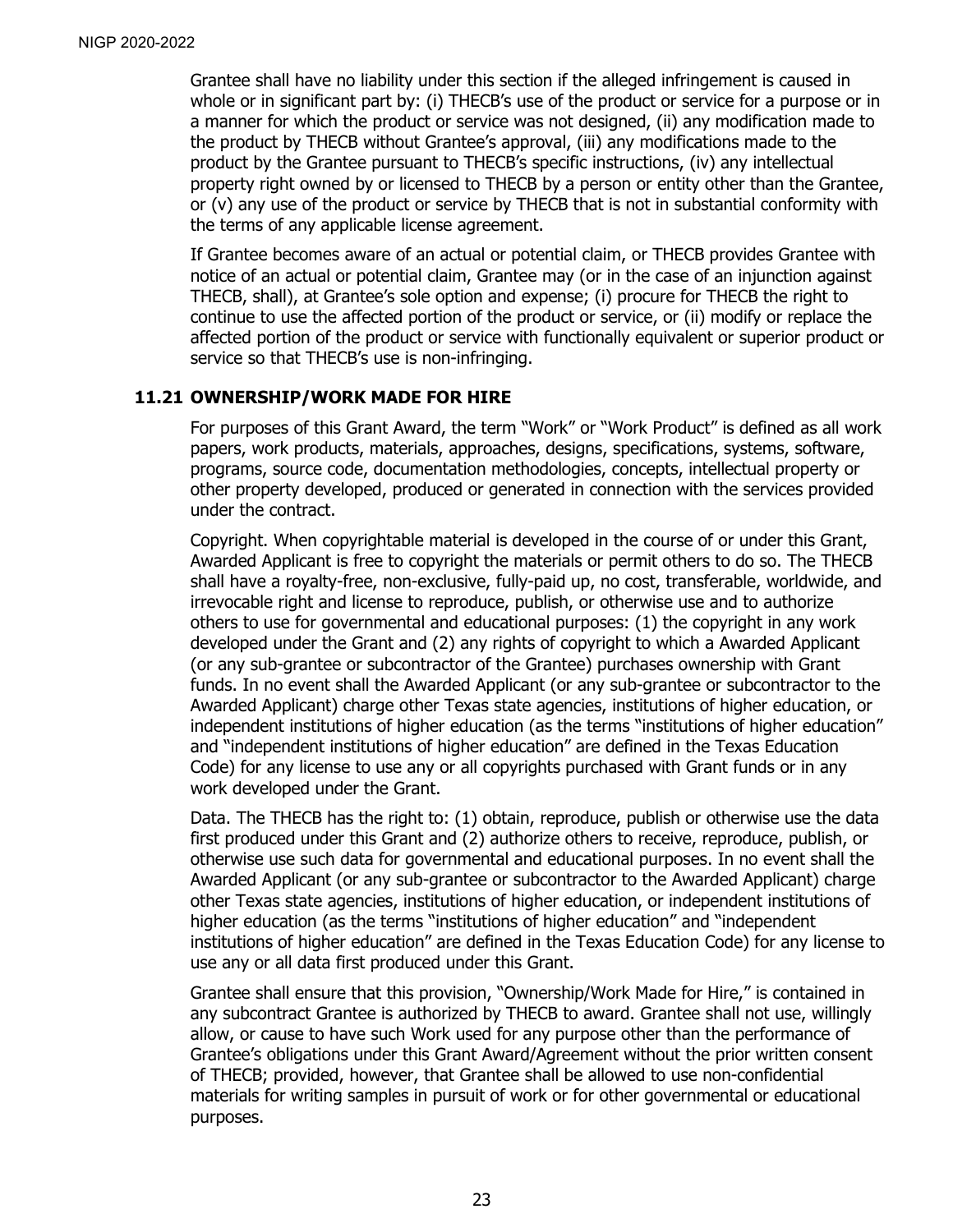### <span id="page-27-0"></span>**11.22 GOVERNING LAW AND VENUE**

The Grant Award/Agreement shall be governed by and construed in accordance with the laws of the State of Texas, without regard to the conflicts of law provisions. The venue of any suit arising under the contract is fixed in any court of competent jurisdiction of Travis County, Texas, unless the specific venue is otherwise identified in a statute which directly names or otherwise identifies its applicability to the Awarded Applicant.

#### <span id="page-27-1"></span>**11.23 ADDITIONAL GRANTEE RESPONSIBILITIES**

Grantee shall comply with all federal, state and local laws, statutes, ordinances, rules and regulations and the orders and decrees of any court or administrative bodies or tribunals in any matter affecting the performance of this Grant Award/Agreement, including applicable workers compensation laws, compensation statutes and regulations, and licensing laws and regulations. When requested to do so by THECB, Grantee shall furnish THECB with satisfactory proof of its compliance. Grantee shall be responsible for damage to THECB's equipment, and/or the workplace and its contents, by its, or its subcontractors' work, negligence in work, personnel, and equipment. Grantee shall be responsible and liable for the safety and health of its employees and contractors while they are performing work for THECB under this Grant Award/Agreement. Grantee shall provide all labor and equipment necessary to furnish the deliverables or perform the Services. All employees of Grantee shall be a minimum of 18 years of age and experienced in the type of work to be performed. Grantee shall permit no visitors or relatives of Grantee's employees and contractors on THECB's property unless they also are bona fide employees or subcontractors of Grantee.

Grantee hereby covenants, represents and warrants that Grantee (including, for purposes of this section, its employees, consultants, subcontractors, and agents) (1) has the technical expertise and general skills necessary to perform competently and professionally the Services in accordance with this Grant Award/Agreement, (2) is not a party to or bound by any agreement, obligation, or understanding which restricts or limits in any way Grantee's right to enter into this Grant Award/Agreement or Grantee's right or ability to perform Grantee's obligations under this Grant Award/Agreement, (3) shall not use the trade secrets, intellectual property rights, copyrights, or other proprietary rights of any third party in the performance of Grantee's obligations under this Grant Award/Agreement without having first lawfully obtained the right, in writing, to do so, and (4) has the necessary equipment, facilities and workers to perform Grantee's obligations under this Grant Award/Agreement.

# <span id="page-27-2"></span>**11.24 CONFLICT OF INTEREST**

Grantee represents and warrants that Grantee, its principals, employees, or subcontractors have no potential conflict of interest in providing Services to THECB under this Grant Award/Agreement, and that the provision of Services under this Grant Award/Agreement does not create an appearance of impropriety. Failure to disclose a conflict of interest, at any time during the duration of this Grant Award/Agreement, shall be cause for termination of this Grant Award/Agreement. Grantee represents and warrants that the provision of deliverables and services or other performance under the Grant Award/Agreement will not constitute an actual or potential conflict of interest or reasonably create an appearance of impropriety.

# <span id="page-27-3"></span>**11.25 DISCLOSURE OF INTERESTED PARTIES**

The THECB may not execute a contract/grant requiring approval of the Board Chair, Vice Chair, and Committee Chair until the Business Entity has presented a certificate disclosing interested parties. "Business Entity" is defined as an entity (other than a governmental entity or state agency) through which business is conducted, regardless of whether the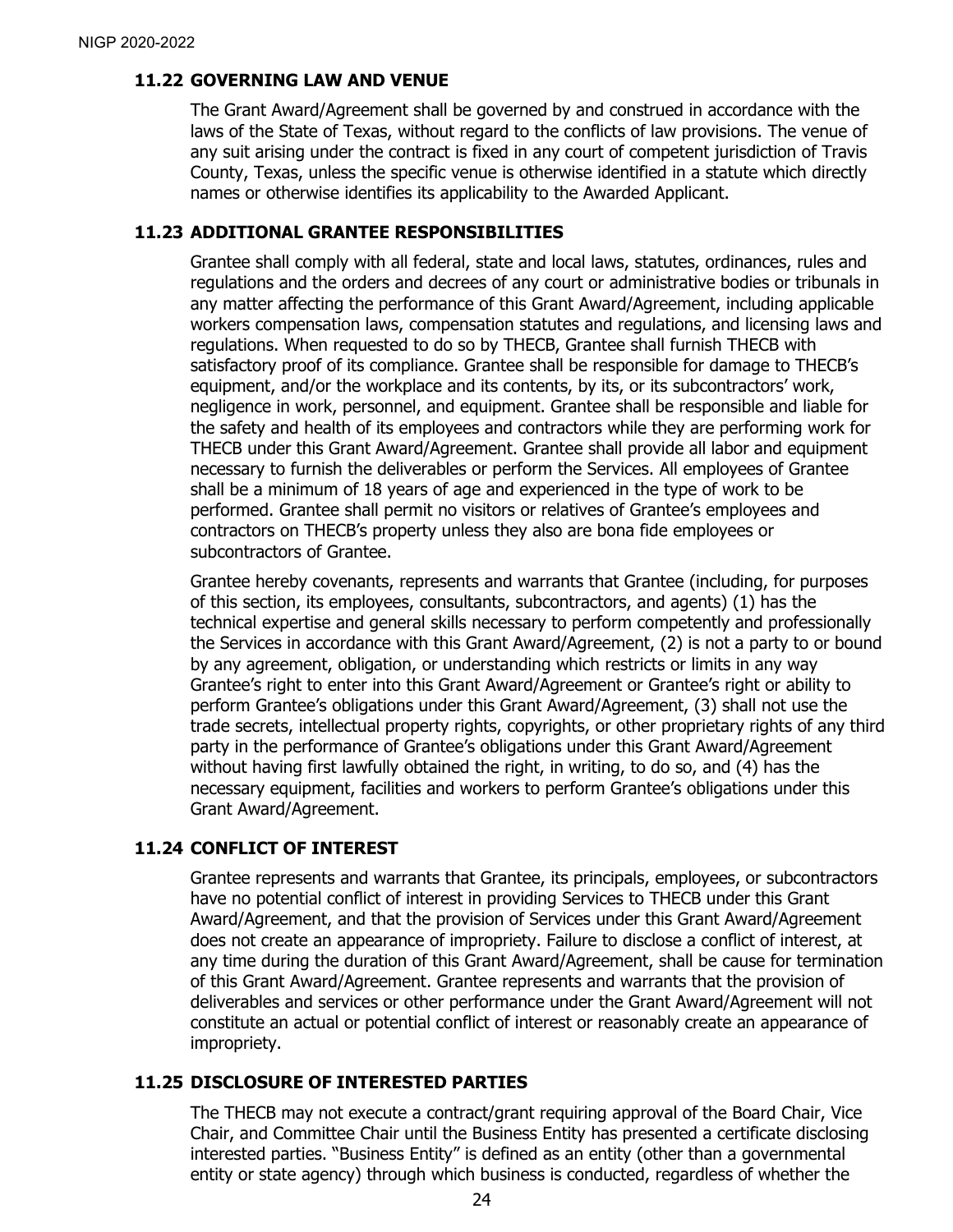entity is for-profit or nonprofit. The Texas Ethics Commission (TEC) has an online portal for vendors/grantees. Vendors/Grantees will need to create a username and password to complete the "Certificate of Interested Parties" form. After the form has been completed, print and sign before sending a final copy to the THECB at Contracts@highered.texas.gov. The TEC portal link can be found at:

https://www.ethics.state.tx.us/whatsnew/elf\_info\_form1295.htm.

#### <span id="page-28-0"></span>**11.26 FINANCIAL INTERESTS AND GIFTS**

Grantee represents and warrants that neither Grantee nor any person or entity that will participate financially in this Grant Award/Agreement has received compensation from THECB or any agency of the State of Texas for participation in preparation of specifications for this Grant Award/Agreement.

### <span id="page-28-1"></span>**11.27 ANTITRUST**

The undersigned affirms under penalty of perjury of the laws of the State of Texas that (1) in connection with this Grant Award/Agreement, neither I nor any representative of the Grantee have violated any provision of the Texas Free Enterprise and Antitrust Act, Texas Business and Commerce Code Chapter 15; (2) in connection with this Grant Award/Agreement, neither I nor any representative of the Grantee have violated any federal antitrust law; and (3) neither I nor any representative of the Grantee have directly or indirectly communicated any of the contents of this Grant Award/Agreement to a competitor of the Grantee or any other company, corporation, firm, partnership or individual engaged in the same line of business as the Grantee.

# <span id="page-28-2"></span>**11.28 EQUAL OPPORTUNITY**

Grantee represents and warrants that it shall not discriminate against any person on the basis of race, color, national origin, religion, political belief, sex, age, or disability in the performance of this Grant Award/Agreement.

#### <span id="page-28-3"></span>**11.29 INDEPENDENT CONTRACTOR**

Grantee shall be an independent contractor in all matters relating to this Grant Award/Agreement. Grantee and its employees, agents, and subcontractors shall not be deemed or construed to be the employees or agents of THECB for any purposes whatsoever. Grantee agrees and acknowledges that Grantee, its employees and agents, and Grantee's subcontractors are independent contractors of THECB and/or the State of Texas and are not employees of THECB or the State of Texas, and Grantee agrees that it shall have complete responsibility in the area of employment law and relations regarding its own employees, contractors, and agents, including but not limited to: wrongful discharge lawsuits, unemployment issues, workers' compensation, employment taxes, any other benefits and reimbursement due to losses in these areas. Consistent therewith, Grantee agrees that it shall make its own arrangements to provide its employees with all necessary employee benefits, including unemployment and workers' compensation benefits, and THECB is, in no way, a party to such arrangements. Regarding its employees, Grantee shall have the sole authority to hire, fire, transfer, train, evaluate, discipline, pay and assign work.

Grantee agrees and acknowledges that Grantee and Grantee's employees or assistants shall not be entitled to any State of Texas benefit on account of the services provided hereunder. If THECB or the State of Texas shall nonetheless become liable for such payments or obligations, Grantee shall promptly pay or reimburse THECB or the State of Texas for such liability or obligation.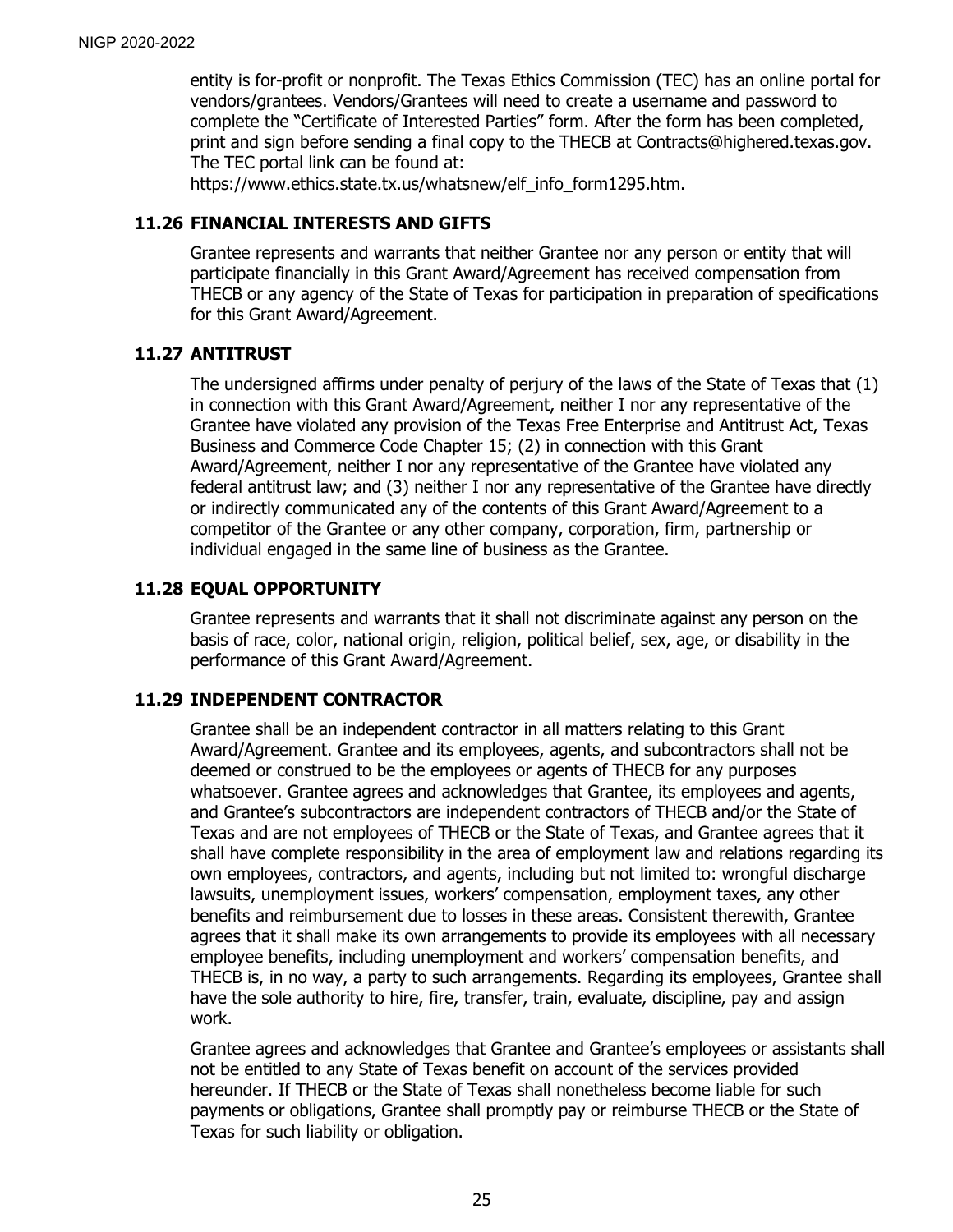# <span id="page-29-0"></span>**11.30 ELIGIBILITY/AUTHORIZATION TO WORK IN THE UNITED STATES**

Grantee shall ensure that all personnel provided to perform work under this Grant Award/Agreement possess proof of eligibility/authorization to work in the United States in compliance with the Immigration Reform and Control Act of 1986, the Immigration Act of 1990 including any amendments already adopted or as may be adopted hereafter, and the Illegal Immigration Reform and Immigrant Responsibility Act of 1996 including any amendments already adopted or as may be adopted hereafter. Grantee shall maintain written records on all personnel provided under the Grant Award/Agreement and shall provide such records to THECB upon request. Failure to maintain and provide records upon request shall represent a material breach of this Grant Award/Agreement and THECB shall have the right to terminate the Grant Award/Agreement for cause. Grantee shall ensure this section is included in all subcontracts it is authorized by THECB to enter.

#### <span id="page-29-1"></span>**11.31 TAXES/WORKERS' COMPENSATION/UNEMPLOYMENT INSURANCE-INCLUDING INDEMNITY**

GRANTEE AGREES AND ACKNOWLEDGES THAT DURING THE EXISTENCE OF THIS GRANT AWARD/AGREEMENT, GRANTEE SHALL BE ENTIRELY RESPONSIBLE FOR THE LIABILITY AND PAYMENT OF GRANTEE'S AND GRANTEE'S EMPLOYEES' TAXES OF WHATEVER KIND, ARISING OUT OF THE PERFORMANCE OF THIS GRANT AWARD/AGREEMENT. GRANTEE AGREES TO COMPLY WITH ALL STATE AND FEDERAL LAWS APPLICABLE TO ANY SUCH PERSONS, INCLUDING LAWS REGARDING WAGES, TAXES, INSURANCE, AND WORKERS' COMPENSATION. THECB AND/OR THE STATE OF TEXAS SHALL NOT BE LIABLE TO THE GRANTEE, ITS EMPLOYEES, AGENTS, OR OTHERS FOR THE PAYMENT OF TAXES OR THE PROVISION OF UNEMPLOYMENT INSURANCE AND/OR WORKERS' COMPENSATION OR ANY BENEFIT AVAILABLE TO A STATE EMPLOYEE OR EMPLOYEE OF ANOTHER GOVERNMENTAL ENTITY.

GRANTEE AGREES TO INDEMNIFY AND HOLD HARMLESS THECB, THE STATE OF TEXAS AND THEIR OFFICERS, EMPLOYEES, AGENTS, REPRESENTATIVES, CONTRACTORS, ASSIGNEES AND DESIGNEES FROM ANY AND ALL LIABILITY, ACTIONS, CLAIMS, DEMANDS, OR SUITS, AND ALL RELATED COSTS, ATTORNEYS' FEES, AND EXPENSES, RELATING TO TAX LIABILITY, UNEMPLOYMENT INSURANCE AND/OR WORKERS' COMPENSATION IN ITS PERFORMANCE UNDER THIS GRANT AWARD/AGREEMENT. GRANTEE SHALL BE LIABLE TO PAY ALL COSTS OF DEFENSE INCLUDING ATTORNEYS' FEES. THE DEFENSE SHALL BE COORDINATED BY GRANTEE WITH THE OFFICE THE ATTORNEY GENERAL OF THE STATE OF TEXAS IF THECB AND/OR THE STATE OF TEXAS AND/OR THEIR OFFICERS, AGENTS, EMPLOYEES, REPRESENTATIVES, OTHER CONTRACTORS, ASSIGNEES, AND DESIGNEES ARE A NAMED DEFENDANT IN ANY LAWSUIT AND GRANTEE MAY NOT AGREE TO ANY SETTLEMENT WITHOUT FIRST OBTAINING THE CONCURRENCE OF THE OFFICE OF THE ATTORNEY GENERAL. GRANTEE AND THECB AGREE TO FURNISH TIMELY WRITTEN NOTICE TO EACH OTHER OF ANY SUCH CLAIM.

Applicant shall comply with all federal, state and local laws, statutes, ordinances, rules and regulations (including the THECB rules relating to NIGP as codified in Title 19, Part 1 of the Texas Administrative Code) and the orders and decrees of any court or administrative bodies or tribunals in any matter affecting the performance of the Contract, including, if applicable, workers compensation laws, compensation statutes and regulations, and licensing laws and regulations. When requested to do so by the THECB, Applicant shall furnish the THECB with satisfactory proof of its compliance.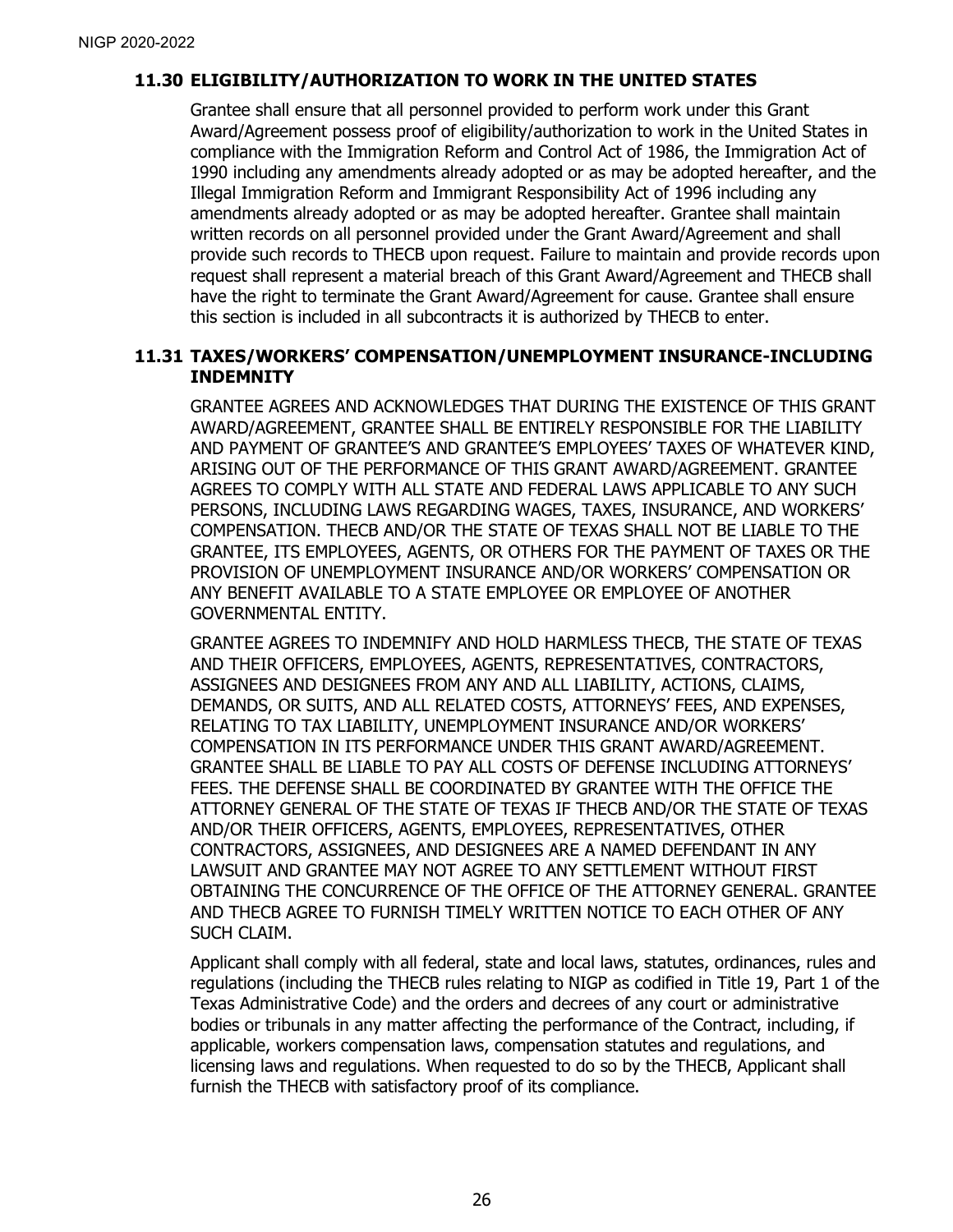#### <span id="page-30-0"></span>**11.32 PROHIBITION ON USE OF FUNDS FOR LOBBYING**

Grantee represents and warrants that THECB's payments and Grantee's receipt of appropriated or other funds under this Grant Award/Agreement are not prohibited by Texas Government Code, Sections 556.005 or 556.008.

#### <span id="page-30-1"></span>**11.33 BUY TEXAS**

In accordance with Section 2155.4441 of the Texas Government Code, Grantee agrees that during the performance of a Grant Award/Agreement for services it shall purchase products and materials produced in Texas when they are available at a price and time comparable to products and materials produced outside this state.

#### <span id="page-30-2"></span>**11.34 PROVISION OF SERVICES**

If applicable, upon any request by THECB for the provision of any Services for which THECB has made payment, Grantee shall immediately provide such Services to THECB. Any failure to provide such Services immediately shall be considered a material breach of this Grant Award/Agreement.

### <span id="page-30-3"></span>**11.35 FORCE MAJEURE**

THECB may grant relief from performance of this Grant Award/Agreement if Grantee is prevented from performance by an act of war, order of legal authority, act of God, or other unavoidable cause not attributable to the fault or negligence of the Grantee. The burden of proof for the need of such relief shall rest upon the Grantee. Grantee shall notify THECB in writing if it believes that a force majeure may have occurred and THECB shall, in its sole discretion, determine if Force Majeure has occurred.

# <span id="page-30-4"></span>**11.36 NOTICE**

Form of Notice. All notices and other communications in connection with this Grant Award/Agreement shall be in writing.

Method of Notice. All notices must be given (i) by personal delivery, (ii) by an express courier (with confirmation), (iii) mailed by registered or certified mail (return receipt requested), (iv) facsimile, or (v) electronic mail to the parties at the address specified in this Grant Award/Agreement, or to the address that a party has notified to be that party's address for the purposes of this section.

Receipt of Notice. A notice in accordance with this Grant Award/Agreement will be effective upon receipt by the party to which it is given or, if mailed by registered or certified mail, upon the earlier of receipt or the third business day following mailing.

The THECB shall not be responsible for notices that are captured, blocked, filtered, quarantined, or otherwise prevented from reaching the proper destination server by THECB or Grantee's anti-virus or other security software.

# <span id="page-30-5"></span>**11.37 FALSE STATEMENTS AND BREACH OF REPRESENTATIONS**

Grantee represents and warrants that all statements and information prepared and submitted to the THECB are current, complete, true, and accurate. Submitting a false statement or material misrepresentations made during the performance of a Grant Award/Agreement is a material breach of contract and may void the Grant Award/Agreement.

# <span id="page-30-6"></span>**11.38 SEVERABILITY AND WAIVER**

The invalidity, illegality, or unenforceability of any provision of this Grant Award/Agreement shall in no way affect the validity, legality, or enforceability of any other provisions.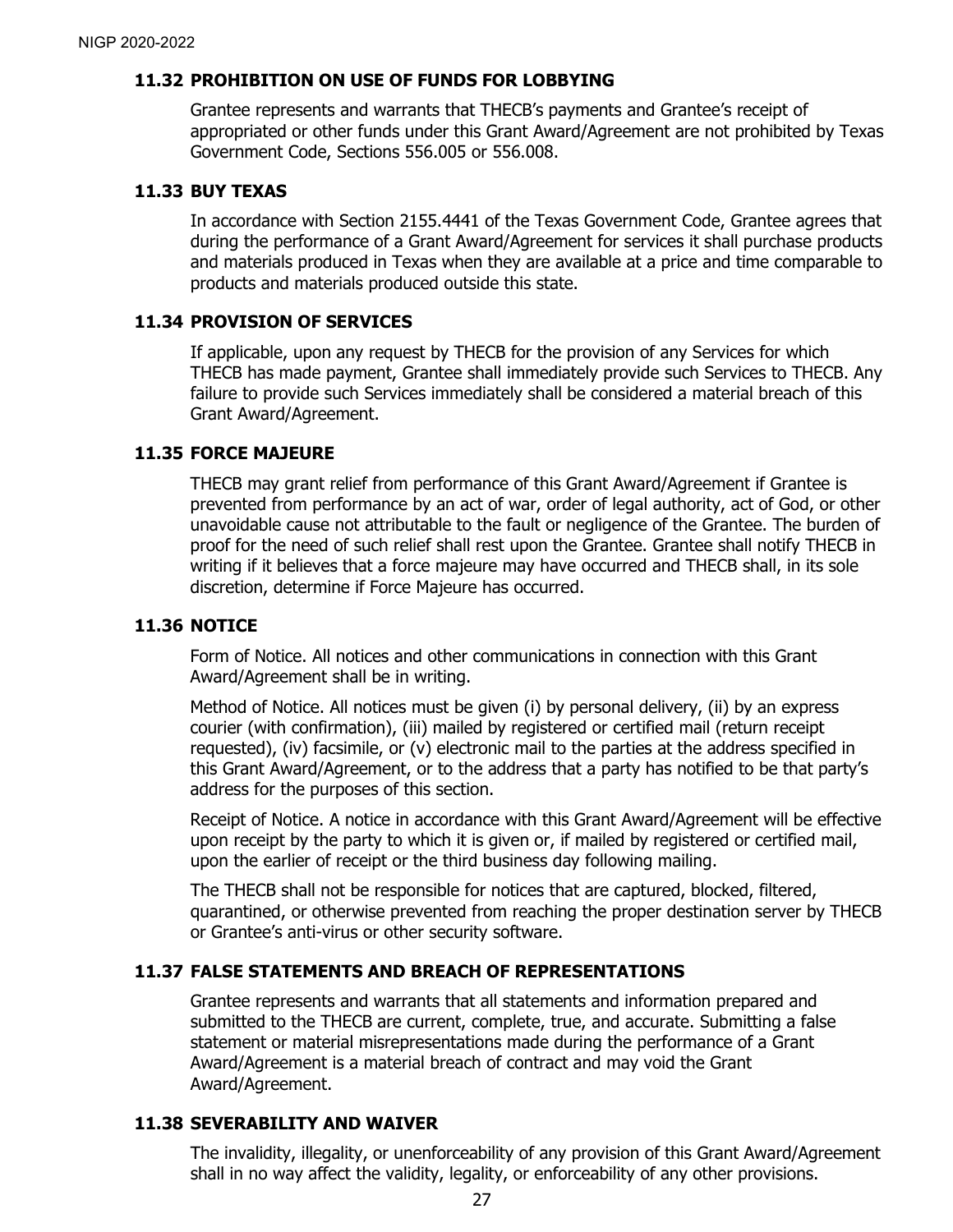Each and every right granted to the Parties hereunder or under any other document delivered hereunder or in connection herewith, or allowed them by law or equity, shall be cumulative and may be exercised from time to time. Failure by THECB or Grantee at any time to require strict performance of any contractual provision or obligation contained herein shall not constitute a waiver or diminish the rights of either party thereafter to demand strict compliance. Neither THECB's review, approval, acceptance of, nor payment for any of the Services provided in this Grant Award/Agreement shall be construed to operate as a waiver of any rights under the Grant Award/Agreement, or of any cause of action arising out of the performance of the Services required by the Grant Award/Agreement.

#### <span id="page-31-0"></span>**11.39 HUMAN TRAFFICKING PROHIBITION**

Under Section 2155.0061 of the Texas Government Code, Prohibition on Certain Bids and Contracts Related to Persons Involved in Human Trafficking, the Grantee certifies that the individual or business entity named in this Grant Award/Agreement is not ineligible to receive the specified contract and acknowledges that this Grant Award/Agreement may be terminated and payment withheld if this certification is inaccurate.

#### <span id="page-31-1"></span>**11.40 FOREIGN TERRORIST ORGANIZATIONS**

Grantee represents and warrants that it is not engaged in business with Iran, Sudan, or a foreign terrorist organization, as prohibited by Section 2252.152 of the Texas Government Code.

#### <span id="page-31-2"></span>**11.41 SYSTEM FOR AWARD MANAGEMENT**

THECB is federally mandated to adhere to the directions provided in the President's Executive Order 13224, Executive Order on Terrorist Financing – Blocking Property and Prohibiting Transactions With Persons Who Commit, Threaten to Commit, or Support Terrorism and any subsequent changes made to it. Grantee certifies that Grantee is in compliance with the State of Texas statutes and rules relating to procurement and that Grantee is not listed on the federal government's terrorism watch list as described in Executive Order 13224. Entities ineligible for federal procurement are listed at [http://www.sam.gov.](http://www.sam.gov/)

#### <span id="page-31-3"></span>**11.42 NOTIFICATION OF CONTRACT**

(Only applies to Employees of a Texas state agency or any institution of higher education.)

THECB will send notification to the key personnel's employer, if the personnel are otherwise employed outside of their contracted work with THECB.

#### <span id="page-31-4"></span>**11.43 INSURANCE**

If applicable, grantee agrees to maintain at its expense insurance as required for the work being performed under this Grant Award/Agreement. Such insurance will protect THECB from all claims for bodily injury, death, or property damage which may arise out of or result from the performance of the Grantee's obligations under the Agreement. Grantee represents and warrants that it will, within ten (10) business days of award of contract, provide THECB with current certificates of insurance or other proof acceptable to THECB of the following insurance coverage:

Grantee must maintain Workers' Compensation insurance coverage in accordance with statutory limits.

| <b>Minimum Required Amounts of Insurance Coverage</b> |                                  |  |
|-------------------------------------------------------|----------------------------------|--|
| <b>Type of Insurance</b>                              | <b>Each Occurrence/Aggregate</b> |  |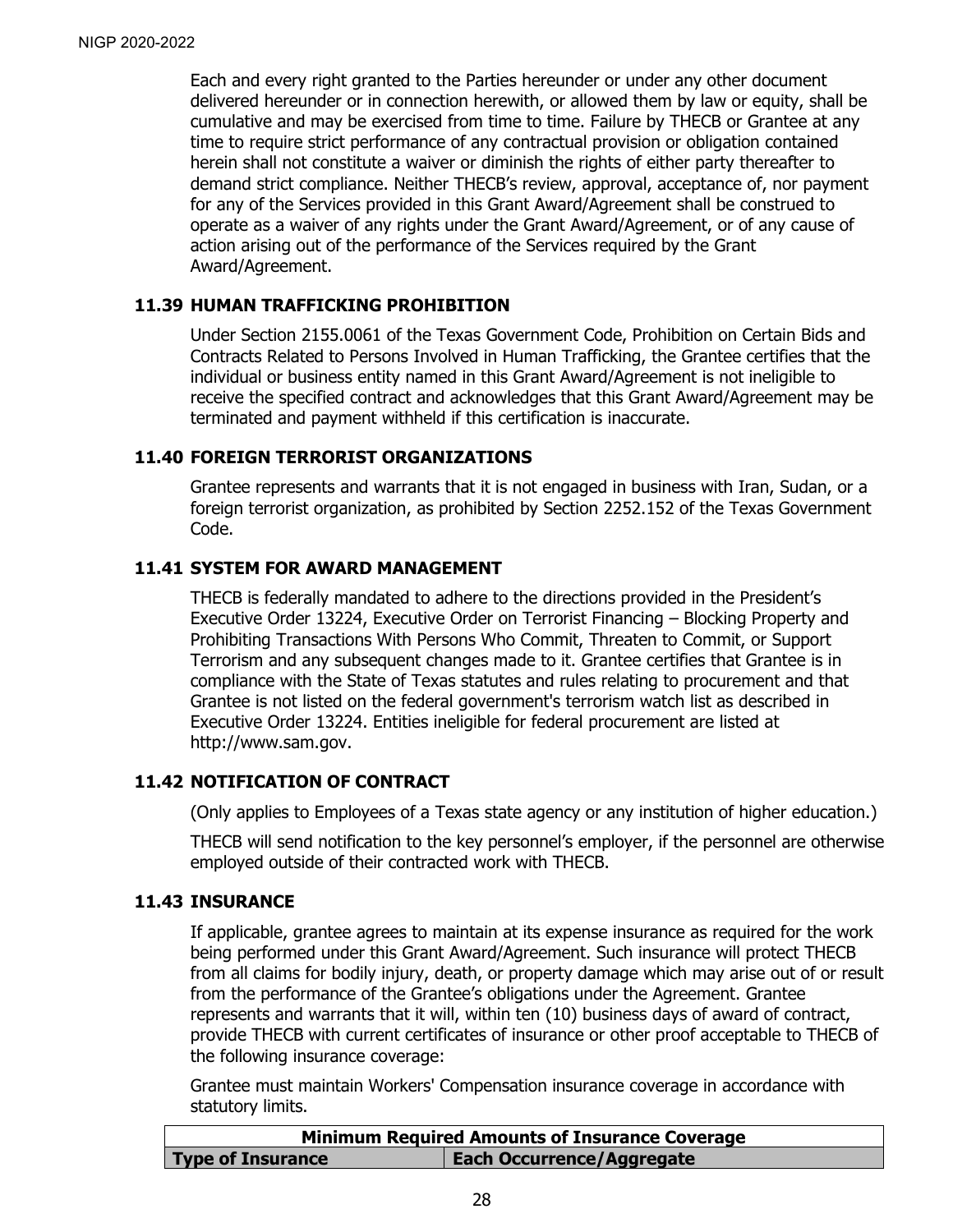| <b>Workers' Compensation</b>        | <b>Statutory Limits</b>                                       |
|-------------------------------------|---------------------------------------------------------------|
|                                     |                                                               |
| Employer's Liability                |                                                               |
| Bodily Injury by Accident           | \$1,000,000 Each Accident                                     |
| Bodily Injury by Disease            | \$1,000,000 Each Employee                                     |
| Bodily Injury by Disease            | \$1,000,000 Policy Limit                                      |
| <b>Commercial General Liability</b> | Bodily Injury and Property Damage                             |
| (occurrence based)                  | \$1,000,000 Each Occurrence Limit                             |
|                                     | \$2,000,000 Aggregate Limit                                   |
|                                     | \$5,000 Medical Expense each person                           |
|                                     | \$2,000,000 Products/Completed Operations Aggregate<br>I imit |
|                                     | \$1,000,000 Personal Injury and Advertising Liability         |
|                                     | \$50,000 Damage to Premises Rented                            |
| Automobile Liability                | \$500,000 Combined Single Limit (for each accident)           |
| All Owned, Hired and Non-Owned      |                                                               |
| <b>Vehicles</b>                     |                                                               |
| Umbrella/Excess Liability           | \$1,000,000 Per Occurrence                                    |

Note: The required insurance coverage must be issued from a company or companies that:

- (1) Have both a Financial Strength Rating of "A" or better from A.M. Best Company, Inc.; and
- (2) Have a Financial Size Category Class of "VII" or better from A.M. Best Company, Inc.

All insurance policies for required coverage must be issued by companies authorized to do business under the laws of the State of Texas and in a form satisfactory to THECB. All required insurance contracts must:

- (1) Be written on a primary and non-contributory basis with any other insurance coverages Grantee currently has in place; and
- (2) Include a Waiver of Subrogation Clause.

All certificates of insurance for required coverage other than workers compensation and professional liability must name the State of Texas and its Officers, Directors, and Employees as additional insureds.

Grantee shall:

- (1) Provide written notice to THECB by e-mail at Contracts@highered.texas.gov and by U.S. First Class Mail to 1200 E. Anderson Lane, Austin, TX 78752, at least 30 calendar days prior to any cancellation, non-renewal, or material change of a required policy;
- (2) Ensure all insurance policies and certificates of insurance for required coverage are written to include all products, services, and locations related to Grantee's performance under the Grant Award/Agreement; and
- (3) Deliver to THECB by e-mail at Contracts@highered.texas.gov and by U.S. First Class Mail to 1200 E. Anderson Lane, Austin, TX 78752, all renewal policies at least ten calendar days prior to any expiration of a required policy. All renewal policies and corresponding certificates of insurance must meet all terms set forth in the Grant Award/Agreement.

Grantee must ensure that all provisions of the Grant Award/Agreement concerning liability, duty, and standard of care, together with the indemnification provision, are underwritten by contractual liability coverage sufficient to include such Grantee's obligations under the Grant Award/Agreement.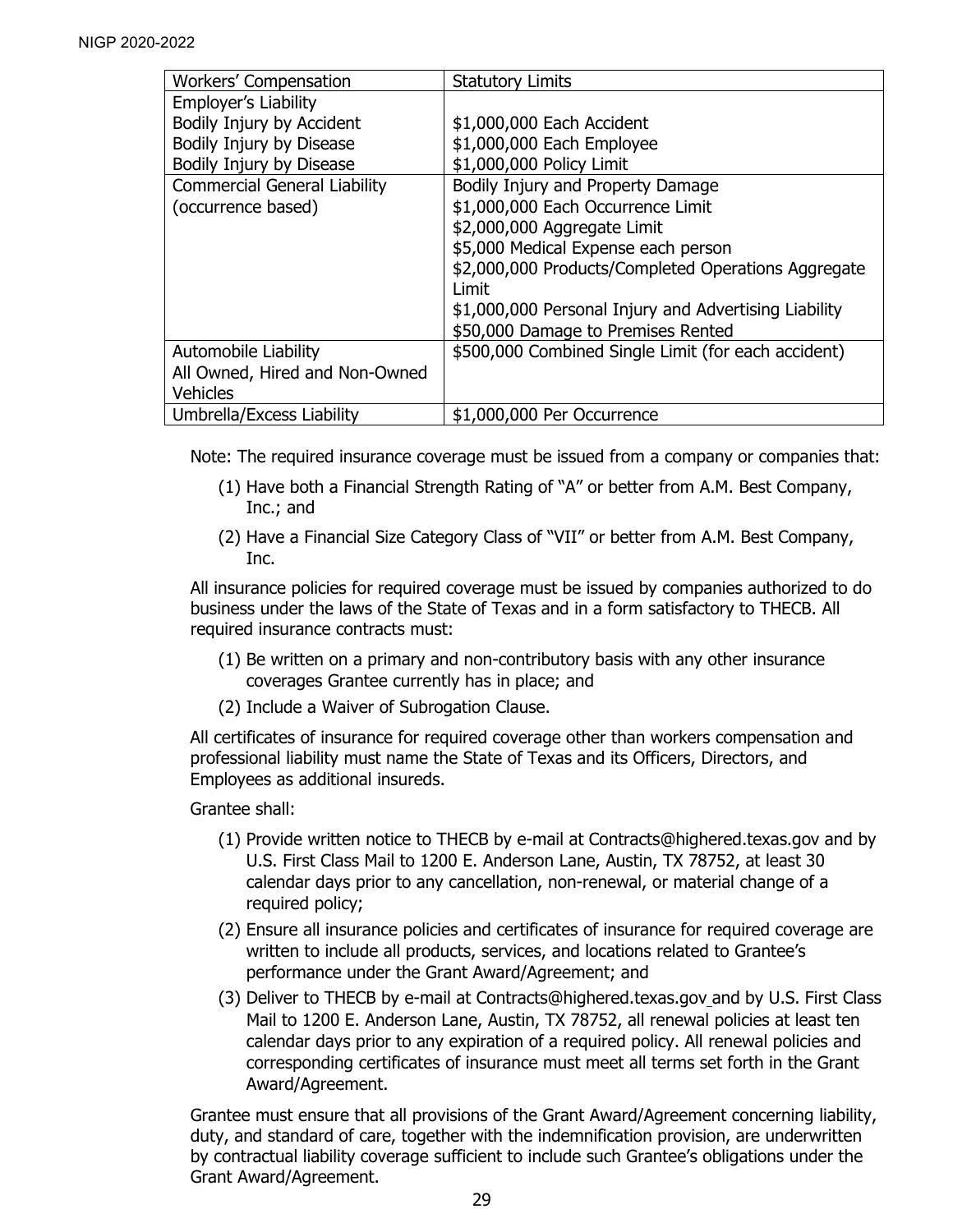### <span id="page-33-0"></span>**11.44 KEY PERSONNEL**

Grantee shall assign only qualified personnel to this Grant Award/Agreement. Grantee, in its reasonable discretion, reserves the right to substitute appropriate key personnel to accomplish its duties so long as the substituted personnel are equally qualified to accomplish the required Services. Grantee shall provide to THECB prior written notice and obtain written approval from THECB prior to any change in key personnel involved in providing Services under this Grant Award/Agreement. Subcontractors providing services under the Grant Award/Agreement shall meet the same requirements and level of experience as required of Grantee (see "Assignment, Delegation or Subcontracting" provision for additional conditions regarding subcontracts). No subcontract under this Grant shall relieve Grantee of responsibility for ensuring the required Services are provided. THECB, in its sole discretion, may require Grantee to remove any employee, contractor, subcontractor, or vendor of the Grantee from providing work or services under the Grant Award/Agreement. Grantee shall replace such removed personnel expeditiously so that its services are performed on a timely basis.

Grantee represents and warrants that Grantee has not and Grantee's employees who will be participating in the funded project/program have not been convicted of a felony criminal offense, or that, if such a conviction has occurred, Grantee has fully advised THECB as to the facts and circumstances surrounding the conviction and has received THECB's prior written consent to proceed.

# <span id="page-33-1"></span>**11.45 DEBTS AND DELINQUENCIES TO THE STATE**

Grantee agrees that any payments due under the Grant Award/Agreement shall be applied towards any debt or delinquency that is owed to the State of Texas.

#### <span id="page-33-2"></span>**11.46 DECEPTIVE TRADE PRACTICES; UNFAIR BUSINESS PRACTICES**

Grantee represents and warrants that it has not been the subject of allegations of Deceptive Trade Practices violations under Texas Business and Commerce Code, Chapter 17, or allegations of any unfair business practice, in any administrative hearing or court suit, and further, that if it has been the subject of either or both such allegations, that Grantee has not been found to be liable for any such practices in such proceedings. Grantee certifies that it has no officers who have served as officers of other entities which have been the subject of allegations of Deceptive Trade Practices Act conduct, violations thereof, or allegations of any unfair business practices, in an administrative hearing or court suit and further, that if such officer(s) has been the subject of either or both such allegations, that such officers have not been found to be liable for any such practices in such proceedings.

#### <span id="page-33-3"></span>**11.47 SUSPENSION AND DEBARMENT**

Grantee certifies that it and its principals are not suspended or debarred from doing business with the state or federal government as listed on the State of Texas Debarred Vendor List maintained by the Texas Comptroller of Public Accounts and the System for Award Management (SAM) maintained by the General Services Administration.

#### <span id="page-33-4"></span>**11.48 EXCLUDED PARTIES**

Grantee certifies that it is not listed in the prohibited vendors list authorized by Executive Order No. 13224, "Blocking Property and Prohibiting Transactions with Persons Who Commit, Threaten to Commit, or Support Terrorism", published by the United States Department of the Treasury, Office of Foreign Assets Control.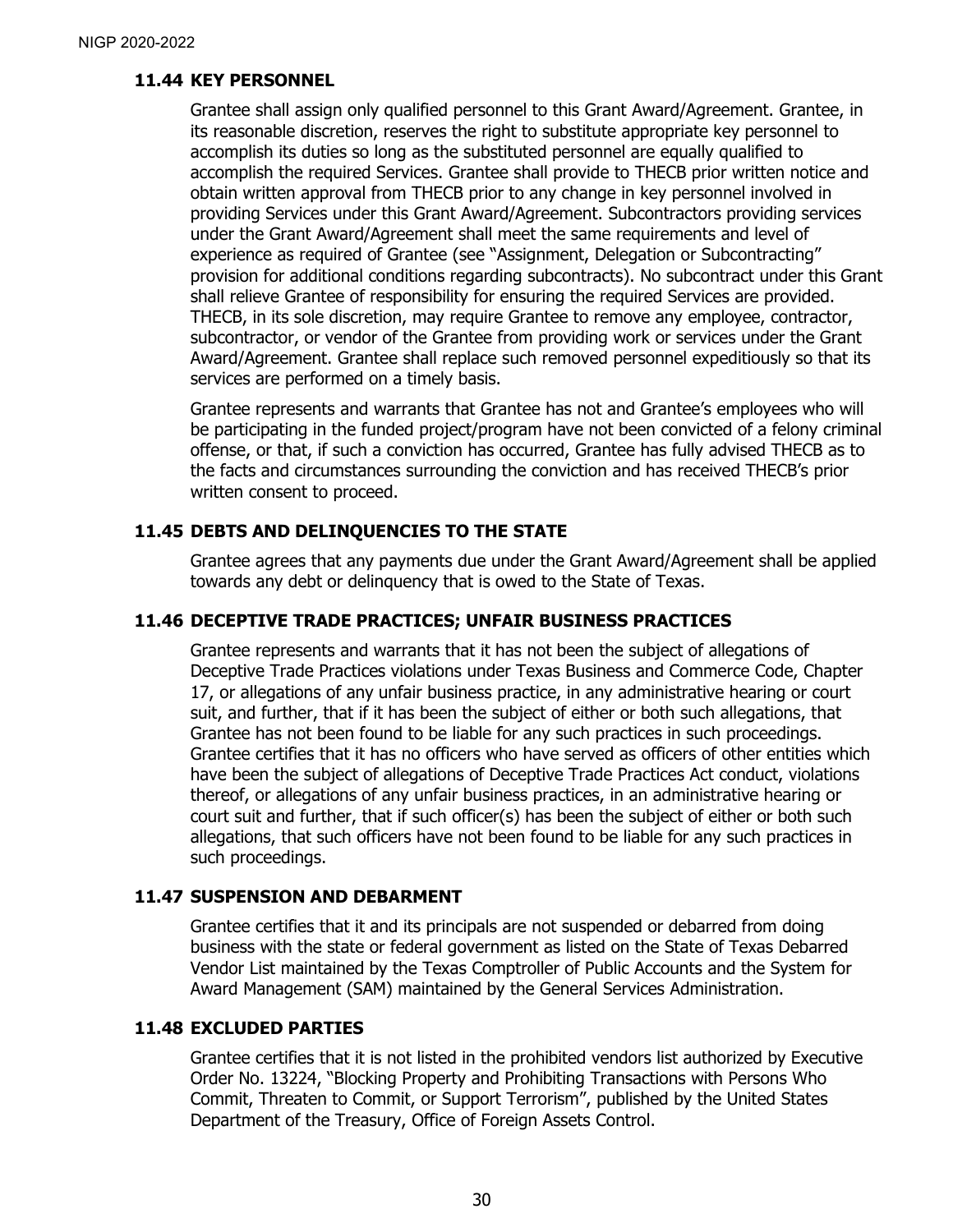#### <span id="page-34-0"></span>**11.49 E-VERIFY**

U.S. Department of Homeland Security's E-Verify System

By entering into this Grant Award/Agreement, the Grantee certifies and ensures that it utilizes and will continue to utilize, for the term of this Agreement, the U.S. Department of Homeland Security's E-Verify system to determine the eligibility of:

All persons employed to perform duties within Texas, during the term of the Grant Award/Agreement; and

All persons (including subcontractors) assigned by the Grantee to perform work pursuant to the Grant Award/Agreement, within the United States of America.

#### <span id="page-34-1"></span>**11.50 DRUG FREE WORK PLACE**

The Grantee shall comply with the applicable provisions of the Drug-Free Work Place Act of 1988 (Public Law 100-690, Title V, Subtitle D; 41 U.S.C. 701 et seq.) and maintain a drugfree work environment; and the final rule, government-wide requirements for drug-free work place (grants), issued by the Office of Management and Budget and the Department of Defense (32 CFR Part 280, Subpart F) to implement the provisions of the Drug-Free Work Place Act of 1988 is incorporated by reference and the Grantee shall comply with the relevant provisions thereof, including any amendments to the final rule that may hereafter be issued.

# <span id="page-34-2"></span>**11.51 NO COMMISSIONS**

THECB shall not pay any commissions to Grantee under this Grant Award/Agreement.

### <span id="page-34-3"></span>**11.52 APPLICABLE TAXES**

This Grant Award/Agreement shall not be construed so as to supersede the laws of the United States or the State of Texas that accord the State of Texas, THECB, and all departments, agencies, and instrumentalities of the State of Texas exemptions from payment(s) of all taxes of whatever kind. More specifically, to the extent permitted by applicable law, THECB shall not directly or indirectly be liable for taxes of any kind. Grantee represents and warrants that it shall pay all taxes or similar amounts resulting from this Grant Award/Agreement, including, but not limited to, any federal, State, or local income, sales or excise taxes of Grantee or its employees. To the extent permitted by applicable law, THECB shall provide all applicable tax exemption certificates upon the Grantee's request.

# <span id="page-34-4"></span>**11.53 ELECTRONIC AND INFORMATION RESOURCES ACCESSIBILITY STANDARDS**

Effective September 1, 2006, state agencies and institutions of higher education shall procure products which comply with the State of Texas Accessibility requirements for Electronic and Information Resources specified in 1 Texas Administrative Code (TAC) Chapter 213 when such products are available in the commercial marketplace or when such products are developed in response to a procurement solicitation.

Grantee shall provide Department of Information Resources (DIR) with the URL to its Voluntary Product Accessibility Template (VPAT) for reviewing compliance with the State of Texas Accessibility requirements (based on the federal standards established under Section 508 of the Rehabilitation Act), or indicate that the product/service accessibility information is available from the General Services Administration "Buy Accessible Wizard" (http://www.buyaccessible.gov). Grantees not listed with the "Buy Accessible Wizard" or supplying a URL to their VPAT must provide DIR with a report that addresses the same accessibility criteria in substantively the same format. Additional information regarding the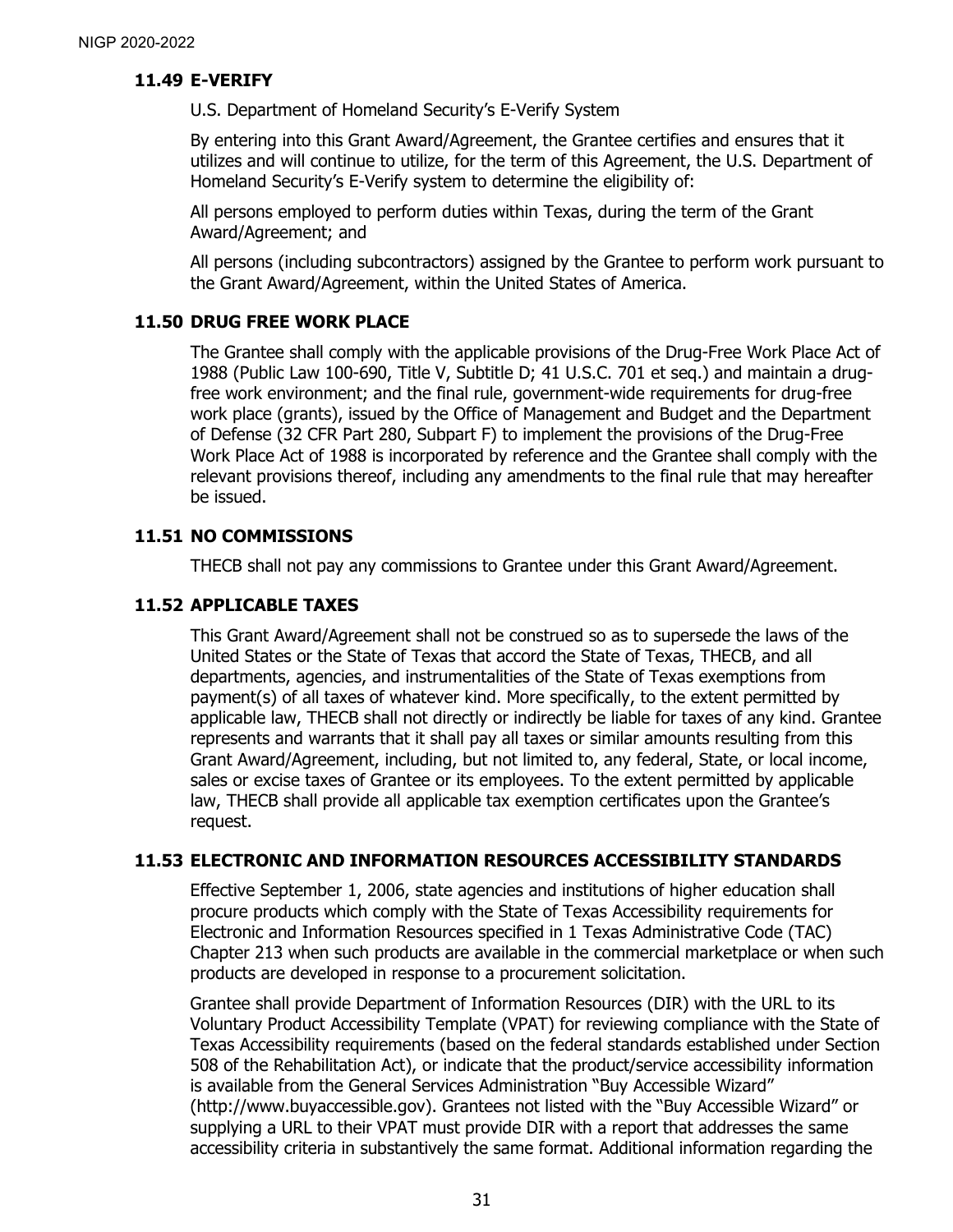"Buy Accessible Wizard" or obtaining a copy of the VPAT is located at http://www.section508.gov/.

#### <span id="page-35-0"></span>**11.54 SMOKING POLICY**

THECB has a policy of being a smoke-free agency. The policy reflects THECB's commitment to providing a healthy environment for all THECB employees and visitors. This policy prohibits smoking within any state building. The Grantee, by acceptance of this Grant Award/Agreement, agrees to abide by this policy when on the property of THECB.

#### <span id="page-35-1"></span>**11.55 SUBSTITUTIONS**

Substitutions are not permitted without the written approval of THECB.

#### <span id="page-35-2"></span>**11.56 CONTRACTING INFORMATION RESPONSIBILITIES**

(APPLICABLE FOR CONTRACTS \$1 MILLION AND ABOVE)

Grantee represents and warrants that it will comply with the requirements of Section 552.372(a) of the Texas Government Code. Except as provided by Section 552.374(c) of the Texas Government Code, the requirements of Subchapter J, Chapter 552 of the Government Code, may apply to the Grant Award/Agreement and the Grantee agrees that the Grant Award/Agreement can be terminated if the Grantee knowingly or intentionally fails to comply with a requirement of that subchapter.

#### <span id="page-35-3"></span>**11.57 CYBERSECURITY TRAINING**

Grantee represents and warrants that it will comply with the requirements of Section 2054.5192 of the Texas Government Code relating to cybersecurity training and required verification of completion of the training program.

#### <span id="page-35-4"></span>**11.58 DISASTER RECOVERY PLAN**

Upon request of THECB, Grantee shall provide the descriptions of its business continuity and disaster recovery plans.

### <span id="page-35-5"></span>**11.59 ENTIRE AGREEMENT AND ORDER OF PRECEDENCE**

This Grant Award/Agreement consists of the following documents: the final executed Grant Award/Agreement (including its Exhibits and any Amendments), THECB's Request for Applications (RFA), and the Grantee's response to the RFA.

In the event of conflicts, contradictions, or inconsistencies between or among these documents, such conflicts or inconsistencies shall be resolved by reference to the documents in the following order of precedence:

(1) the original Request for Application ("RFA") including any addenda issued, (2) addenda to the Grantee's Application (if any), and (3) Grantee's Application. This Grant Award/Agreement (including its Exhibits and any Amendments) contains the final, complete and exclusive understanding of the Parties, and supersedes all prior contemporaneous, oral or written understandings, representations, and negotiations between Parties relating to the subject matter of this Grant Award/Agreement. The Parties further agree that this Grant Award/Agreement may not in any way be explained or supplemented by a prior or existing course of dealings between the Parties, by usage of trade or custom, or by any prior performance between the Parties pursuant to this Grant Award/Agreement or otherwise.

If language contained in a particular Section of the RFA is found to be in conflict with language in another Section, the most stringent requirement(s) shall prevail.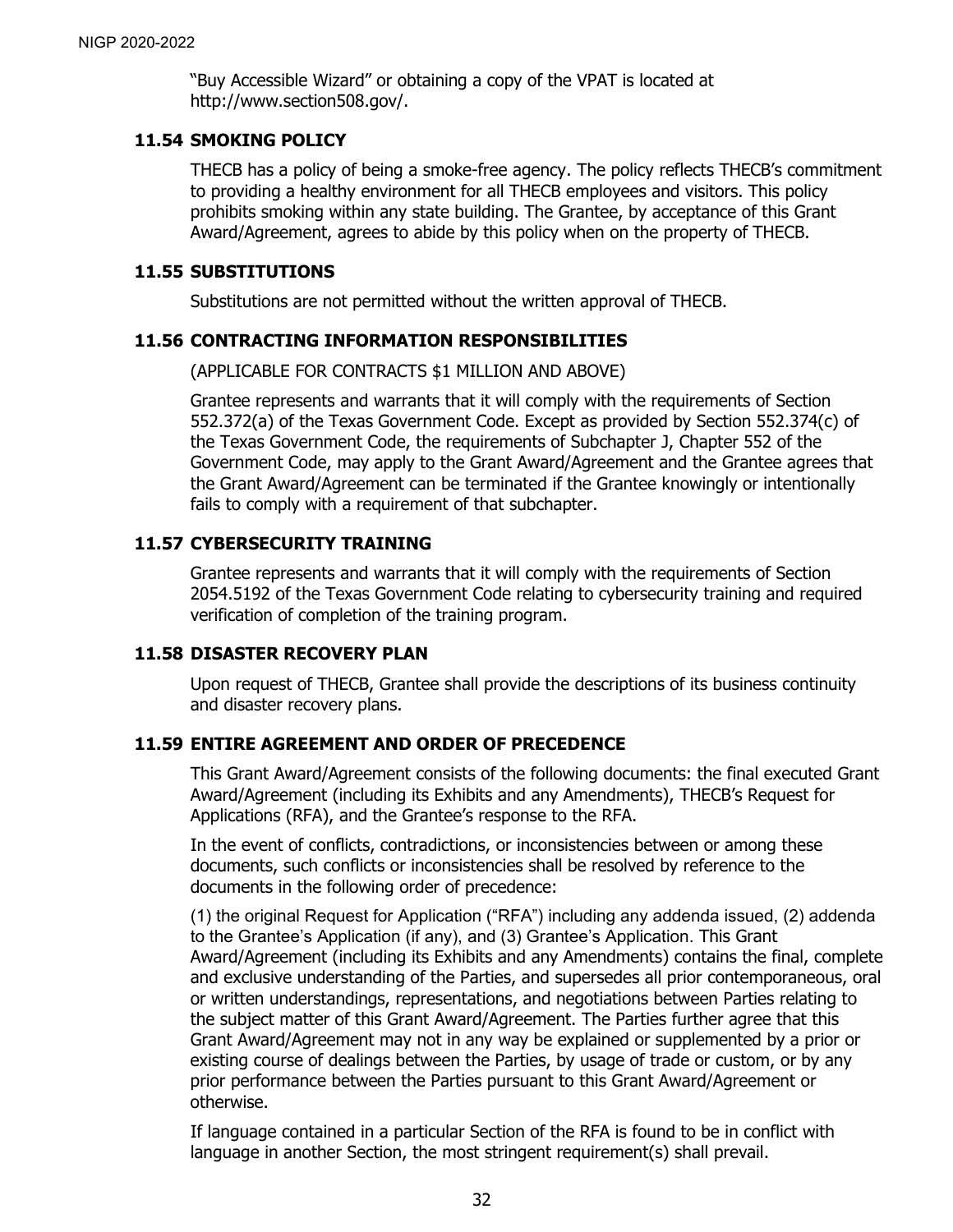# **APPENDIX A: RFA DEFINITIONS**

<span id="page-36-0"></span>The following definitions shall apply:

- 1. **Applicant** An initial RN licensure program, per eligibility defined in Section 3 of this RFA, submitting an Application in accordance with the terms and conditions of this RFA.
- 2. **Application**  The final document, including all pertinent Attachments specified in Section 8.8 of the RFA, submitted by an Applicant to the THECB in response to and in accordance with the terms and conditions of this RFA.
- 3. **Awarded Applicant** The successful recipient ultimately awarded a Grant by the THECB and responsible for performing all activities required to fully comply with Grant performance requirements and all Grant terms and conditions.
- 4. **FERPA** The Family Educational Rights and Privacy Act, 20 U.S.C. Section 1232g, and the federal regulations, 34 CFR Part 99, which is a federal law regarding the privacy of student records and the obligations of the institution, primarily in the areas of release of the records and the access provided to these records. Any educational agency or institution that receives funds under any program administered by the U.S. Secretary of Education is bound by FERPA requirements. Institutions that fail to comply with FERPA may have funds administered by the Secretary of Education withheld.
- 5. **NIGP** Nursing Innovation Grant Program.
- 6. **NOGA** Notice of Grant Award, a term applied to the official document used by the THECB to notify grantees that funding has been approved. NOGAs include such information as award amount, project and budget periods, and specific award terms and conditions. The NOGA creates a legally binding agreement between the parties and incorporates the RFA and the Application into the agreement. Throughout this RFA the terms "NOGA," "Contract," and "Grant" are used interchangeably.
- 7. **State Fiscal Year** The period of time beginning September 1 and ending on the following August 31, both dates inclusive.
- 8. **State of Texas Business Days** Monday through Friday, 8:00 a.m. to 5:00 p.m. Central Time, except for scheduled state of Texas and national holidays.
- 9. **THECB** The Texas Higher Education Coordinating Board, an agency of the state of Texas.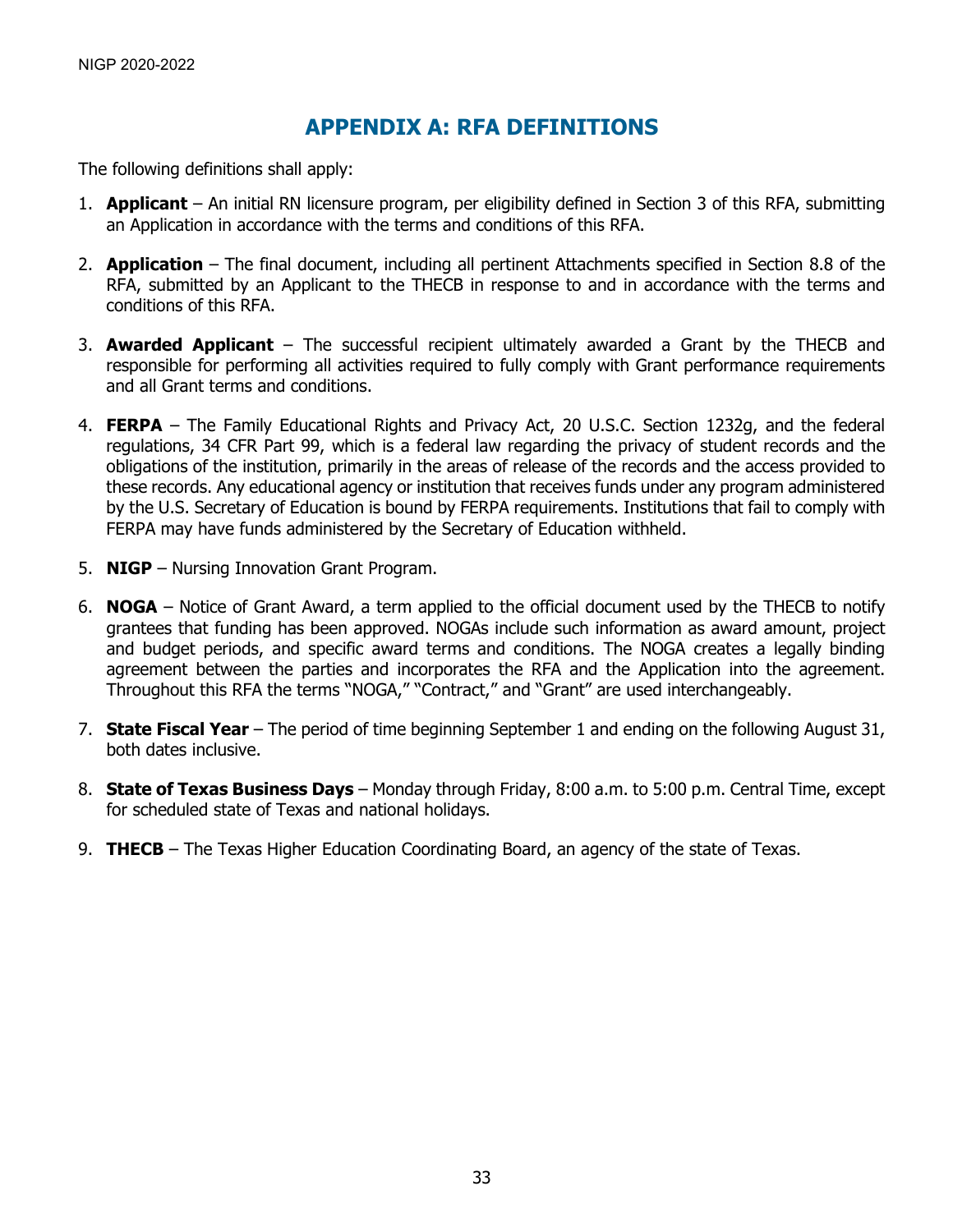# **APPENDIX B: CALENDAR OF EVENTS**

<span id="page-37-0"></span>

| August 26, 2020            | <b>Inquiry Deadline</b>                                                                       |
|----------------------------|-----------------------------------------------------------------------------------------------|
| September 1, 2020          | <b>Application Deadline</b>                                                                   |
| Mid-November 2020          | <b>THECB Anticipates Announcing Grant Awards</b>                                              |
| <b>Upon NOGA Execution</b> | <b>Grant Period Begins</b>                                                                    |
| November 18, 2020          | Awarded Applicants Have First Virtual Meeting with THECB                                      |
| June 15, 2021              | First Expenditure Report Is Due to THECB                                                      |
| October 26, 2021           | Awarded Applicants Have Second Virtual Meeting with THECB                                     |
| November 30, 2021          | Delivery Deadline for Equipment, including Software, with a<br>Unit Price Higher Than \$5,000 |
| December 14, 2021          | Second Expenditure Report Is Due to THECB                                                     |
| December 31, 2021          | <b>Completion Deadline for Renovation Work</b>                                                |
| January 6, 2022            | Interim Project Report Is Due to THECB                                                        |
| June 15, 2022              | Third Expenditure Report Is Due to THECB                                                      |
| June 30, 2022              | Deadline to Submit Grant Extension Request                                                    |
| November 30, 2022          | Grant Period Ends-All Grant Expenses Must Be Incurred                                         |
| January 18, 2023           | Final Project Report Is Due to THECB                                                          |
| February 22, 2023          | Final Expenditure Report Is Due to THECB                                                      |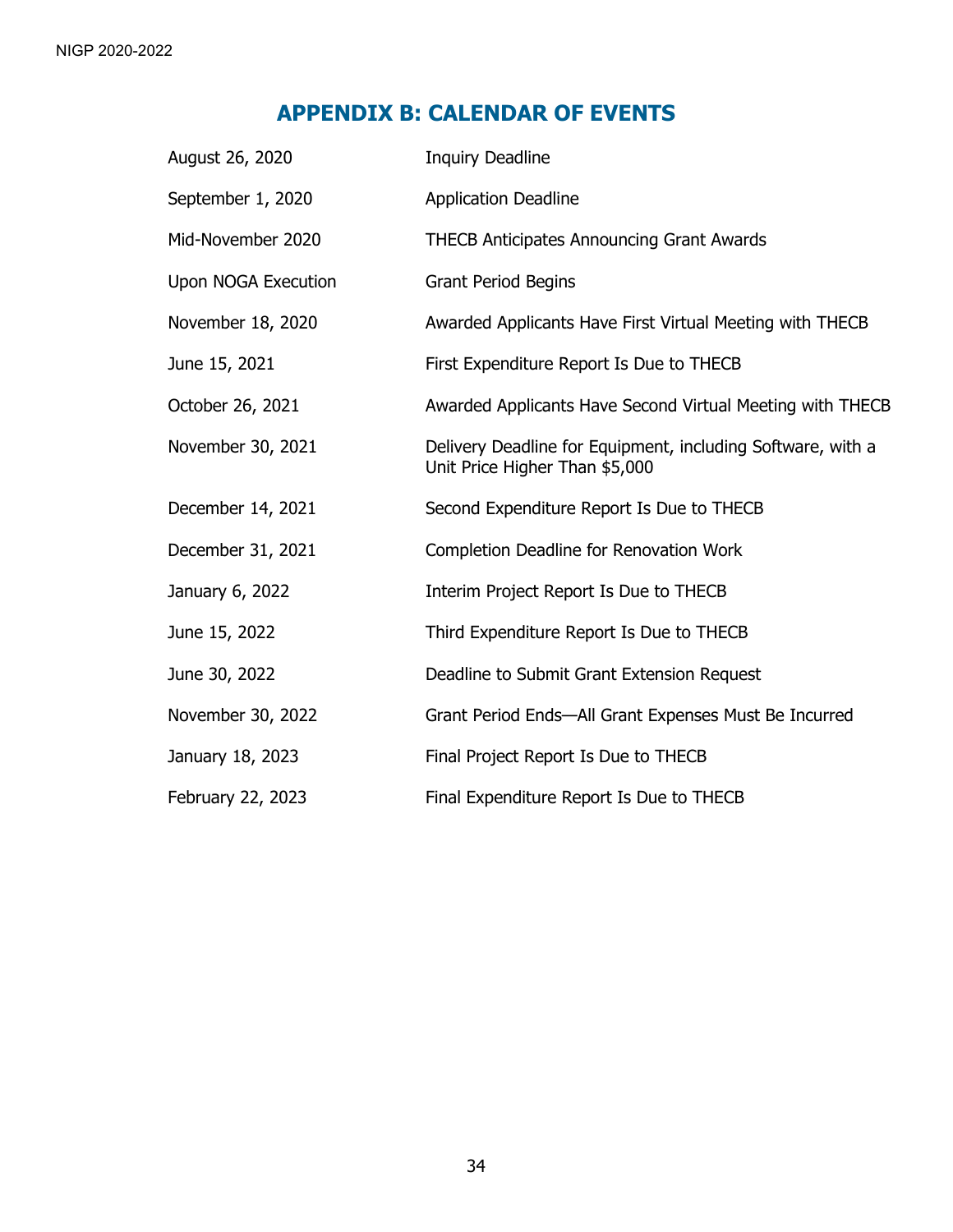# **APPENDIX C: APPLICATION EVALUATION FORM**

<span id="page-38-0"></span>(Not applicable under this RFA. Refer to Section 7 for criteria of award selection.)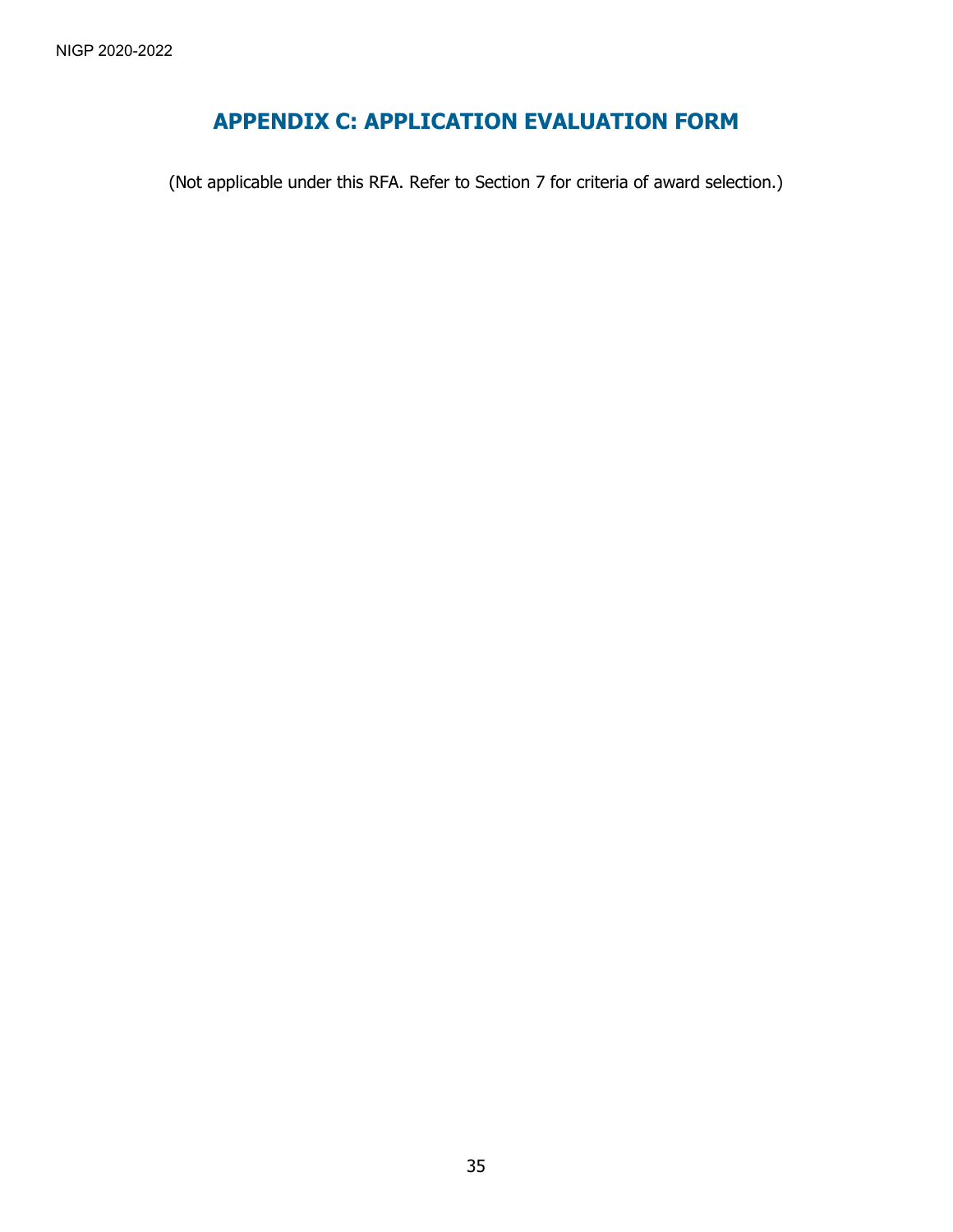# <span id="page-39-0"></span>**APPENDIX D: CHECKLIST OF REQUIRED FORMS AND ATTACHMENTS**

| <b>Required Information (RFA Section)</b>                                                                      | <b>Application Form / Attachment</b>                                  |
|----------------------------------------------------------------------------------------------------------------|-----------------------------------------------------------------------|
| Certification (8.1)<br>Project Narrative (8.2)<br>Project Work Plan/Timeline (8.3)<br>Project Evaluation (8.4) | <b>Application Form</b><br>(Available on www.highered.texas.gov/NIGP) |
| Optional letters of leadership commitment (8.8)                                                                | Attachment                                                            |
| Letter requesting exceptions, if applicable (8.8)                                                              | Attachment                                                            |